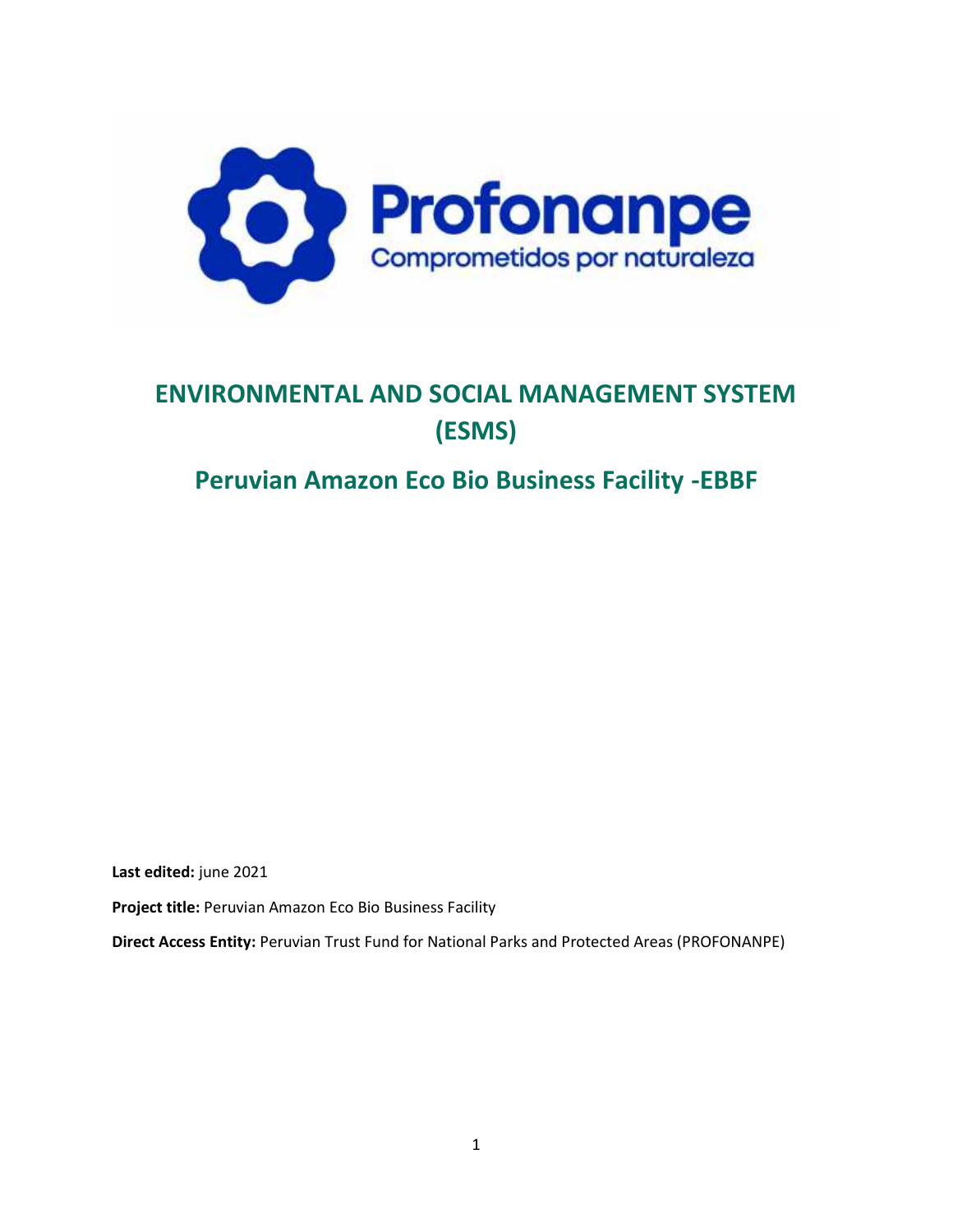| 1. |                                                                                                      |  |
|----|------------------------------------------------------------------------------------------------------|--|
| 2. |                                                                                                      |  |
|    |                                                                                                      |  |
| 3. |                                                                                                      |  |
|    |                                                                                                      |  |
|    |                                                                                                      |  |
|    |                                                                                                      |  |
| 4. |                                                                                                      |  |
|    |                                                                                                      |  |
|    |                                                                                                      |  |
| 5. |                                                                                                      |  |
|    |                                                                                                      |  |
|    |                                                                                                      |  |
|    |                                                                                                      |  |
|    | Section 3. Allocation of Resources, Organizational Capacity and Responsibilities22                   |  |
|    |                                                                                                      |  |
| 6. |                                                                                                      |  |
|    |                                                                                                      |  |
|    |                                                                                                      |  |
|    |                                                                                                      |  |
|    |                                                                                                      |  |
|    |                                                                                                      |  |
|    |                                                                                                      |  |
|    | Annex 7: Profonanpe's ESPs, IFC Performance standards and other international financial institutions |  |
|    | Annex 8: Environmental and Social Management System Outline for Portfolio Companies 54               |  |
|    |                                                                                                      |  |
|    | Annex 10: Environmental and Social Monitoring Template ¡ Error! Marcador no definido.                |  |
|    |                                                                                                      |  |
|    |                                                                                                      |  |

# **Table of Content**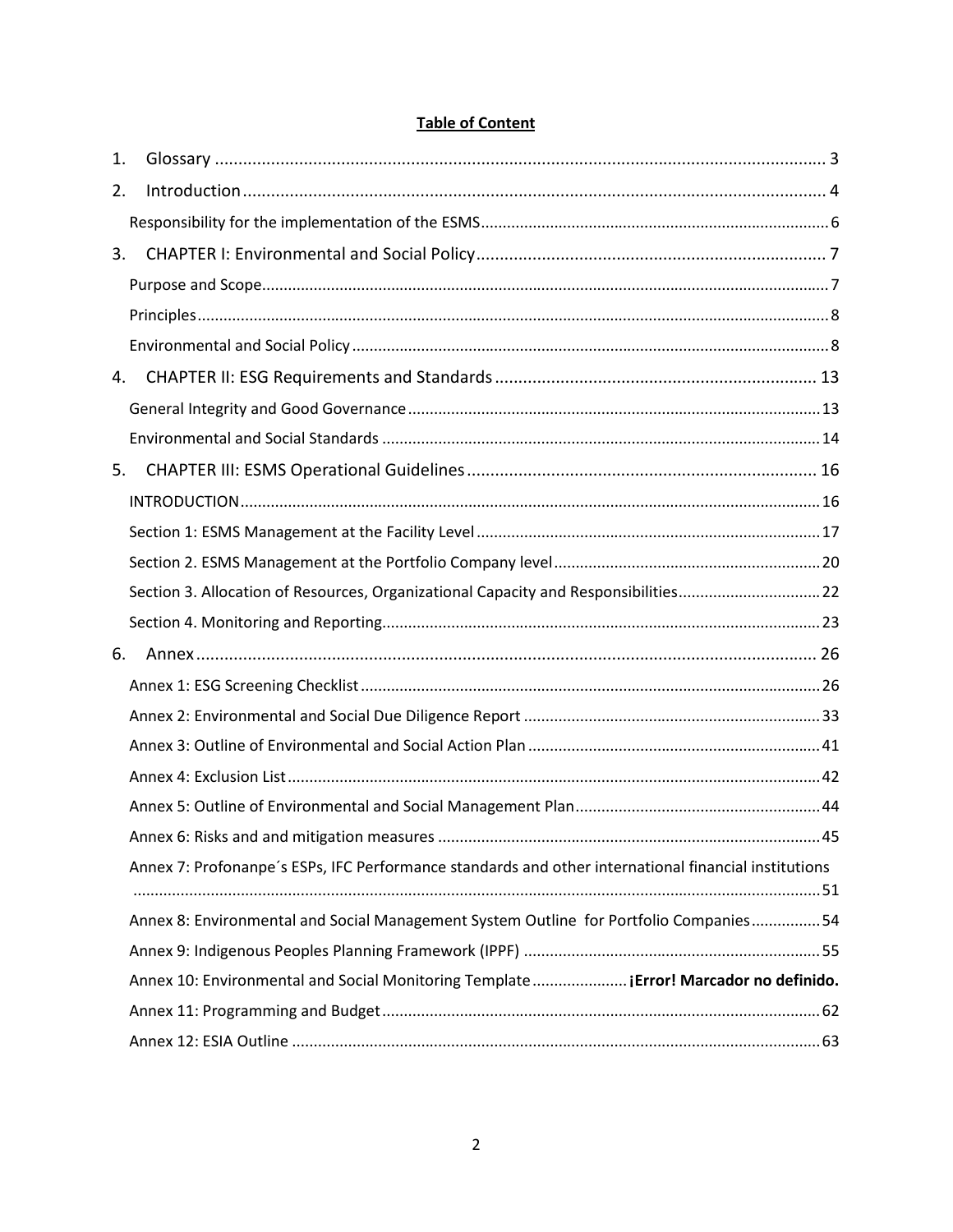# 1. Glossary

The definition of the terms used in this manual are established in the Law of the National System of Environmental Impact Assessment (SEIA) approved by Supreme Decree No. 019-2009-MINAM, as well as in environmental policies and social (PAS) of Profonanpe. It is important to mention that according to article 34 of the SEIA Law, any reference to the environmental impact in the SEIA framework includes the social impacts related to the implementation of the project.

The terms used in the ESMS are detailed below:

• Competent authority: State entity at the national, regional or local level, which in accordance with its powers and as provided by its specific regulations, exercises powers in environmental matters, natural resources, biological diversity, population, human health, climatic factors, heritage historical and cultural, protected natural areas, evaluation and environmental control and other matters associated with the SEIA; without assuming functions and powers fulfilled by other levels of government.

• Biological diversity: It is the variability of living organisms from any source including, among others, terrestrial and marine ecosystems and other aquatic ecosystems, as well as the ecological complexes of which they are part. It also includes diversity within the species, between species and within ecosystems and their relationship with others, in accordance with the Convention on Biological Diversity.

• Environmental impact: Positive or negative alteration of one or more of the components of the environment, caused by the action of a project.

• Cumulative impacts: Impact on the environment caused by projects developed or by taking place in a space of common influence, which can have a synergistic effect. Cumulative impacts can be the result of minor actions seen individually, but significant as a whole.

• Significant negative environmental impact: Those environmental impacts or alterations that occur in one, several or all of the factors that make up the environment, as a result of the execution of projects or activities with characteristics, scope or location with certain particularities. The identification and assessment of these negative environmental impacts require an in-depth qualitative and quantitative analysis, as well as an Environmental Management Strategy that includes preventive, corrective and mitigation measures.

• Direct impacts: Effects caused by human action on the components of the environment, with direct influence on them, defining their cause-effect relationship.

• Indirect impacts: Effects caused by human action on the components of the environment, from the occurrence of others with which they are interrelated or sequential.

• Synergistic impacts: Environmental effect or alteration that occurs as a consequence of various actions, and whose final incidence is greater than the sum of the partial impacts.

• Mitigation: Measures or activities aimed at mitigating or minimizing the negative impacts that a project can generate on the environment.

• Environmental Management Plan: Instrument to reestablish the prevention, control, minimization, correction and recovery measures of the potential environmental impacts that the projects could originate in its development.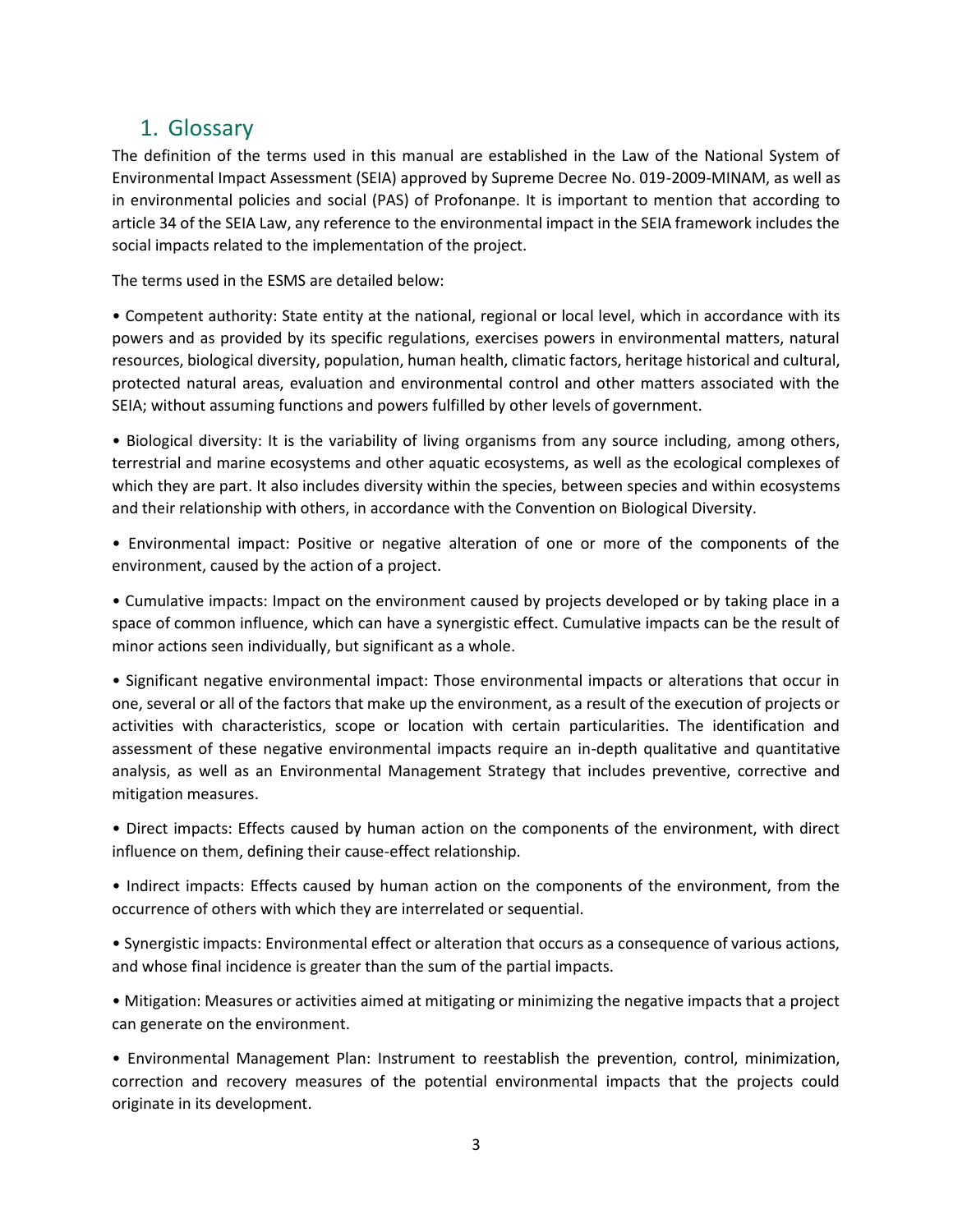• Environmental risk: Probability of occurrence of damage or effect on ecosystems or the environment derived from a natural, anthropogenic or technological phenomenon.

# 2. Introduction

Peru has experienced strong economic growth in recent years, reducing poverty from 56 percent to 22 percent between 2005 and 20181. However, the pace of progress significantly slowed down during the past five years as the global commodities boom retreated. As a result, in 2019 the country's poverty rate showed a 1 percent increase in the number of people living below the poverty threshold2. In fact, despite its upper-middle-income status, inequality remains high and poverty is concentrated among rural, indigenous populations, who are also the most affected by climate change. In the absence of sufficient climate change mitigation and adaptation actions3, the Government of Peru estimates economic losses between 7.3 to 8.6 percent of the country's annual GDP between 2016 and 20504.

Peru's deforestation rate is accelerating. The National Strategy for Forests and Climate Change (ENBCC, Peru's REDD+ strategy) identifies three main drivers of deforestation: (i) expansion of the agriculture frontier, (ii) illicit timber extraction and (iii) expansion of infrastructure and extractive industries.

The expansion of the agriculture frontier, mainly by small-scale farmers, is a key driver of deforestation. This is fueled by multiple factors, including low productivity of farming practices, lack of mechanization, scarce availability of technical assistance, increasing poverty levels and migration to the Amazon region. These factors coupled with the booming demand for specific agriculture commodities (e.g. coffee and cocoa) place increased pressure on the Amazon forest. Low crop yield productivity leaves clearing of land as the only means to increase farmers production. Given the current context, agriculture enterprises are unlikely to escape this situation due to a chronic lack of private investments and limited knowledge of sustainable use of forest resources.

Poorly planned infrastructure and illicit activities, mostly illegal gold mining and coca cultivation, are some of the main drivers of deforestation. Sociocultural factors, such as low environmental awareness and lack of technical knowledge for sustainable use of forest resources is forcing a growing number of Peruvian rural communities into these activities. Illegal gold mining has been an increasing driver of deforestation, due to increasing poverty and gold price in international markets. Weak forest governance is another key culprit of growing deforestation rates, mostly due to lack of control and enforcement of laws at the regional/subnational levels, lack of appropriate measuring and monitoring tools, and poor interagency coordination.

The Amazon Eco Bio Business Facility (EBBF)'s purpose results an effective climate change mitigation outcomes by investing in eco bio businesses (EBBs) supporting the sustainable management and conservation of Peruvian forests. Therefore, the proposed project contributes to shifting the current

<sup>2</sup> https://www.reuters.com/article/us-peru-poverty/peru-poverty-rate-rises-for-first-time-in-16-years-government-

<sup>1</sup> https://www.macrotrends.net/countries/PER/peru/poverty-rate

idUSKBN1HV2L2#:~:text=Some%206.9%20million%20Peruvians%20now,to%20some%2010%20million%20people.

<sup>3</sup> Please see Annex B, which details major REDD+ financing to date and existing gaps.

<sup>4</sup> https://www4.unfccc.int/sites/ndcstaging/PublishedDocuments/Peru%20First/iNDC%20Per%C3%BA%20castellano.pdf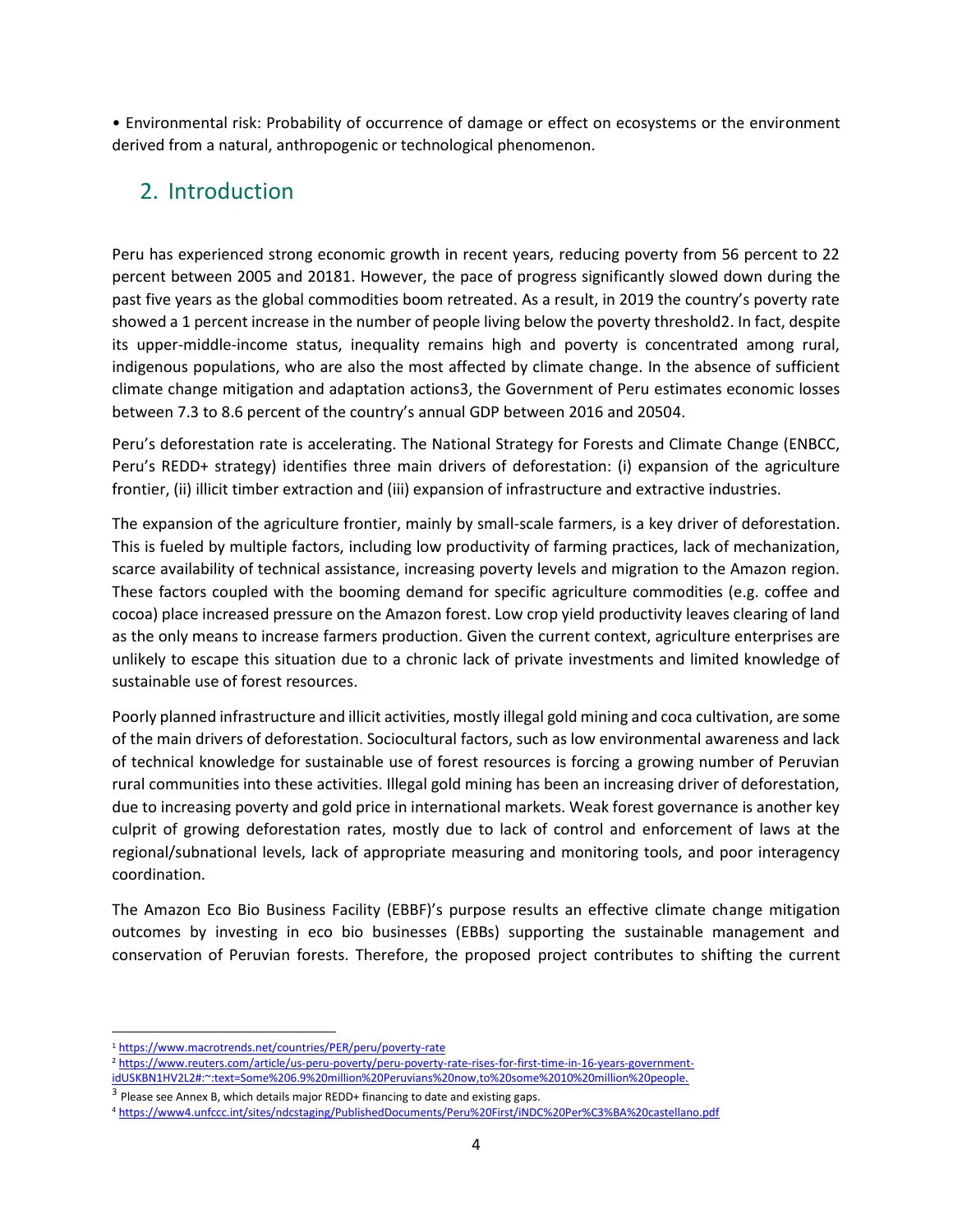development pathway towards a more sustainable use of forest resources and reverse the country's deforestation trend.

EBBs are mentioned extensively in Peru's NDC strategy for both adaptation and mitigation targets across the forestry, agriculture and fisheries sectors. The Government of Peru defines EBBs as "economic activities devoted to the production of goods and services deriving from the sustainable use of biodiversity, or that seek to mitigate negative environmental impacts through the integration of sustainable environmental, social and economic practices that contribute to the conservation of natural ecosystems"1.

Peru's NDC and Biocommerce National Strategy and Action Plan 20255 prioritize the promotion and scale up of private and public EBBs to promote forest conservation and restoration in order to meet mitigation targets, and to increase the contribution of the forestry sector to the country's GDP to the benefit of vulnerable and rural communities.

The analysis of 945 EBBs provides some insights about their structure and challenges<sup>6</sup>. The average EBB employs 138 workers and contributes to the sustainable management of 5,549 hectares of land and forest. These EBBs reported as main products and services the following: alpaca and vicuña, coffee and cocoa, andean grains, recycling and waste management, sustainable tourism, among others.

Despite growing interest in EBBs, several significant barriers hinder the establishment and scale-up of successful EBBs such as entrepreneurial and management skills, especially for women, innovation and technology, access to market, and access to finance. In addition, these types of projects could have o risks for the population, especially for women and the indigenous communities, such as the concentration of power and representation functions in decision-making bodies by men, which discourages the participation of women and the identification of their needs. Also, difficulties for women to enter the labor market in adequate and equal conditions, which will generate an unequal use of the benefits of the projects and scarce information on the situation of women in the forestry sector and eco and bio-business, which makes it difficult to make decisions and design differentiated actions.

The implementation of eco-bio businesses also have environmental risks related to the sustainable use of biodiversity such as the extraction of natural resources beyond its sustainable renewal, and the impacts in the execution of the activities like increased liquid and solid waste or increased use of fossil fuels.

The Amazon Eco Bio Business Facility will provide technical and financial support to EBBs to promote the shift to sustainable agriculture and cattle ranching practices (ENBCC AE.2) contributing to increasing the value of standing forests through the establishment and scale-up of financially viable forest-based businesses (ENBCC AE.1).

The safeguard policies of the Amazon Eco Bio Business Facility (EBBF) based on the "Equator Principles", the Green Climate Fund´s Environmental and Social Safeguards and PROFONANPE´s Environmental and

<sup>5</sup> https://consultasenlinea.mincetur.gob.pe/DocumentosNormativos/Publico/Imagen.aspx?ITEM=132856

<sup>6</sup> Ministry of Environment (2017) Plan de acción sectorial de Econegocios.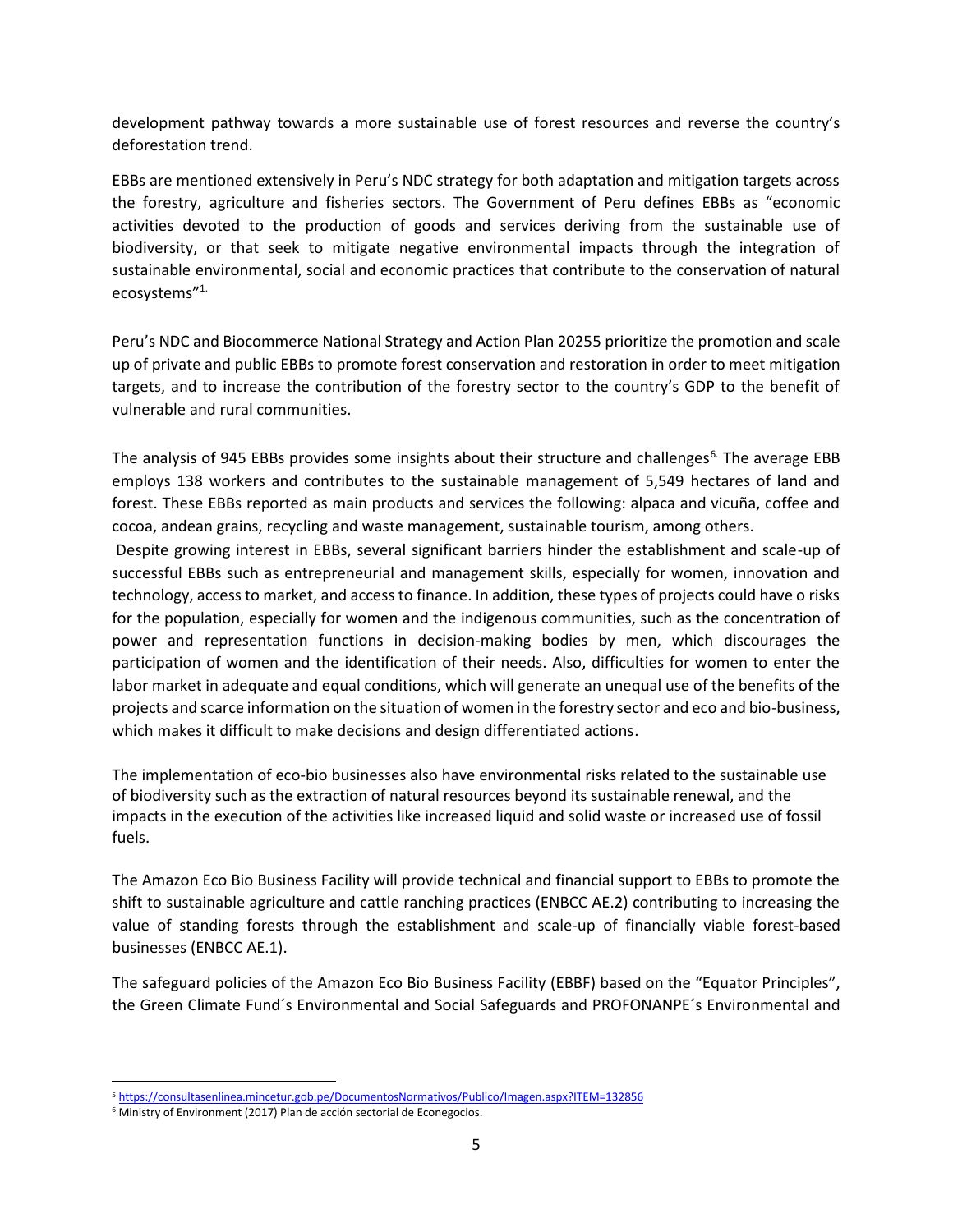Social Policy with the aim of guaranteeing that social and environmental issues be fully considered in the financing of projects managed by the EBBF.

Under such safeguards, the EBBF commit to provide grants and repayable grants only to those programs and / or projects whose executors can demonstrate their ability and willingness to comply with all the processes that ensure that they are carried out with environmental and social responsibility, guaranteeing in this way the sustainability of investments in both aspects.

Within the framework of this sustainability approach, the EBBF adopts a set of environmental, social and gender policies (safeguards), which aim to) avoid, mitigate and manage the possible adverse environmental and social risks and impacts that may arise during the implementation of its programs and projects, and b) improve the environmental and social benefits and opportunities for the local populations involved.

These systems are the result of Profonanpe's experience with the different international cooperation organizations that have financed the implementation of programs and projects for the conservation of biological diversity and sustainable development in the country.

This manual is a tool for internal use by the EBBF staff for the implementation, monitoring and evaluation of EBBF´s environmental, social and gender policies, in the projects it manages. This conceptualizes environmental, social and gender policies, establishes the guidelines for the identification of the policies that will be activated in the projects, and describes the procedure for monitoring and evaluating them.

# Responsibility for the implementation of the ESMS

The EBBF´s Facility Management Unit (FMU) is the body responsible for ensuring compliance with the ESMS, as well as for the correct application of this manual.

The FMU may update the manual when it deems appropriate, with prior approval from the Amazon Eco Bio Business Facility Program Administration Council.

The social & gender specialist will be under the supervision of the Project Manager, and will carry out the following functions:

- Implementation of the Social Management System (ESMS).
- Implementation of the ESG eligibility, screening and due diligence processes.
- Provide technical assistance to the FMU and the portfolio projects regarding gender and indigenous people policies.
	- Provide training and technical assistance to EBBF´s Portfolio Companies to make the gender assessment, the gender action plan and in the areas where indigenous people are involving, the Indigenous peoples plan.

Provide training and technical assistance to EBBF´s Portfolio Companies to compliance the activities of gender action plan and in the areas where indigenous people are involving, the Indigenous peoples plan.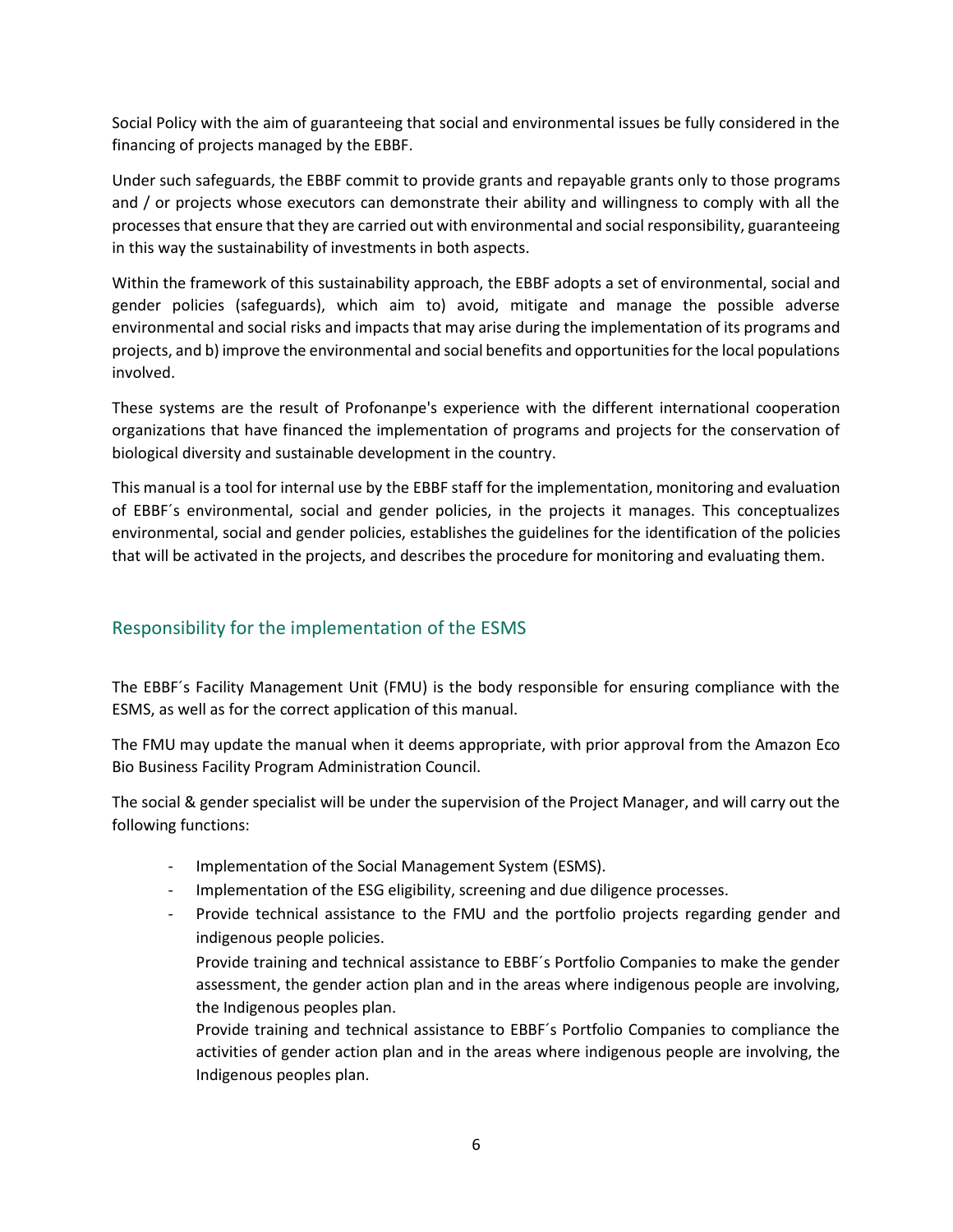- Monitoring, reporting, review and evaluation processes of the safeguard policies including gender and indigenous people policies.
- Elaborating the annual report regarding status of fulfillment safeguard policies gender and indigenous people policies.



#### **Institutional arrangement relationship for ESMS**

# 3. CHAPTER I: Environmental and Social Policy

#### Purpose and Scope

1. The Amazon Eco Bio Business Facility (the Facility) is committed to actively promote sustainable development in the full range of its activities and investments. The Facility recognizes the environmental and social functions of property, forest resources and forest-related ecosystem services. Through providing finance to sustainable forest operations with sound governance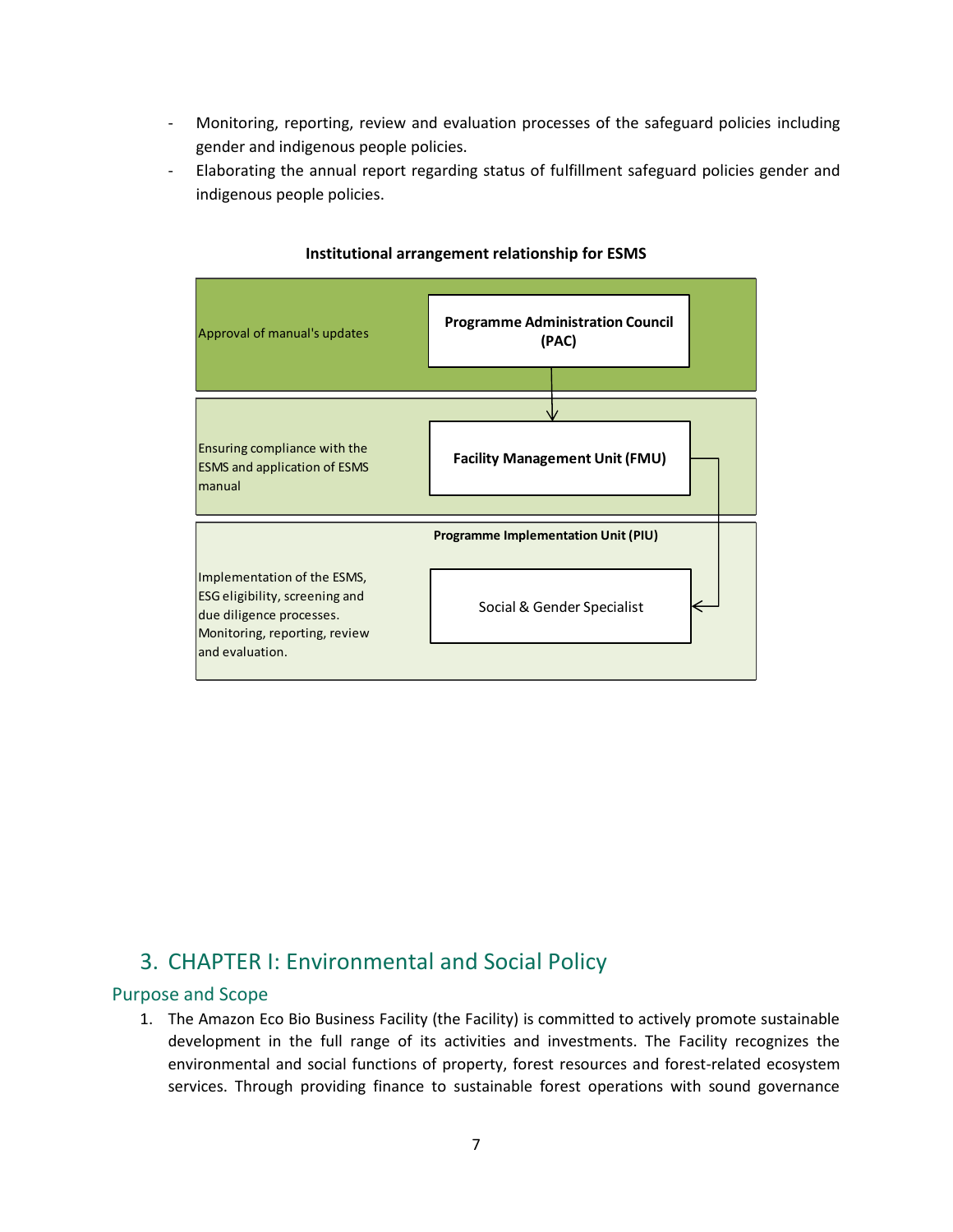systems, the Facility aims to integrate forest resources effectively into sustainable economic development.

- 2. In this Policy the term Portfolio Company refers to the organization in which the Facility's resources are invested in.
- 3. This Policy outlines the environmental, social and governance (ESG) principles and commitments that underpin the Facility's activities. All further ESG guidelines, requirements and procedures on Facility and Portfolio Company level shall be developed accordingly.

## Principles

- 4. The Facility promotes an integrated approach to nature conservation and social development, aligning eco bio business operations to applicable national nature conservation and social development laws, wider landscape approaches, strategic planning processes and land use plans.
- 5. The Facility applies a precautionary approach to the conservation, management and sustainable use of living natural resources by investing in Portfolio Companies that include measures to safeguard and, where feasible, enhance habitats and the biodiversity they support.
- 6. The Facility applies the principle of the mitigation hierarchy, seeking to avoid, and where this is not possible, minimize adverse impacts and enhance positive effects on the environment and affected stakeholders, so as to contribute to the avoidance of any deterioration in the quality of human life, the environment and any net loss of biodiversity and ecosystems.
- 7. The Facility promotes the efficient use of natural resources, the adoption of environmental and social safeguards, and the reduction of emissions of greenhouse gases.
- 8. The Facility recognizes the importance of addressing the causes and the consequences of climate change in Peru by developing mitigation measures.
- 9. The Facility recognizes the responsibility of business to respect human rights and seeks to avoid infringement on the human rights of others and address adverse human rights impacts that financed business operations may cause or contribute to.
- 10. The Facility seeks to apply the principles of fair treatment, non-discrimination and equal opportunity for employees and contractors on Facility and Portfolio Company level by complying with the International Labour Organisation Fundamental Conventions.

## Environmental and Social Policy

Based on the experience acquired by Profonanpe, the EBBF defines safeguards as a set of environmental, social and policies (ESP) that seek to:

• Avoid, correct, mitigate and manage the possible adverse environmental and social risks and impacts that may arise during the implementation of its investee projects,

• Improve the environmental and social benefits and opportunities for the local populations involved.

In this sense, the EBBF´s ESP adopts Profonanpe's eleven (11) Environmental and Social Policies that must be addressed as an essential requirement in the design and implementation of the EBBF's Portfolio Companies. These policies are the following:

## $\triangleright$  ESP 1. Assessment and management of environmental and social impacts and risks

The Portfolio Companies managed by the Facility are essentially and by design, environmentally and socially sustainable. To guarantee this sustainability, during its design and implementation, all must adequately identify and evaluate the possible environmental and social risks and negative impacts on the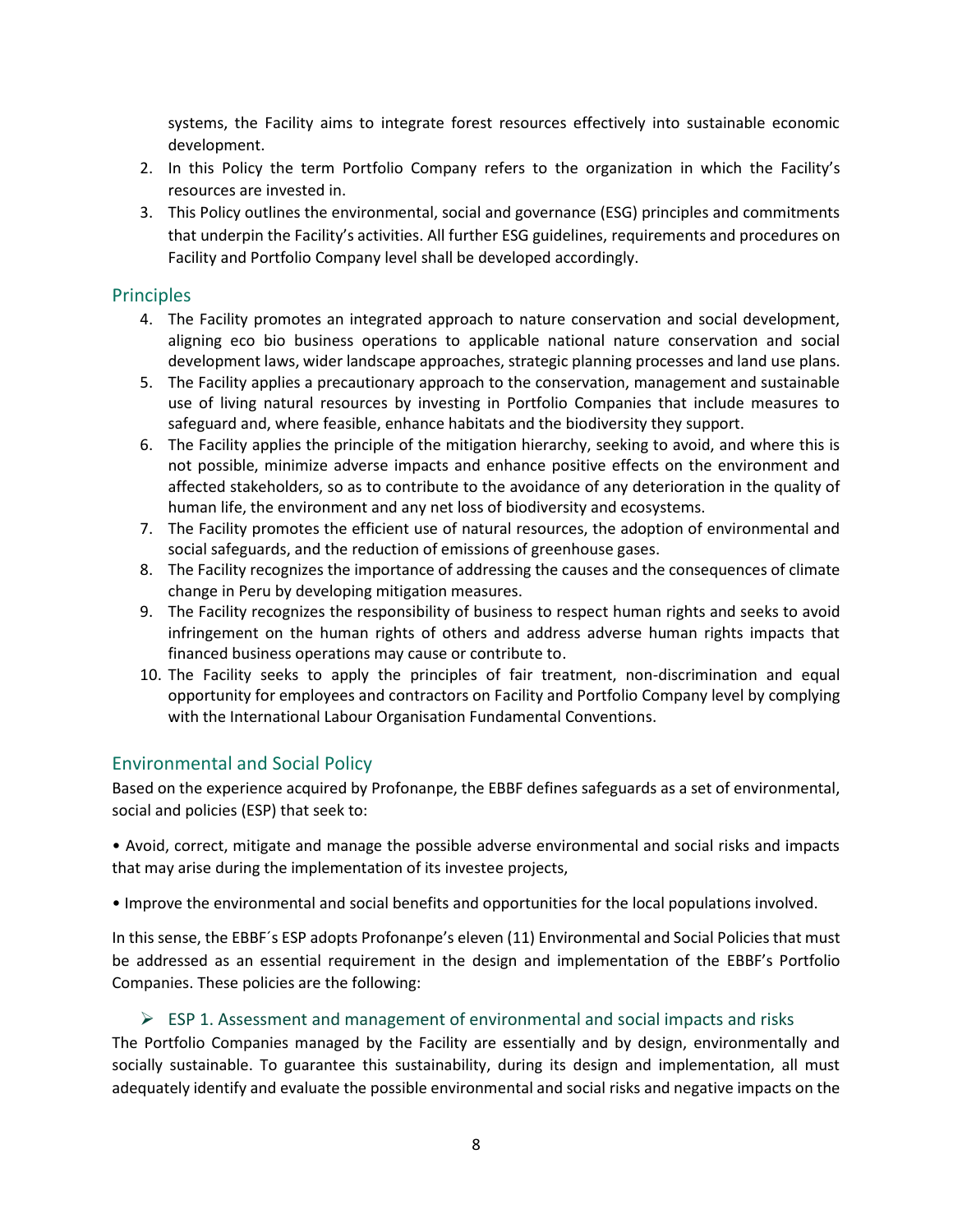environment, cultural heritage, people's health, lifestyles and the rights of indigenous peoples and local communities, in accordance with the criteria of environmental protection, established by Law of the National System of Environmental Impact Assessment (Law No. 27446) and its Regulations (Supreme Decree No. 019-2009-MINAM). Likewise, the potentially affected actors (men and women) in the implementation of the program / project must be identified.

## *The main objectives of ESP 1 are:*

(1) Identify the Facility level and Portfolio Company level environmental and social impacts and risks.

(2) Establish an efficient and effective plan for managing previously identified environmental and social impacts and risks to avoid and / or mitigate them.

(3) Establish responsibilities for managing, monitoring and evaluating environmental and social impacts and risks.

(4) Guarantee that affected communities have adequate access to information during all phases of the project cycle.

(5) Ensure that complaints and suggestions from the affected population are addressed.

(6) Ensure that the gender approach is taken into account during all phases of the program.

## $\triangleright$  ESP 2. Compliance with national laws and regulations

The Facility demands unrestricted respect for the existing environmental, social and labor regulations in Peru from the Portfolio Companies it manages. It also requires respect for human rights, with special attention to the rights of children and adolescents.

## *The main objectives of ESP 2 are:*

(1) To ensure compliance with national legislation and international commitments derived from agreements, conventions, etc.

(2) Establish the necessary procedures to ensure compliance by Portfolio Companies.

## $\triangleright$  ESP 3. Conservation of biological diversity

Conservation of biological diversity is an opportunity to achieve social and economic objectives that benefit Peru's population. In this sense, the Facility is committed to select and manage Portfolio Companies contributing to the conservation and improvement of biological diversity, seeking social and economic development, without causing adverse damage to natural resources.

## *The main objectives of ESP 3 are:*

(1) Conserve ecosystems, biological diversity, species and genes.

(2) Maintain and improve ecosystem services.

(3) Promote the sustainable management of natural resources through practices that align with the Sustainable Development Goals (SDGs)<sup>7</sup>.

Nota:

<sup>7</sup> http://www.undp.org/content/undp/es/home/sustainable-development-goals.html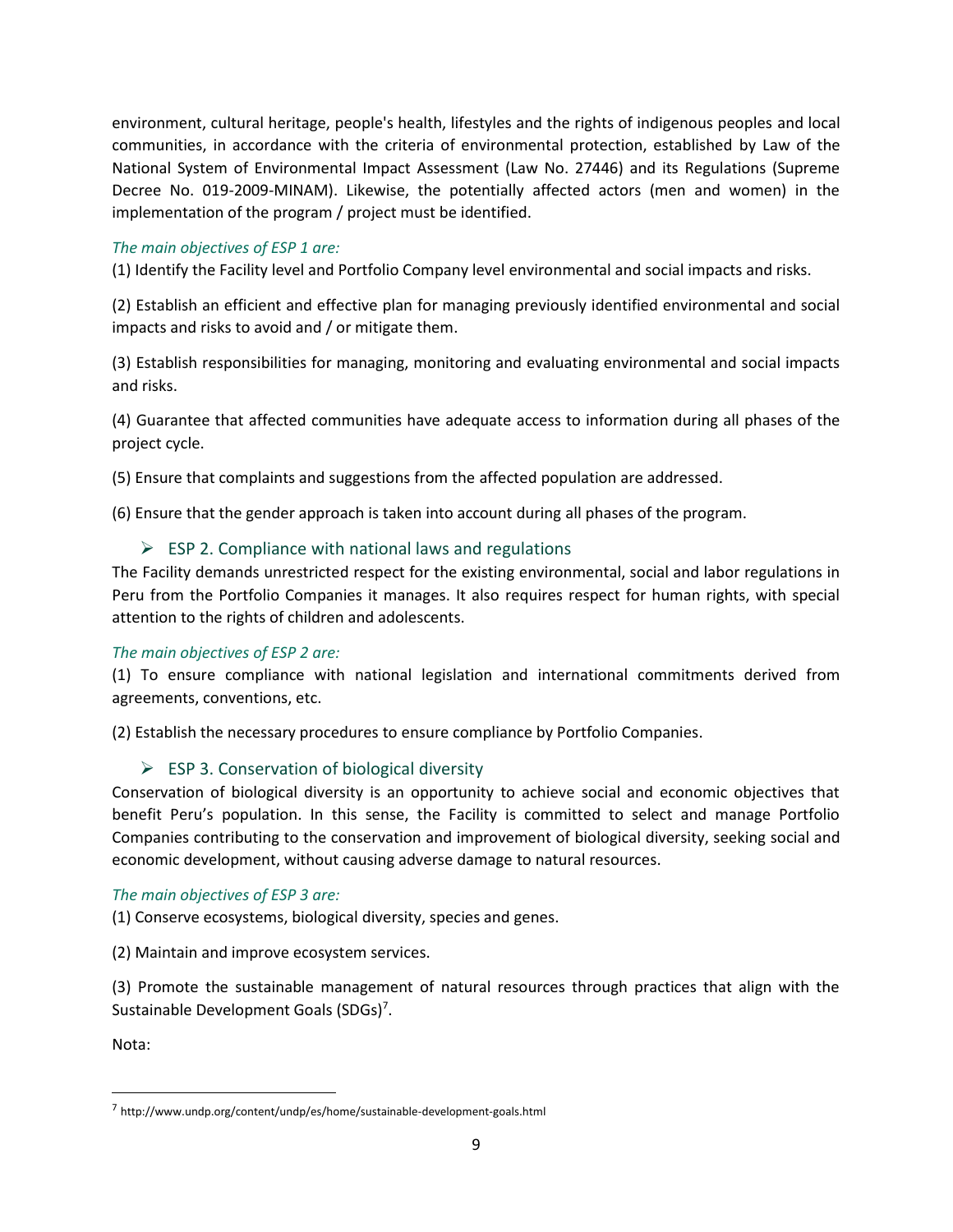The Facility does not operate directly, nor through its Portfolio Companies, in areas of fragile ecosystems as defined by General Environmental Law and Law No. 29895. The Facility does notsupport the conversion of natural ecosystems that may generate the loss of biological diversity or promote the introduction of invasive alien species.

## $\triangleright$  ESP 4. Climate change

The Facility seeks to link the objectives of conservation of biological diversity with those of mitigation to climate change. Therefore, in its operations it prioritizes Portfolio Companies that are aligned with national climate change objectives and priorities, that contribute to the reduction of greenhouse gases (GHG).

## *The main objectives of ESP 4 are:*

(1) Guarantee low-carbon development in activities related to the conservation of biological diversity.

(2) Contribute to reducing vulnerability and increasing the adaptability and resilience of ecosystems and populations to climate change.

## $\triangleright$  ESP 5. Pollution prevention

The economic activities carried out in rural areas have the potential to generate and / or contribute to the increase of air, water and soil contamination, thus affecting the ecosystems and the health of the people of the neighboring populations. The use of pesticides, in agricultural activities, hazardous and non hazardous solid and / or gaseous residues derived from economic activities of an industrial nature, are some of the examples.

The EBBF requires its Portfolio Companies to consider specific measures to prevent contamination that could be generated by the implementation of their activities. This implies the use of clean technologies and the development of good practices for the management of solid, liquid or gaseous waste that could be generated.

## *The main objective of ESP 5 is:*

Avoid or minimize possible air, water and soil contamination in the areas of intervention.

## $\triangleright$  ESP 6. Involvement and participation of actors

The Facility promotes and applies participatory management through the intervention of local populations in decision-making during the different stages of the project cycle (design, planning, execution, monitoring and evaluation). In this way, it fosters appropriation, empowerment and capacity building, thus generating the sustainability of the Portfolio Companies it manages.

#### *The main objectives of ESP 6 are:*

(1) Ensure the full and effective participation of the populations linked to the project.

(2) Establish effective and inclusive means of involvement of the actors linked to the project

## $\triangleright$  ESP 7. Gender approach

The Facility promotes equal opportunities and rights for women, and it implements a gender approach in decision making process. EBBF Portfolio Companies must seek to promote the participation of women in all aspects of project implementation and generate equal opportunities and equitable power relations to close the gender gaps.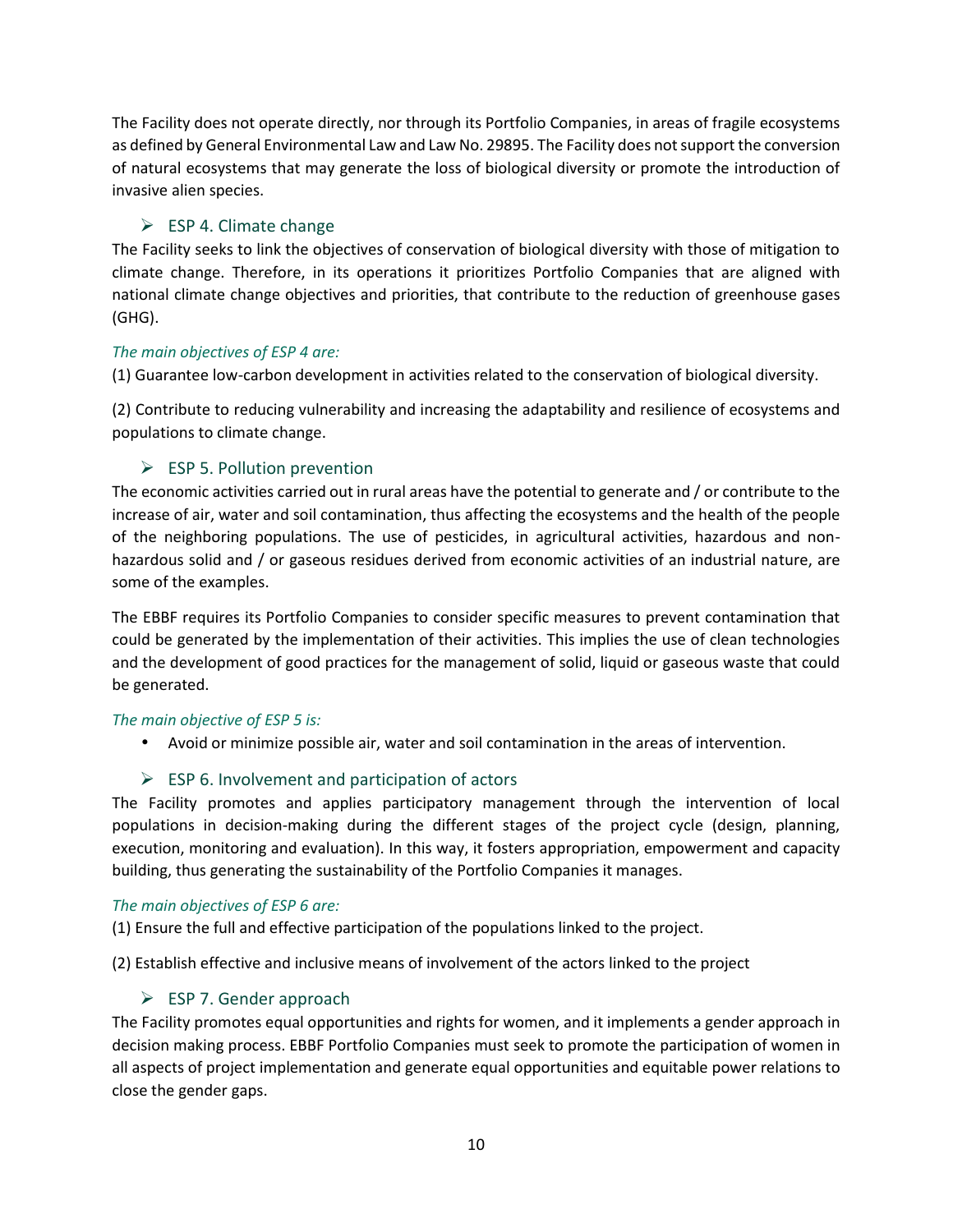#### *The main objectives of ESP 7 are:*

(1) Ensure the mainstreaming of the gender approach in Portfolio Companies.

(2) Establish effective and inclusive means for the full and effective participation of women in projects implementation.

## ESP 8. **Indigenous and Native Peoples**

The Facility is committed to building a democratic and peaceful coexistence, promoting the recognition and valorization of cultural diversity. The Facility´s Portfolio Companies must demonstrate an intercultural approach through the incorporation of the different culture and needs of indigenous or native populations through the recognition of their right to self-determination, their lands, resources and territories, traditional life and culture.

The Portfolio Companies must go through an adequate identification of the possibly affected populations; in the same way, they must go through an informative process during all its stages that ensure the participation of indigenous or native peoples. This will allow the Portfolio Companies to be developed in dialogue with these populations in such a way that their contributions allow the mitigation of possible impacts and risks that affect their rights.

#### *The main objectives of ESP 8 are:*

(1) Avoid any damage or negative impact that Portfolio Companies may cause to indigenous or native peoples.

(2) Promote the benefits and opportunities of sustainable development for indigenous or native peoples.

(3) Ensure the full and effective participation of indigenous or native peoples, through appropriate cultural practices.

## $\triangleright$  ESP 9. Cultural Heritage

The Facility recognizes and respects the Cultural Heritage of Peru for its importance, value and meaning for the country's identity and as the axis of its social and economic development.

#### *The main objectives of ESP 9 are:*

(1) Avoid any damage or negative affectation on the cultural heritage derived from the management of the Portfolio Companies.

(2) Promote the equitable exchange of benefits from the use of cultural heritage.

# $\triangleright$  ESP 10. Involuntary resettlement and / or restriction on the use of renewable natural resources

The Facility prioritizes Portfolio Companies that promote the sustainable use of natural resources by local populations. The Facility does not support companies or projects that may entail risks of physical and / or economic displacement of indigenous and local communities or cause restriction of access to protected areas or areas and / or use of natural resources.

The Facility does not manage programs / projects that generate the involuntary resettlement of populations.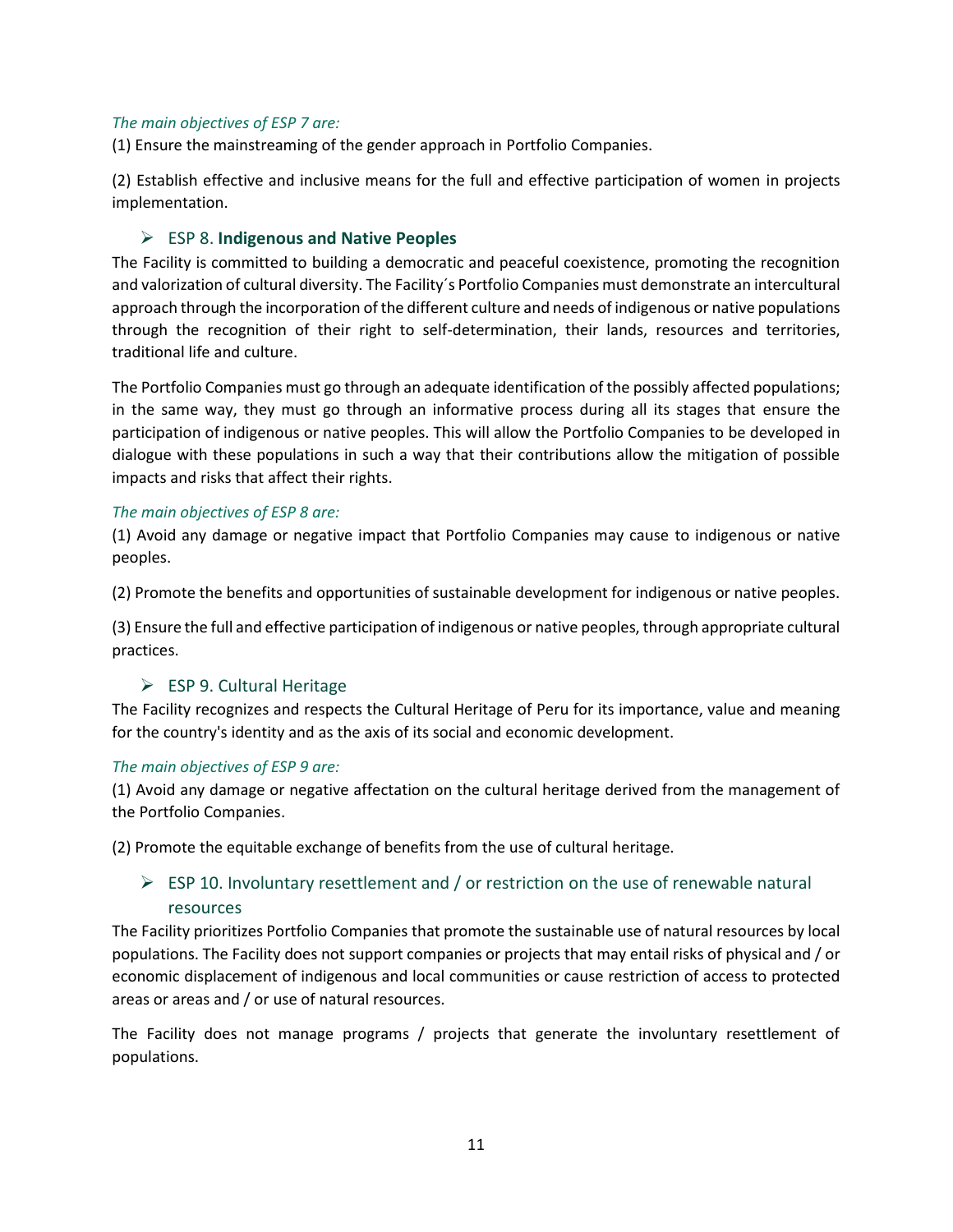#### *The main objectives of ESP 10 are:*

(1) Anticipate and avoid involuntary resettlement or restriction of the use of natural resources derived from the implementation of the Portfolio Companies.

(2) Mitigate adverse social and environmental impacts derived from the restriction of use of resources, which have been identified as unavoidable when implementing the program.

(3) Consider improving the means and quality of life conditions of rural and indigenous populations.

## $\triangleright$  ESP 11. Job safety

The Facility ensures that its staff, and the staff of Portfolio Companies and their direct counterparts<sup>8</sup>, implement adequate occupational safety conditions to prevent accidents, injuries and illnesses.

This ESP concerns the risk to the security of personnel and Portfolio Company teams, caused by chemical, physical or biological agents during the course of project activities, as well as environmental and social conditions that may pose a risk to the physical and psychological integrity of these.

## *The main objective of ESP 11 is:*

(1) Anticipate and avoid any risk derived from the execution of the Facility and Portfolio Companies that may negatively affect its personnel, project teams and their counterparts.

<sup>&</sup>lt;sup>8</sup> Third parties receiving financing and / or technical support from the Facility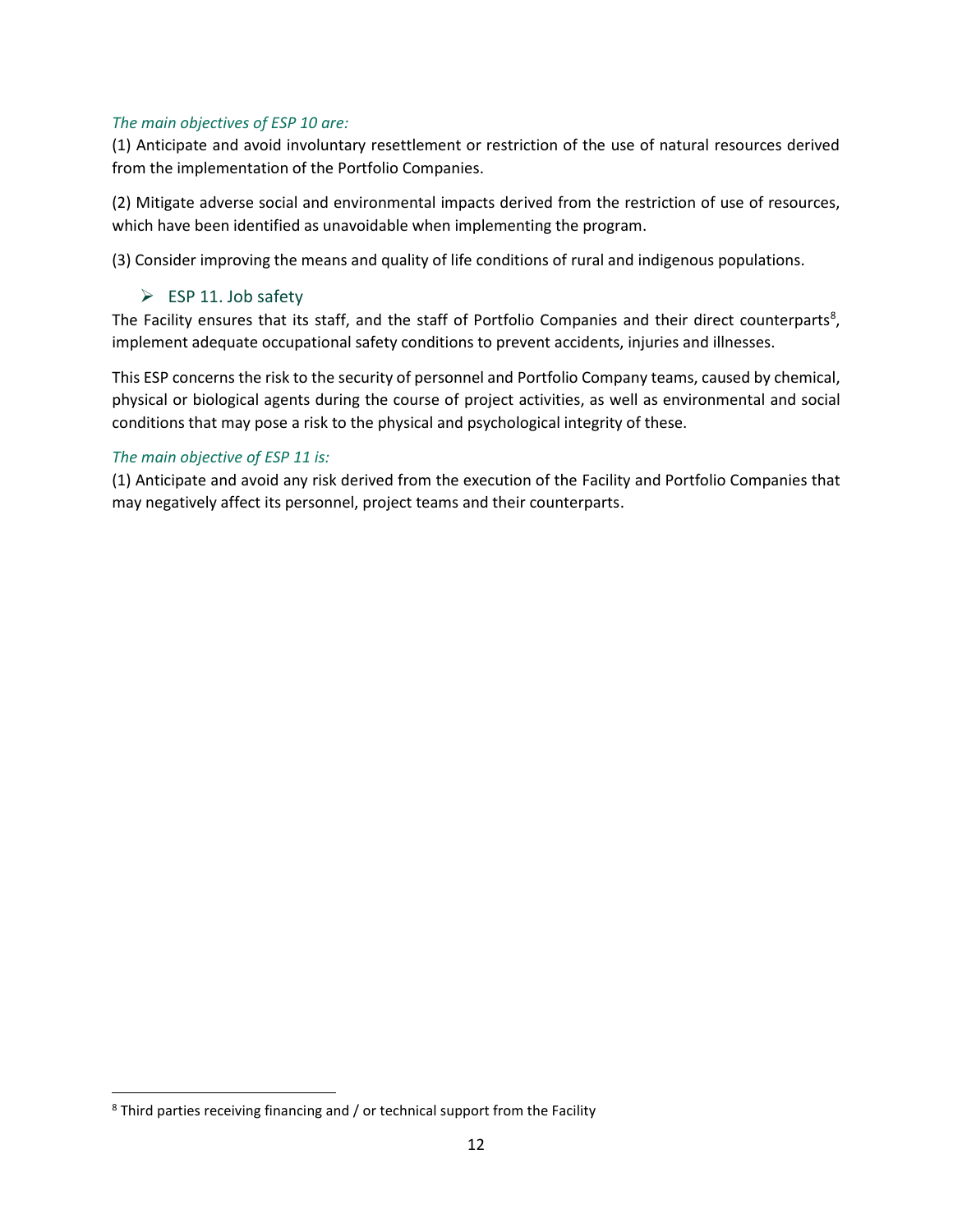# 4. CHAPTER II: ESG Requirements and Standards

All of the EBBF operations and Portfolio Companies shall comply with the following requirements and standards.

## General Integrity and Good Governance

#### Identification of final beneficiaries

The Facility seeks to promote transparency of ownership and control. Accordingly, the Facility shall not enter into new investments whenever it is suspected or where there are substantiated allegations, that opaque corporate structures or corporate vehicles are being used to hide beneficial ownership. As part of the Due Diligence the Project Implementation Unit will identify the final beneficiary ownership of the potential Portfolio Company.

#### Integrity Clearance

Widely accepted and internationally recognized "black lists" will be consulted to verify whether the proposed persons, or entities or their management or shareholders, appear on any of them. If during the Due Diligence process of an investment opportunity integrity red-flags are identified but cannot not be confirmed due to insufficient reliable evidence during the assessment, an additional background check may be commissioned to an independent specialized company. Background checks shall review the potential Portfolio Company's and its officers' current and past compliance with the integrity principles of the Facility and its level of involvement in activities included in the Excluded Investments List (see *Annex 4: Exclusion List*).

#### Excluded Investments List

During the Due Diligence of an investment opportunity the FMU and PIU teams will assess whether it is in line with the investment criteria and ESMS of the Facility. A main tool at this stage is the Exclusion List (see *Annex 4: Exclusion List*) of the Facility which lists activities excluded to be financed by the Facility. If a potential investment opportunity includes any of the businesses or activities included in the list the investment process may not proceed.

#### Conviction or serious criminal offences

Conviction of a serious crime of the potential Portfolio Company and/or any member of its management or executive board is a reason to turn down an investment opportunity. As a general principle, in the case of an on-going serious criminal investigation or where someone has been indicted, the Facility shall not enter into the relationship until the investigation is either dropped or a decision is made whether to prosecute. In the context of an already on-going investment by the Facility, the FMU shall review and analyze the potential impact of situations in which a criminal investigation is opened, or a criminal prosecution is initiated, or a criminal conviction is handed down, immediately upon receipt of the respective information. The same process applies if Portfolio Companies are subject to investigations or sanctions by regulatory bodies.

#### Links to organized crime

The Facility shall not proceed with an investment where evidence points to involvement with any of the following activities:

- Organized crime or associations with organized criminal groups or criminals;
- Participation in money laundering or terrorist financing operations;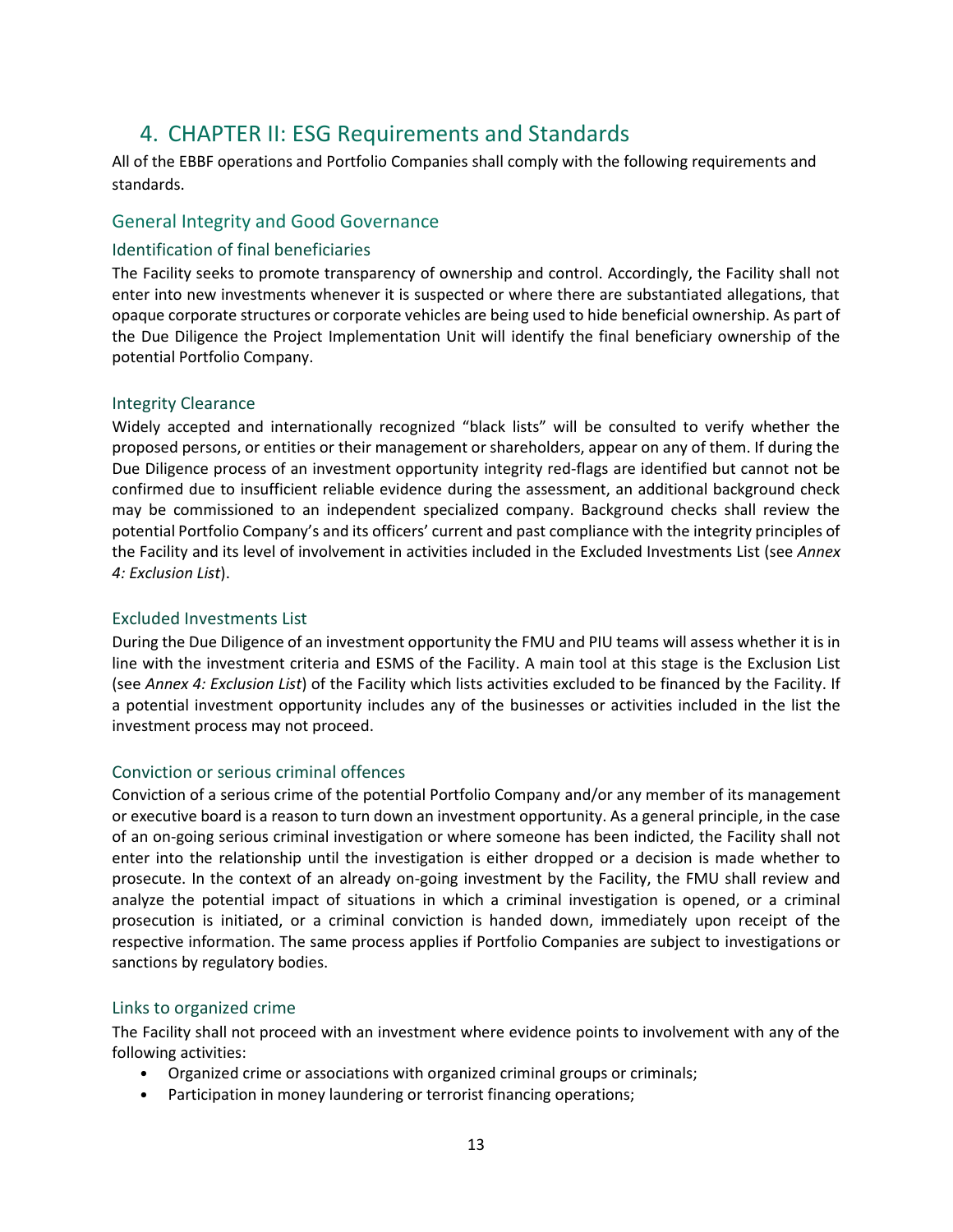• Association with acts of violence or threats thereof.

#### Anti-money laundering and counter terrorism finance

The Facility shall evaluate internal policies and controls in place at the potential Portfolio Company to avoid being used as a platform for any money laundering and/or terrorism financing scheme and the level of compliance of such policies and controls with local and international standards.

#### Compliance with current tax practices

The Facility shall not proceed with an investment where there is evidence of on-going illegal tax activities. In case the legality of the practices may not be clear or may be considered marginal, It is for the FMU to decide, taking account of exceptional circumstances (e.g. the practice is "condoned" by local authorities or is in line with generally accepted international practice) whether it can accept a period of uncertainty or minor non-compliance where it is confident that the legal and reputational risk is low.

#### Involvement in questionable business practices

In addition to the cases described above, the Facility shall avoid entering an investment at a potential Portfolio Company where there is evidence of involvement in poor, questionable or dubious business practices. Examples of such practices might include, but are not limited to, systematic abuse of information asymmetries between the potential Portfolio Company and its clients, remuneration of some staff deemed excessive given the size and profitability of the potential Portfolio Company, existence of dubious investment vehicles totally or partially owned by the potential Portfolio Company, allegations of involvement in corruption practices. Evidence found by the FMU leading to suspicion of a Portfolio Company or potential Portfolio Company involvement in such practices shall be immediately communicated to the Project Administration Council.

## Environmental and Social Standards

## ESK Key Performance Indicators

Through investments in sustainable plantation forestry projects, the Facility aims at creating a wide range of positive environmental and social impacts. In order to measure its environmental and social performance, the Facility has defined five Key Performance Indicators (KPIs) that reflect direct impacts of Facility operations and can be measured in a transparent and simple manner.

The five ESG KPIs include:

- Employment generated by the investments of the Facility;
- Tonnes of CO<sub>2</sub> reduced or avoided from forest and land under sustainable management;
- Hectares of land or forests under improved and effective management;
- Number of females and males benefitting from the project activities;
- Number of indigenous people benefitting from project activities.

## International Environmental and Social Standards

All ES related assessments, monitoring and reporting processes are based on Profonanpe´s Environmental and Social Policy, the IFC Performance Standards and the GCF Environmental and Social Safeguards. Annex 21 of Profonanpe´s Operational Manual for the implementation of its E&S Policy provides a comprehensive comparison between Profonanpe´s ESPs, IFC Performance standards and other international financial institutions. To ensure Portfolio Companies compliance to relevant standards, the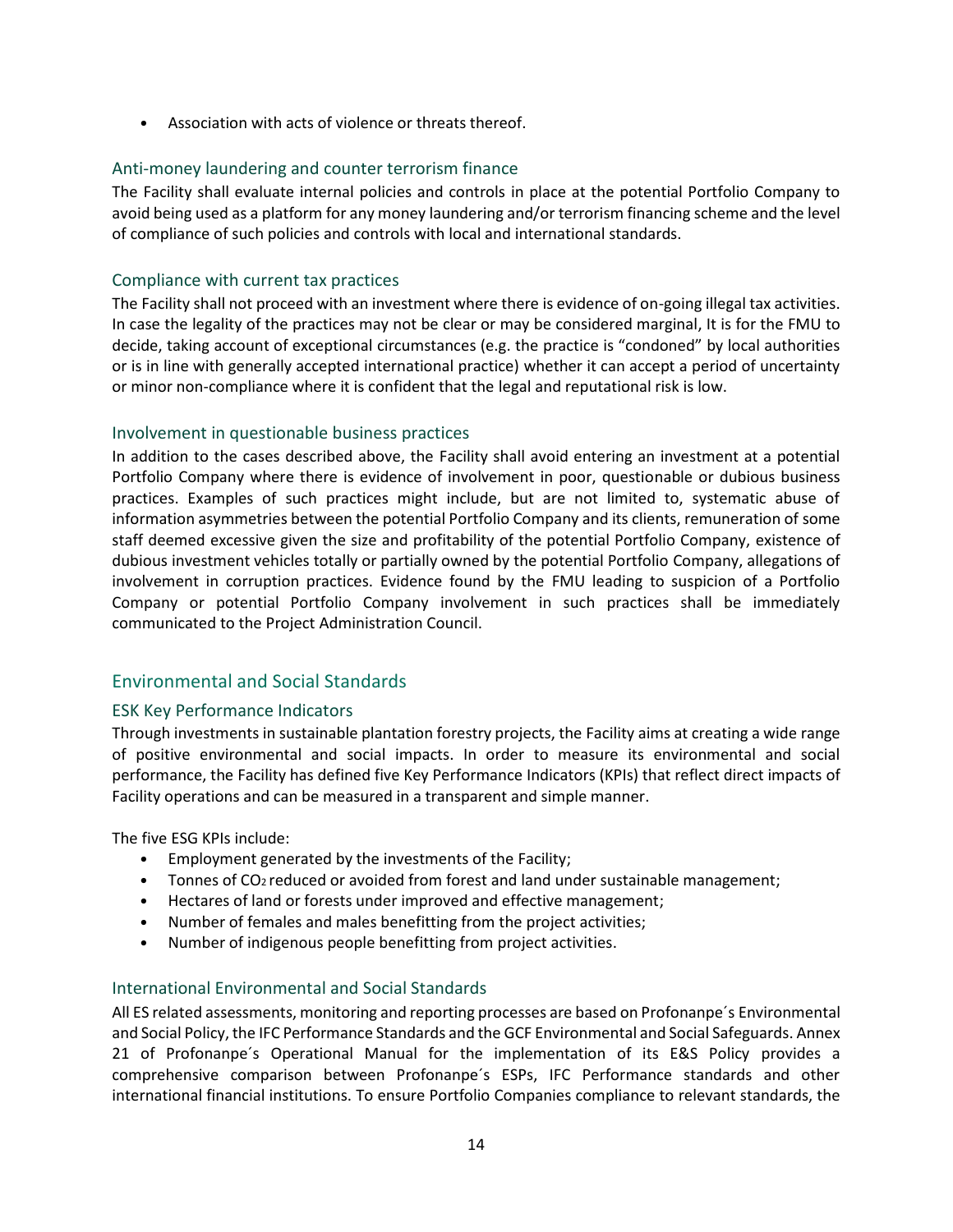*ESG Checklist* and the *ESG Due Diligence Report* have been developed including all relevant aspects. Hence, evaluations will follow the structure and wording of the IFC Performance Standards.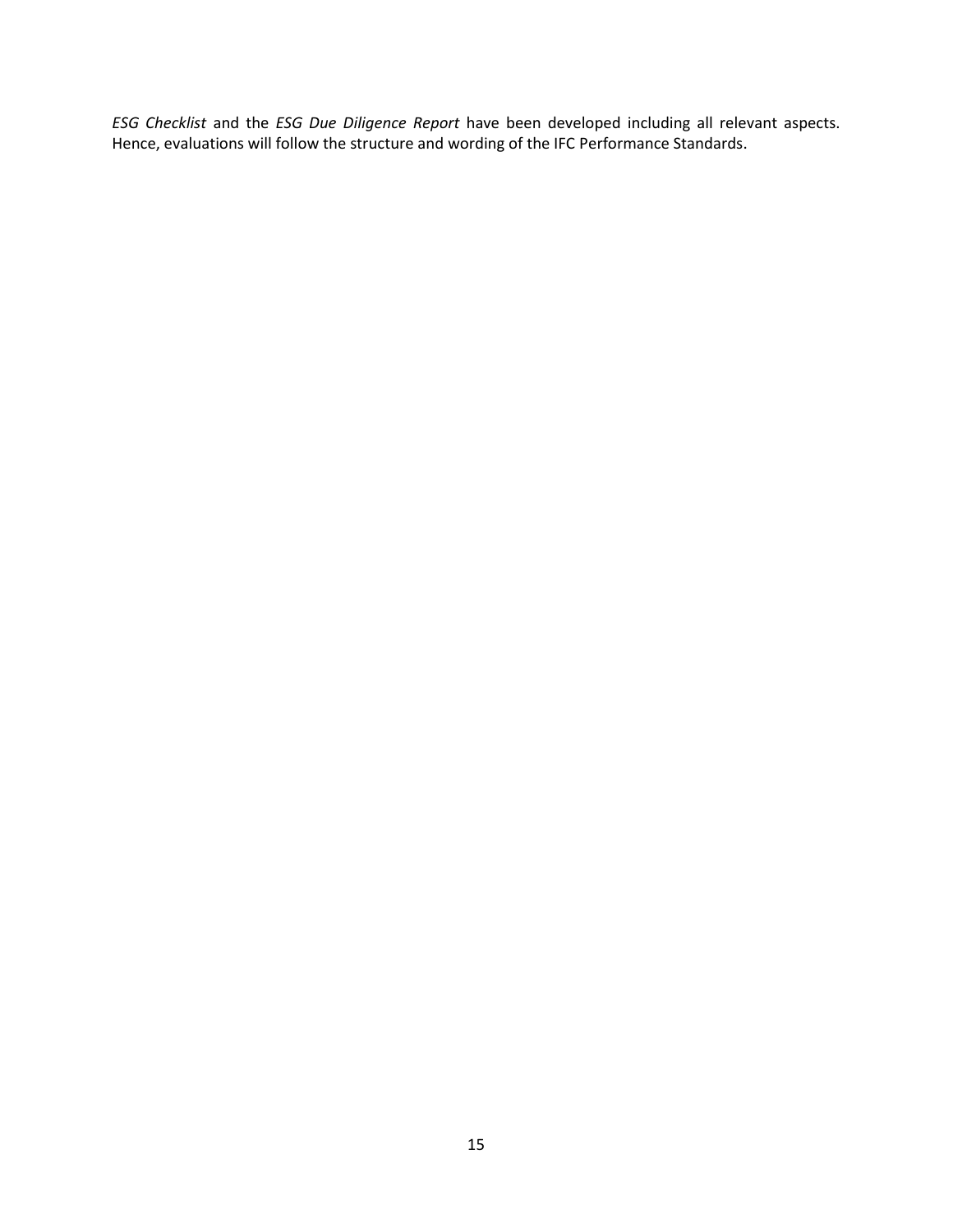# 5. CHAPTER III: ESMS Operational Guidelines

# INTRODUCTION

The Principles and Commitments stated in the Environmental and Social Policy included in Chapter I are a cornerstone of all business operations of the Facility. Compliance with the E&S Policy will be achieved through an Environmental and Social Management System (ESMS) implemented at two levels:

- **ESMS at Portfolio Companies:** Portfolio Companies will be required to adhere to the ESP requirements of the Facility. Each Portfolio Company will establish and maintain its own ESMS to assess, address and monitor ESG risks and impacts of company operations in line with the Facility requirements.
- **ESMS at Facility level:** The Facility Management Unit (FMU) will establish and maintain the Facility´s ESMS to assess, oversee and support the management of ESG matters by the Portfolio Companies, as well as oversee ESG matters at overall Portfolio level.

These Operational Guidelines aim to provide the information needed to support the implementation and operationalization the ESMS. They are based on the IFC Policy and Performance Standards on Social and Environmental Sustainability, its Guidance Notes, GCF Environmental and Social Safeguards and Profonanpe´s Environmental and Social Policy.

These Operational Guidelines are structured as follows:

- Section 1 provides an overview of the ESMS at the Facility level, describing the methods used throughout the investment lifecycle to assess, plan, implement, monitor and review the ESG performance of Portfolio Companies and their business plans against set standards.
- Section 2 provides an overview of the ESMS at the Portfolio Company level which represents an overarching requirement that shall define the framework to manage all environmental and social matters in a structured way throughout the project cycle
- Section 3 presents the resources allocated on Facility level to conduct all ESG related activities. It also gives an overview of the expected resources that Portfolio Companies will have to allocate to ESG matters.
- Section 4 describes the monitoring and reporting system set up by the Facility to monitor the ESG performance of Portfolio Companies and report to its investors.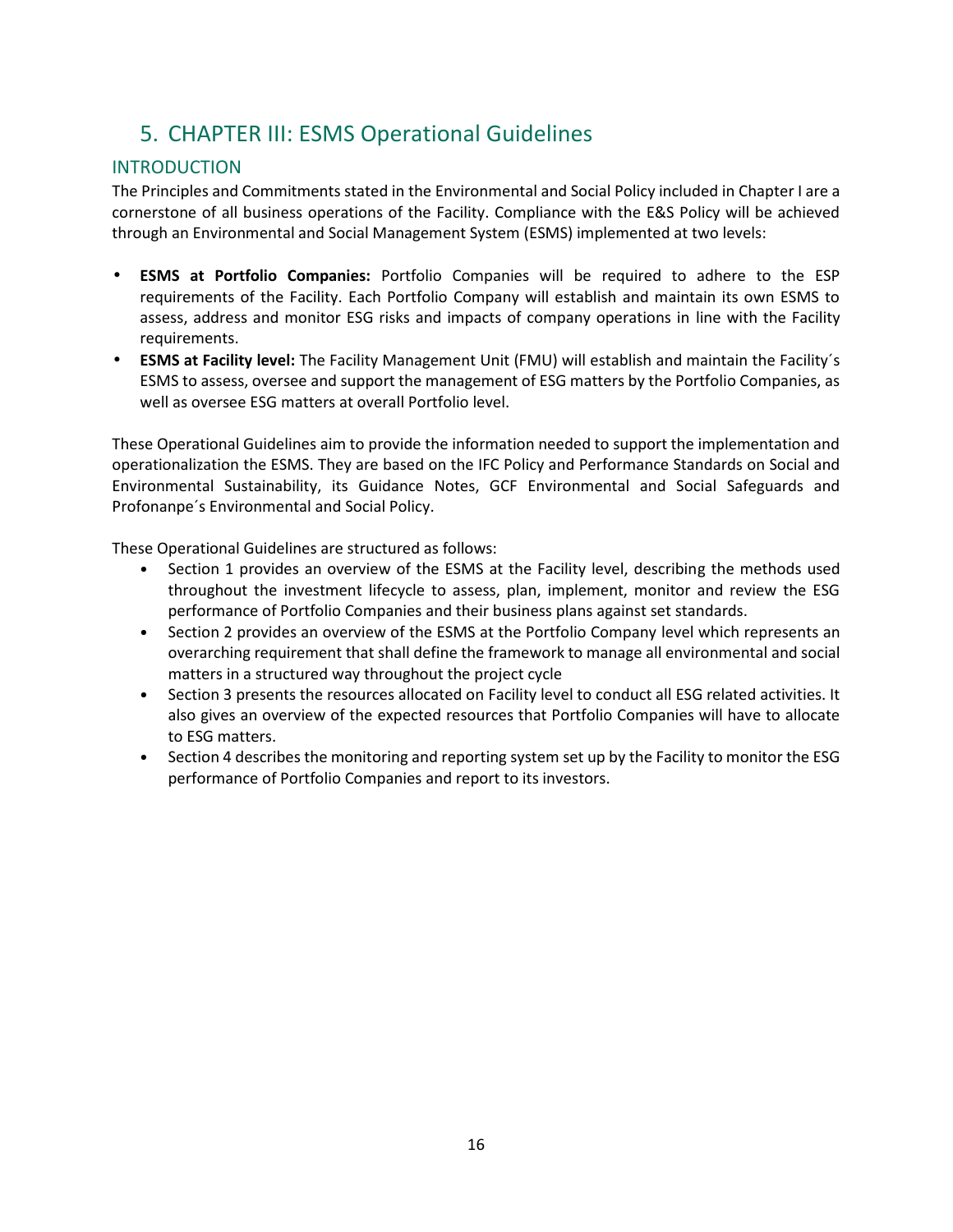# Section 1: ESMS Management at the Facility Level

The ESMS of the Facility considers environmental and social requirements and governance and integrity standards from the initial phase of the investment process and throughout the investment lifetime. The integration of ESG into each step of the investment process is presented in the figure below and detailed in the following sections.



#### Section 1.1: ESG considerations during the investment process

During the investment process, the Facility will assess the ESG risks associated with the potential Portfolio Company and the foreseen project to be developed with the Facility investment, as well as the capacity of the potential Portfolio Company to address them. For the assessment, potential Portfolio Companies are required to present a business plan which outlines the foreseen project that the Facility investment will finance. The project includes all the future activities, operations and subprojects that are foreseen. In greenfield projects, the assessment will focus on the risks of planned operations and the measures foreseen by the Portfolio Companies to assess, manage and mitigate such risks. In brownfield projects, the assessment will as well consider the ESG performance of the Portfolio Company in their existing operations.

ESG considerations at the different stages of the investment process can be visualized as follows:

| Eligibility                                                                                        | Screening                                                                                                                                                                                                                                                   | Pre-due diligence                                                                                                                                                                                                                                                                                                | Due diligence                                             | <b>Execution</b>                                                                                                                                                                                                                            |
|----------------------------------------------------------------------------------------------------|-------------------------------------------------------------------------------------------------------------------------------------------------------------------------------------------------------------------------------------------------------------|------------------------------------------------------------------------------------------------------------------------------------------------------------------------------------------------------------------------------------------------------------------------------------------------------------------|-----------------------------------------------------------|---------------------------------------------------------------------------------------------------------------------------------------------------------------------------------------------------------------------------------------------|
| Early identification of<br>٠<br><b>ESG</b> deal breaking<br>issues (i.e. Category A<br>E&S issues) | • Desk review of ESG<br>documents provided by<br>the EBB ("company")<br>and public information.<br>such as news articles<br>and black lists<br>· Preliminary<br>benchmarking against<br><b>ESG KPIs</b><br>Preliminary assessment<br>of potential ESG risks | · Assessment of<br>potential ESG risks<br>Assessment of ESG<br>management<br>implemented by the<br>company<br>Gap analysis based on<br>IFC PS principles<br>. Assessment of the<br>company's capacity to<br>address E&S risks<br>Identification of ESG<br>deal breaking issues<br>(i.e. Category A E&S<br>risks) | Confirmatory DD with<br>external support, if<br>necessary | <b>Binding commitments</b><br>to Environmental and<br>Social Action Plan<br>(ESAP) and governance<br>reforms in the<br>investment contract<br>Active monitoring of<br>ESG performance via<br>Environmental and<br>Social Management<br>Plan |

#### **Figure 2 Project Cycle Management of E&S risks**

## *1.1.1 Eligibility and Screening*

Each potential Portfolio Company will be assigned a deal manager, a member of the Project Implementation Unity (PIU) who will be responsible for coordinating and overseeing the assessment and for communicating with the potential Portfolio Company.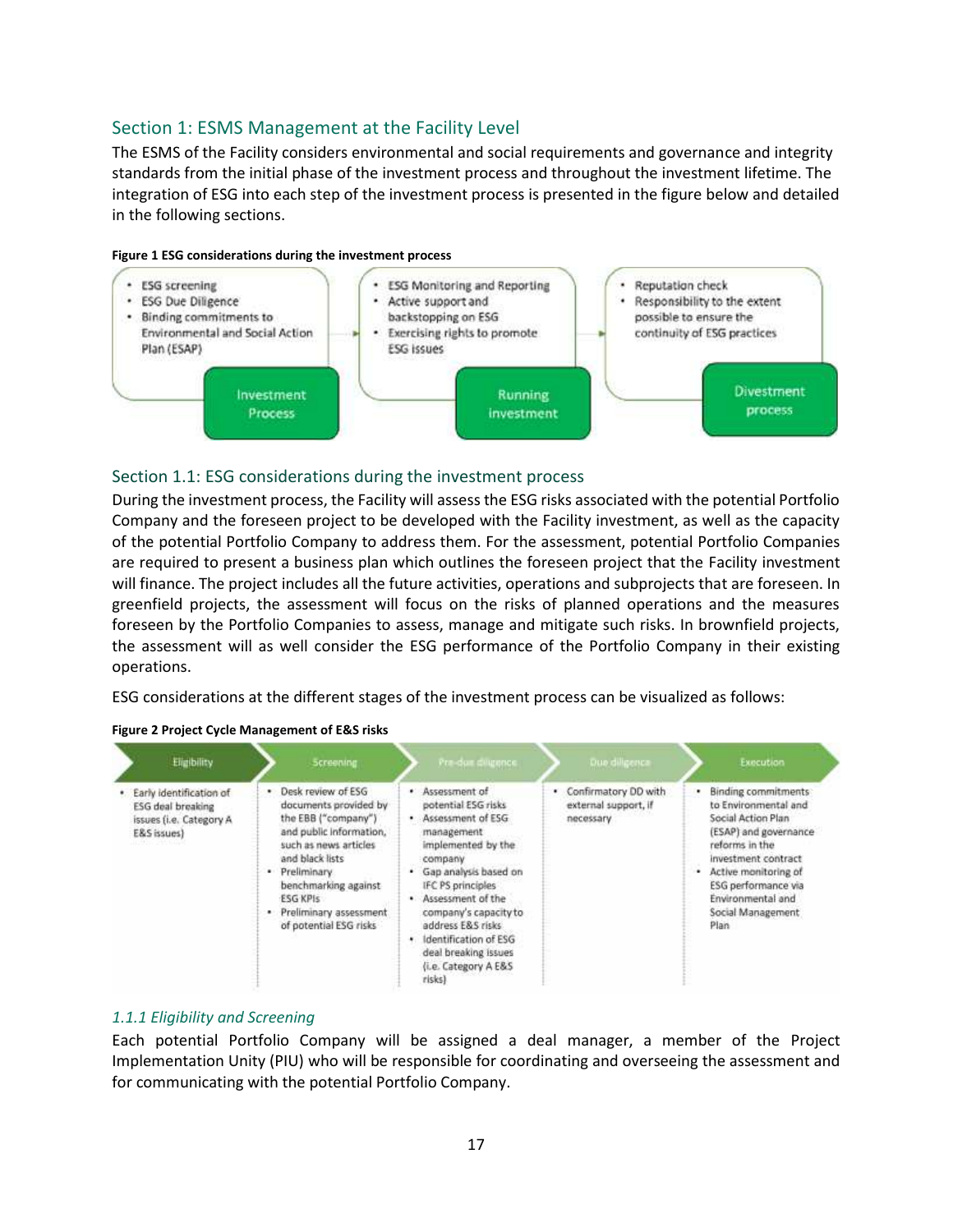During eligibility and screening the deal manager will assess general information about the potential Portfolio Company and the foreseen project. The **ESG assessment** shall encompass a review of public information to reveal any environmental, social, business integrity or legal controversy related to the potential Portfolio Company. For example, news articles will be searched through, and internationally recognized "black lists" that identify criminal offenders and sanctions will be checked as part of the Integrity Clearance procedure. This evaluation will be enhanced and triangulated by any additional information or documentation provided by the potential Portfolio Company (e.g. policies, management plans, reports, etc.) that are relevant to its ESG performance.

At this stage, the *ESG Checklist* (Annex 1: ESG Screening Checklist) will serve the deal manager as guidance to identify deal breaking issues and potential risks associated with the potential Portfolio Company and the foreseen project, and get an overview of the ESG performance of the potential Portfolio Company.

#### *1.1.2 ESG Due Diligence*

The main tool to assess the ESG risks associated with a potential Portfolio Company and its foreseen activities and compliance to ESG standards is the **ESG Due Diligence (ESG DD)** process. The *ESG Checklist* will be completed with detailed information on the ESG performance of the company and potential ESG risks associated to the foreseen activities. If no deal breaking issues or major concerns are identified during this initial assessment, the project prequalifies, and the Facility Management Unit will assign an ESG specialist to conduct the ESG DD study including site visits, if necessary.

The ESG specialist will be granted full independency to perform an objective ESG DD study. The deal manager will provide the ESG specialist with the information gathered through the *ESG Checklist* and communicate any ESG related concerns that have been identified during the first site visit. The *ESG Checklist* will include a risk categorization of the project as:

- Category A: Potential significant adverse environmental or social risks and/or impacts that are diverse, irreversible, or unprecedented.
- Category B: Potential limited adverse environmental or social risks and/or impacts that are few in number, generally site-specific, largely reversible, and readily addressed through mitigation measures.
- Category C: Minimal or no adverse environmental or social risks and/or impacts.

Only Portfolio Companies falling under Category B and C will be considered for further assessment in line with Profononpe´s GCF accreditation conditions.

The *ESG Checklist* will help the ESG specialist to identify major risk areas that require special attention in the DD and ES requirements that are commensurate with the risk category. For instance, category B projects will require a simplified and fit for purpose ESIA and ESMP. Category C projects will not require any specialized assessments.

The ESG specialist will conduct an ESG assessment and provide a gap analysis between the ESG performance of the potential Portfolio Company in its current operations, but also in regards to the planned activities that are included in the business plan and intended to be undertaken, by comparing those to the Facility requirements. This will be carried out mainly through documentation review, site visits and interviews with relevant stakeholders.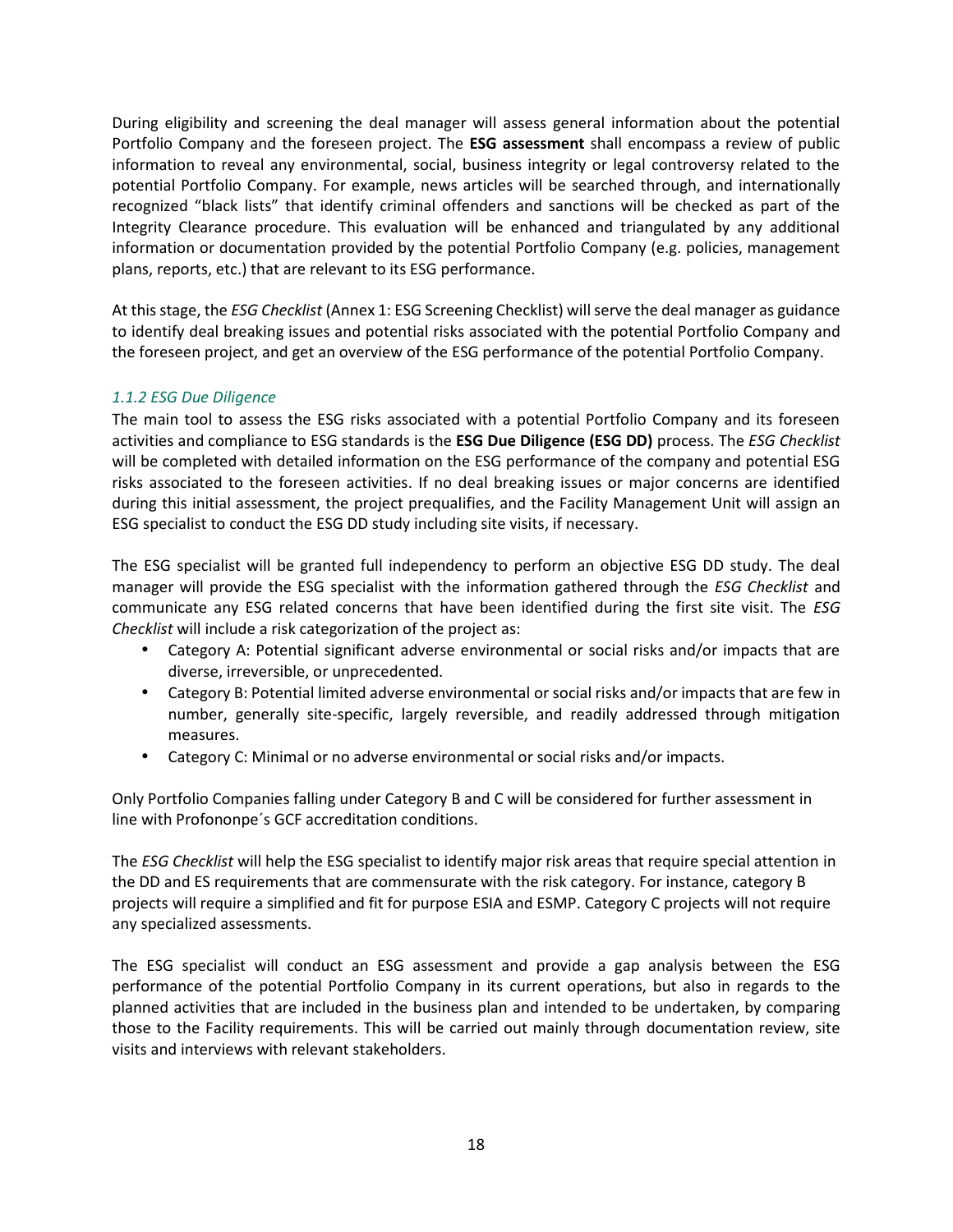The resulting information will be compiled, analyzed and presented following the structure and guidance of the IFC Performance Standards, including but not limited to the ESG risks and opportunities of the potential Portfolio Company and foreseen activities and its capacity to address those risks internally or with external support. The *ESG Due Diligence Report (*Annex 2: Environmental and Social Due Diligence Report*)*() will provide all the information needed to understand environmental and social risks in order to take an investment decision, and to identify ESG reforms considered necessary to comply with the Facility requirements and policies (see *Environmental and Social Policy*). The ability and willingness of the potential Portfolio Company to undertake such reforms, corrective measures and improvements in a reasonable timeframe and the related allocation of resources to do so shall be assessed by the Facility Management Unit and be considered for the investment decision.

#### *1.1.3 Binding commitment on Environmental and Social Action Plan*

If the Facility Management Unity decide to carry on with the investment, the ESG reforms considered necessary during the ESG DD will be formulated into an **Environmental and Social Action Plan (ESAP).** The ESAP will be formulated in negotiation with the senior management of the Portfolio Company, and will include identified priority ESG concerns, risk levels, actions required, delegated responsibilities, implementation timeline and costs involved. Furthermore, the ESAP will clearly delineate the monitoring processes that shall be undertaken by the Portfolio Company (see Annex 3: Outline of Environmental and Social Action Plan & Annex 5: Outline of Environmental and Social Management Plan).

The investment contract between the Facility and the Portfolio Company will explicitly include the commitment of the Portfolio Company to implement the ESAP, meet reporting duties, and assume ESG related costs, as well as the implications of a breach of ESG requirements. The ESAP will be part of the contract as well, imposing a legally binding commitment to adhere to ESG reforms, including serious consequences for breaching such commitments. The FMU shall clearly communicate ESG requirements to the senior management of the Portfolio Company and its wider implications. Any additional risks, challenges and expectations on both sides shall be clarified at this stage.

## Section 1.2: ESG Considerations during running investment

After investment, the Portfolio Company starts implementing the agreed business plan, i.e. the project that has been agreed as part of such plan and as assessed as part of the DD process of the Facility. The Portfolio Company will as well implement the reforms that have been identified as necessary to fully comply with the ESG requirements of the Facility, in a timely and appropriate manner as detailed in the ESAP.

The adherence to such business plan is part of the legal obligations of the Portfolio Company, and therefore, the Portfolio Company may not proceed with any material changes to the business plan without receiving explicit consent from the Facility. Should there be significant changes to such business plan, e.g. new or significantly revised subprojects, then, the Portfolio Company is required to conduct the necessary environmental and social assessments and provide the outcome for the Facility to consider in order to decide whether or not the Portfolio Company may proceed with such subproject, and whether or not such new or significantly revised subproject requires amendments to the Portfolio Company's ESAP. The environmental and social assessment of subprojects needs to follow the Facility ESG requirements (see *Environmental and Social Policy*).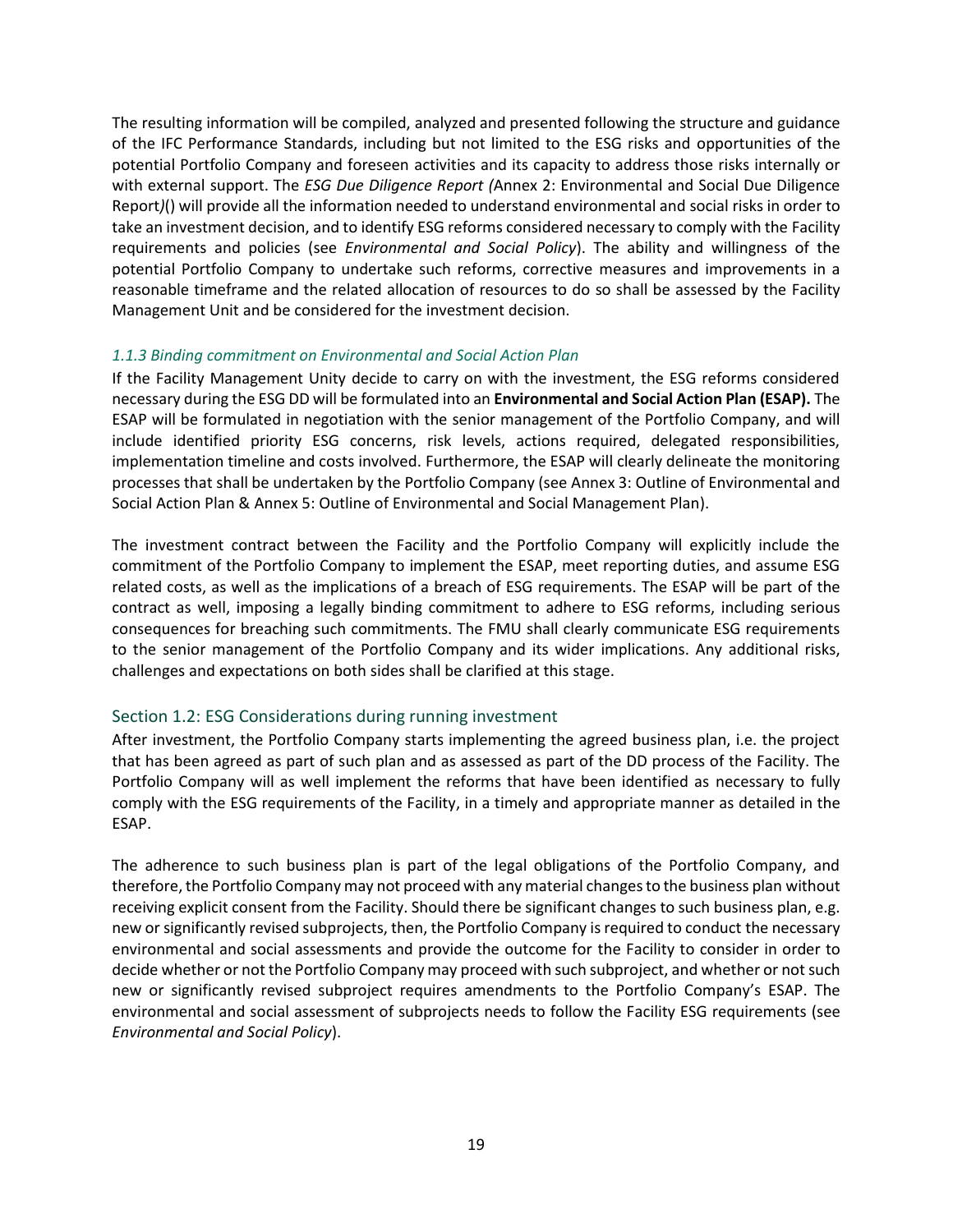During a running investment, the engagement of the Facility with its Portfolio Companies will aim at ensuring responsible business operations and increasing the Portfolio Companies' awareness and knowledge regarding ESG issues through:

- Monitoring and reporting;
- Active support and backstopping;
- Exercising voting rights to promote ESG issues.

**Monitoring and reporting** is one of the major tasks at this stage. As activities of the Portfolio Company are expected to have positive effects on local people, their environment and the climate, stringent monitoring and reporting is necessary to ensure that project implementation actually leads to such positive impacts. Therefore, the Facility will document and promote ESG measures by applying a pragmatic monitoring approach in accordance with the CDC toolkit<sup>9</sup>, as shown in the figure below.





Further details on the monitoring and reporting system are provided in Section 4. Monitoring and Reporting.

#### Section 1.3: ESG Considerations during divestment process

To ensure the sustainability of environmental and social standards after exit the Facility will carry out a reputation check on the potential co-investor and the exit process may not proceed if there is evidence that the potential investor is or has been involved in business practices listed in the Facility's Excluded Investments List. During exit negotiations, the FMU will to the extent possible, propose to select a new investor that ensures the continuity of high ESG standards.

## Section 2. ESMS Management at the Portfolio Company level

Portfolio Companies will be required to establish an ESMS in accordance to IFC Performance Standard 1 – *Assessment and Management of Environmental and Social Risks and Impacts*. This represents an overarching requirement that shall define the framework to manage all environmental and social matters in a structured way throughout the project cycle and thus shall support continuous compliance to all of the Facility´s ESG policies and requirements.

<sup>&</sup>lt;sup>9</sup> CDC (2018). Toolkit on ESG for fund managers. Available at: https://assets.cdcgroup.com/wpcontent/uploads/2018/09/08155015/CDC\_Toolkit\_on\_ESG\_for\_Fund\_Managers\_2010.pdf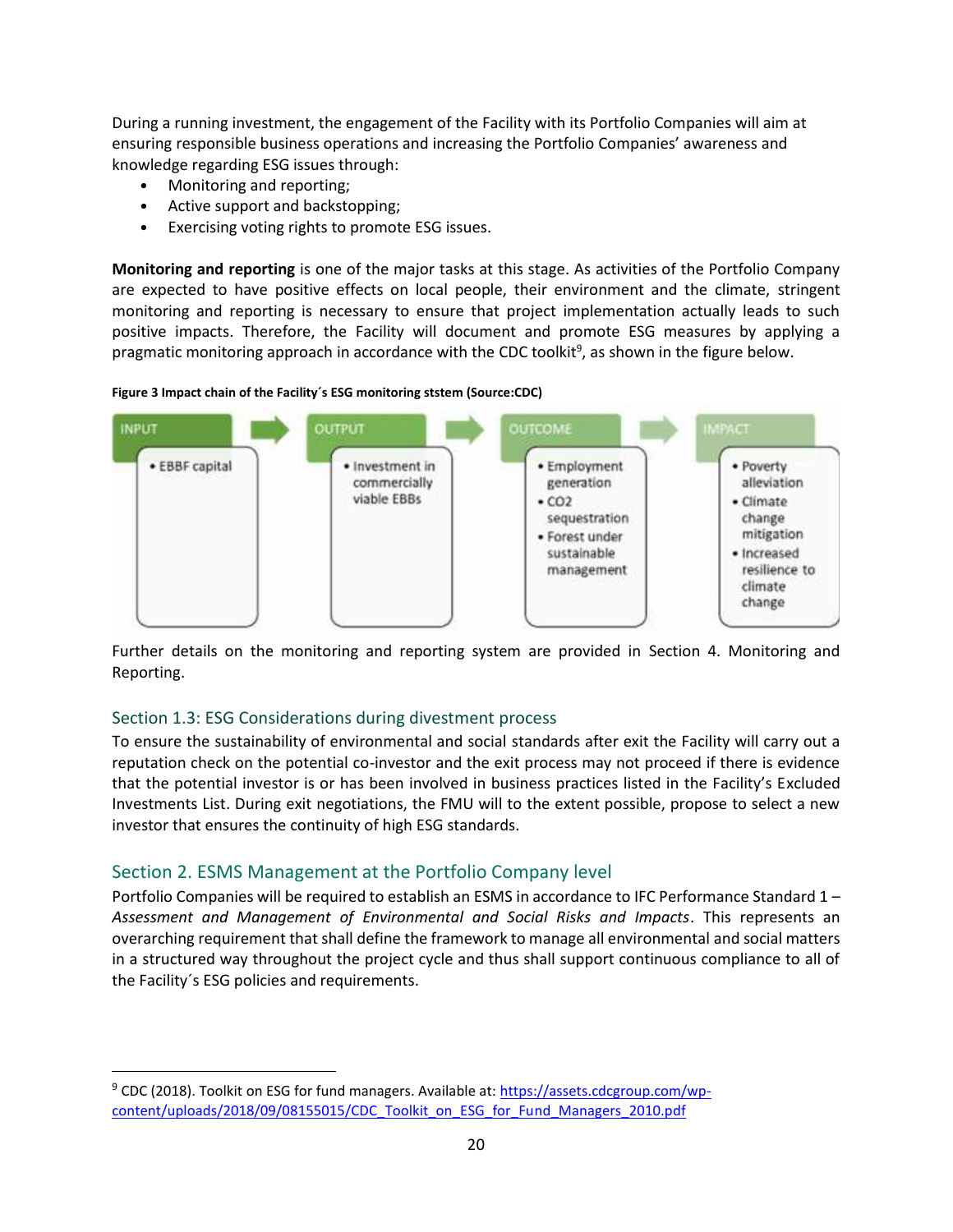#### **Figure 4 ESMS According to IFC Performance Standards**



Portfolio Companies will be required to set in place a management system that establishes procedures and tools, and allocates appropriate resources to guarantee the effective implementation of environmental and social requirements. The system shall ensure the involvement of all relevant stakeholders and include all environmental and social requirements. Portfolio Companies shall make sure that the system functions in a dynamic and continuous process, ensuring an effective learning and improvement cycle. The ESMS shall at least consist of the following four components:

- **Environmental and Social Policy:** Portfolio Companies shall formulate an Environmental and Social Policy that integrates nature conservation, biodiversity protection and social safeguard components with productive objectives, and that is compatible to the Facility´s E&S Policy and ESG Requirements. The Environmental and Social Policy reflects the commitment of the Portfolio Company with sustainable development and provides a framework for the environmental and social management on company level. Therefore, it shall be officially endorsed by the senior management of the Portfolio Company and appropriately communicated internally and externally.
- **Environmental and Social Management Plan (ESMP):** The management plan must be consistent with the company's ESG Policy and provide mitigation and performance improvements to address identified risks and impacts, which may consist of a set of operational documents and procedures.
- **Organizational Capacity:** The Portfolio Company shall establish and maintain an organizational structure that defines roles, responsibilities, and authority to implement the ESMS. Key environmental and social responsibilities should be well defined and communicated to the relevant personnel, and the human and financial resources provided shall be sufficient to achieve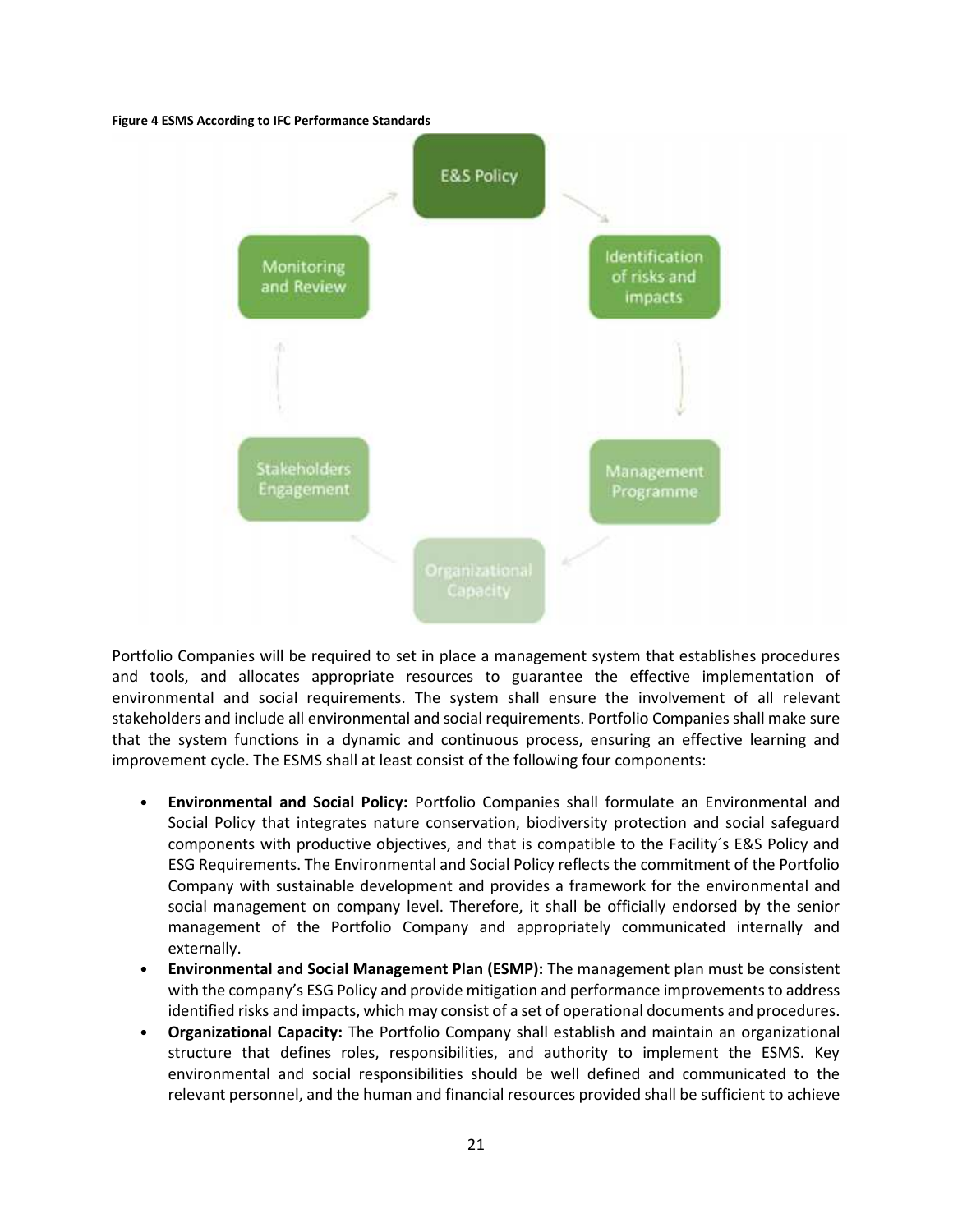the Facility´s ESG requirements on an ongoing basis. Furthermore, the personnel should possess the knowledge, skills and experience to implement the specific measures and actions required under the ESMS.

- **Stakeholder Engagement:** Stakeholder engagement is an ongoing process that may involve stakeholder analysis and planning, disclosure and dissemination of information, consultation and participation, grievance mechanism, and reporting to affected communities. The nature, frequency, and level of effort of stakeholder engagement may vary considerably according to the project's risks and adverse impacts, and the project's phase of development. Furthermore, effective grievance mechanisms should be developed with culturally appropriate and transparent procedures.
- **Monitoring and Review:** Portfolio Companies shall set in place systems to monitor and assess environmental and social matters. The Portfolio Company shall establish clear indicators that allow for an in-depth analysis against set environmental and social goals formulated in the ESAP and reflect its Environmental and Social Policy. Results of the monitoring system shall be carefully analyzed and reported on, and shall be subject to periodic verification, revision and reporting by the Facility Management Team.

## Section 3. Allocation of Resources, Organizational Capacity and Responsibilities

## Section 3.1: On Facility Level

To ensure the implementation of the ESMS, the PIU includes one designated person responsible for ESG matters. Over the investment period, the human resources dedicated to ESG matters will increase progressively according to the needs, as new Portfolio Companies engage with the Facility. At the end of the investment period, the PIU will include one person fully and exclusively dedicated ESG matters. The ESG expert of the project Implementation Unit will be responsible for overseeing all ESG related processes described in the sections above, namely:

- Executing the ESG DD process and the ESAP;
- Keeping the overview of the Portfolio Company's ESG performance against set indicators and ensuring appropriate backstopping and support is provided in case of difficulties or extraordinary events;
- Monitoring and reporting to the investors (see *Section 4. Monitoring and Reporting*);
- Ensuring that ESG matters are included during the investor´s check.

All resources associated to the ESG screening and DD process, which includes the assessment of environmental and social risks that is necessary to make an investment decision, will be covered by the Facility. The actual implementation and monitoring of measures and reforms needed to fulfil and maintain the ESG standards will be introduced by the Portfolio Company. The Facility will facilitate and supervise that all necessary measures are conducted in line with the Facility requirements. In cases when extraordinary measures call for additional studies conducted by external experts due to a serious concerns of the ESG risk profile or performance by a Portfolio Company or there is reasonable doubt for high risk activities, the Facility may provide resources needed for an independent review.

## Section 3.2: On Portfolio Company Level

Depending on the results of the ESG DD and the gaps identified between current company practices and the compliance with the Facility´s ESG requirements, the Portfolio Company is expected to allocate realistic budgets and human and financial resources to ESG matters. As a minimum requirement, following roles shall be fulfilled in every Portfolio Company: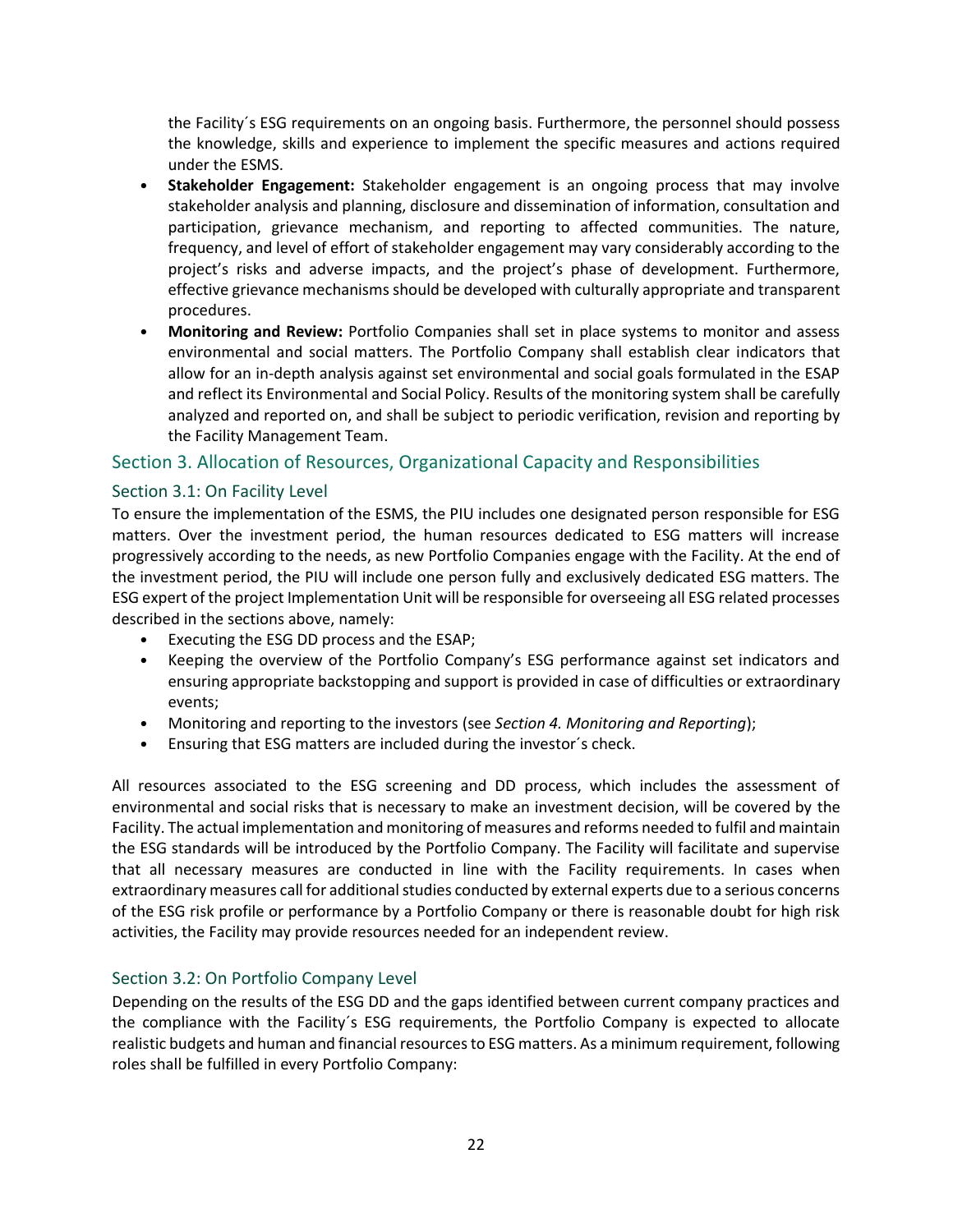- **ESG Coordination:** Planning and coordinating ESG measures, monitoring and overseeing ESG performance and compliance with the Facility´s ESG requirements, communicating with and reporting to the FMU and PIU teams.
- **Environmental Management:** Managing environmental risks, ensuring compliance with local legislation and the Facility´s requirements regarding environmental performance.
- **Health & Safety Management:** Managing social risks related to labour associated to the company's direct and subcontracted personnel involved in EBB operations, ensuring the implementation of security measures and fair and healthy working conditions.
- **Community Relations:** Managing social risks related to relevant stakeholders, particularly local communities living in or adjacent to the EBB area of operations. This includes stakeholder engagement, communication, grievance mechanisms and disclosure

The above roles may fall on one or more of the EBBF staff. The amount of personnel dedicated to the roles described above may vary considerably according to the Portfolio Company's risks and adverse impacts, and its phase of development. However, these roles shall be fulfilled to the extent that ensures the implementation and maintenance of the Facility´s ESG requirements.

# Section 4. Monitoring and Reporting

## 4.1 Process overview

The Facility will implement an ESG monitoring and reporting process in two levels. Portfolio Companies will monitor project activities and report to the Facility Management Unit. The FMU will in turn collect the data from Portfolio Companies and report in an aggregated form to the GCF.

#### **Figure 5 Two-level monitoring and reporting process**

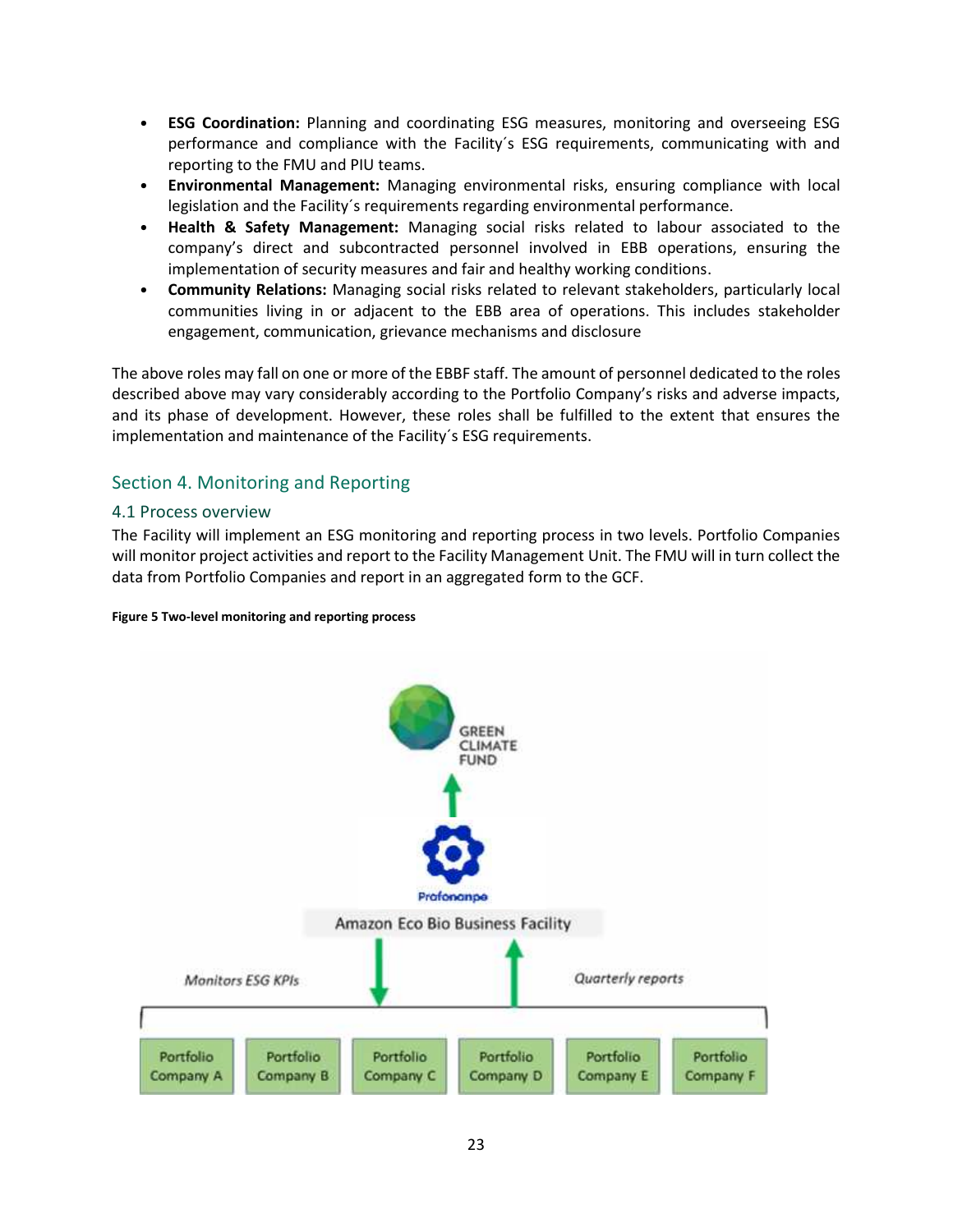## 4.2 Portfolio Company Level

The Portfolio Company will be held responsible to continuously monitor the ESG performance of its operations. The Portfolio Company will report periodically to the Facility on a defined set of indicators. In most cases report templates will consist of a simple table that shall be completed with the defined indicators and updated on a quarterly basis, and a section where additional observations can be described. This approach is considered to lower transaction costs and efforts for internal reporting while at the same time encouraging close follow-up of ESG matters.

The specific set indicators and frequency of reports will be defined case by case, but will in most cases include:

- Quarterly reports (unaudited) which will be delivered no later than 60 calendar days after the end of each quarter and include:
	- o A summary of the company's shareholders
	- o A cash flow statement and balance sheet of the company (unaudited)
	- o A summary of key developments in the preceding quarter (e.g. drawdowns, investments, sales, hiring)
	- o Report against the company's own Environmental and Social Monitoring Plan
	- o Relevant update on social and environmental issues
- Annual report (audited) which will be delivered four months after the end of each fiscal year and include an audited report of:
	- o A year-to-date cash flow statement of the company as of the end of such fiscal year;
	- o A balance sheet of the company as of the end of such fiscal year
	- o A year-to-date income statement of the company for such fiscal year
	- o Report against the company's own Environmental and Social Monitoring Plan
	- o Relevant update on social and environmental issues

The Facility Management Unit will support the Portfolio Companies to reach set ESG goals and introduce and enhance the monitoring and reporting process if difficulties arise that prevent the Portfolio Company from delivering according to the agreement. In addition to standard reports, Portfolio Companies will be required to immediately report to the Facility in case of extraordinary events, such as any changes in the scope of the project that entail new ESG risks or opportunities, any serious incidents, or any breach of the ESG requirements. In such cases, additional site visits may be necessary to assess the situation through interviews with management, employees, contractors and affected communities, through relevant environmental checks, and reviews of company records. Furthermore, independent verifications by specialist consultants will be considered only in cases of serious ESG related incidents or reasonable doubt of serious infringements.

## 4.3 Facility Level

The Facility will report regularly and in a transparent manner about activities, results, and challenges of its business operations in line with its vision and mission. ESG issues shall be reported in depth to the GCF and other investors at least once a year mainly through the Annual ES Report. In addition, Profonanpe´s Annual Sustainability Report will be publicly disclosed to report to all stakeholders. Annual reports will present information on the ESG management at Facility level, as well as key information on Portfolio Companies. The FMU will be responsible for reporting progress to the GCF against the ESG KPIs according to the methodology described in the Facility´s Funding Proposal.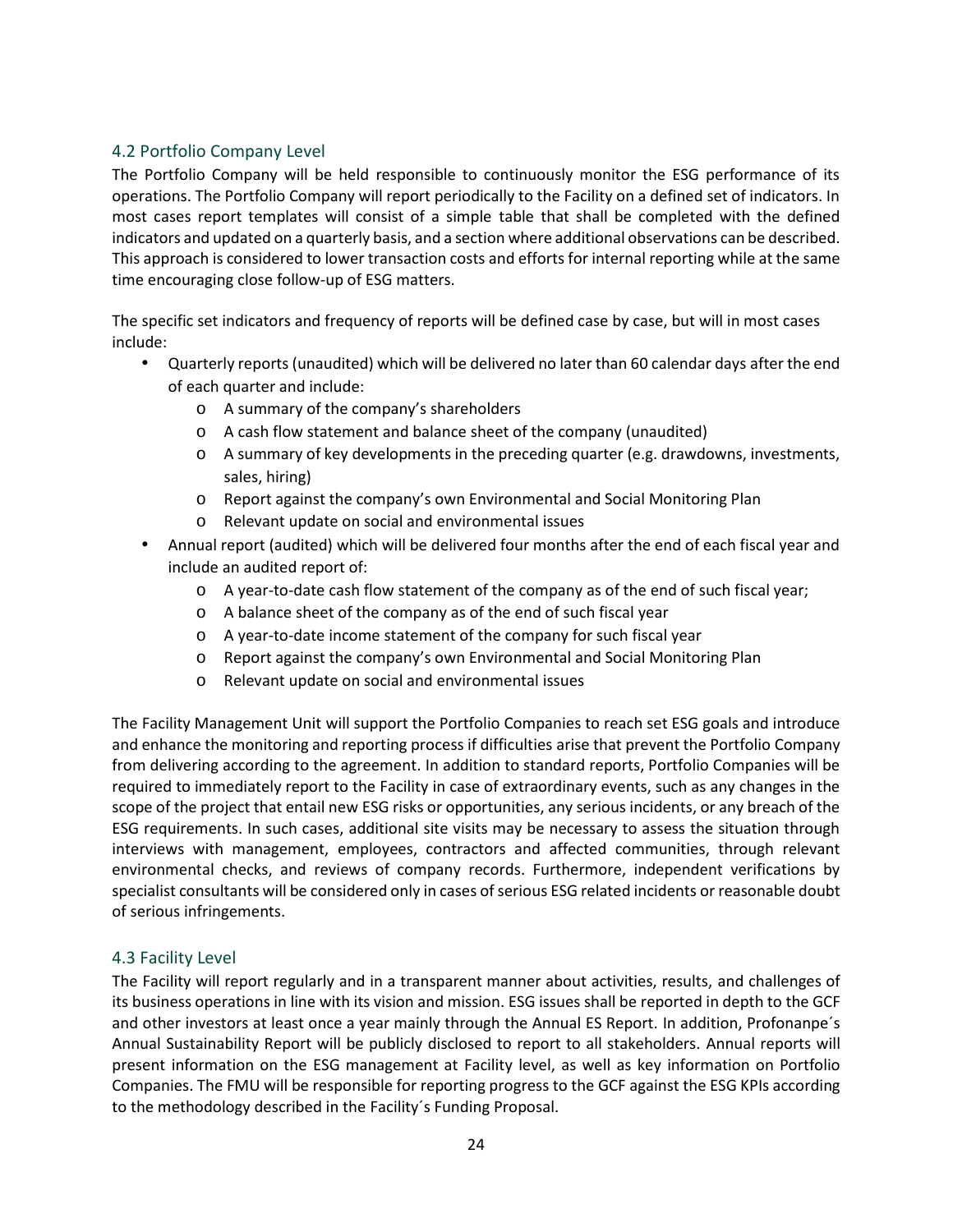The five ESG KPIs include:

- Employment generated by the investments of the Facility;
- Tonnes of CO<sup>2</sup> reduced or avoided from forest and land under sustainable management;
- Hectares of land or forests under improved and effective management;
- Number of females and males benefitting from the projects activities;
- Number of indigenous people benefitting from the project activities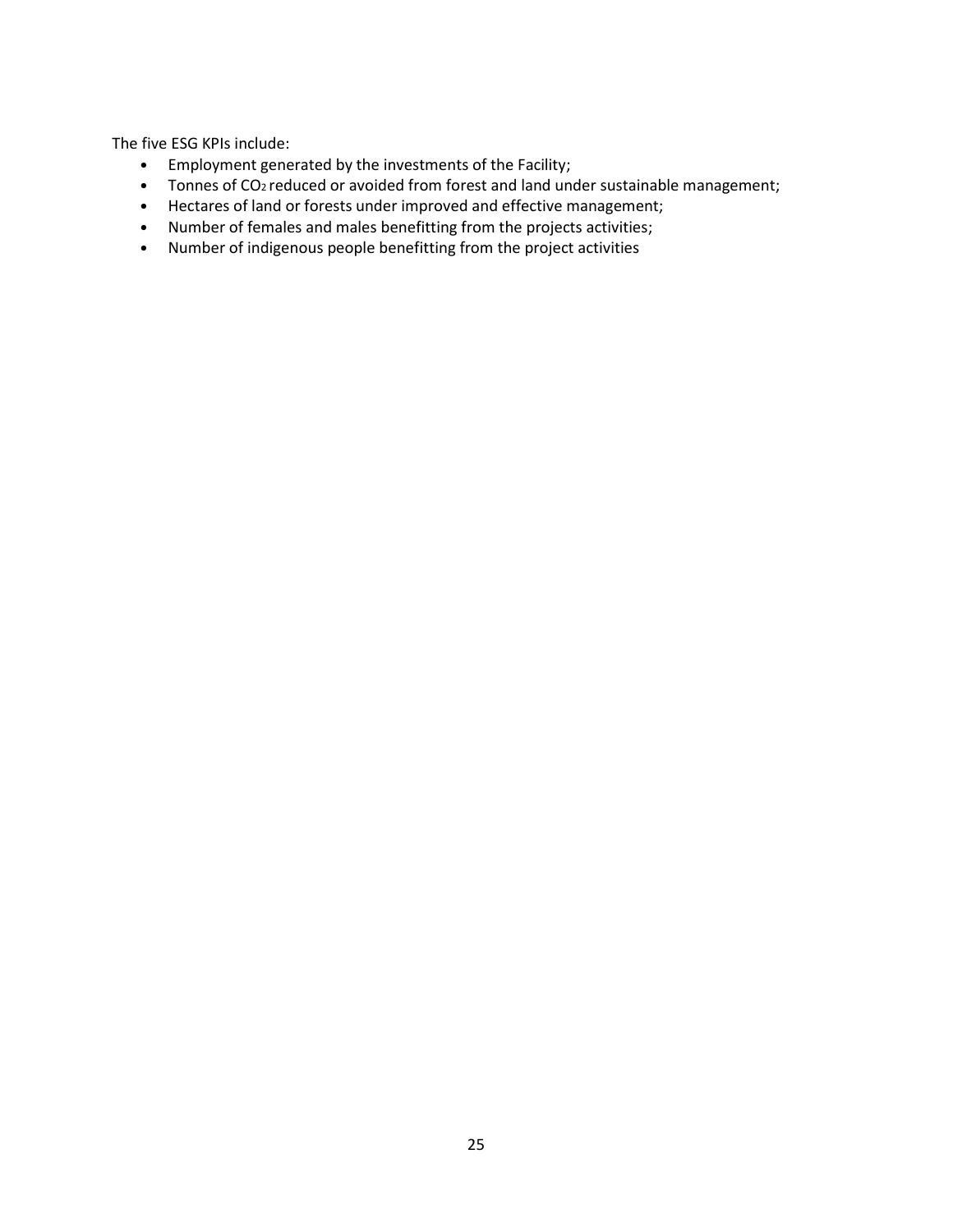# 6. Annex

# Annex 1: ESG Screening Checklist

#### **Objectives**

- Provide relevant information for a preliminary assessment of potential ESG risks;
- Gather available documents and information on current ESG management;
- Identify to the extent possible any deal breaking issues at an early stage;
- Guide and inform the on-site due diligence process.

This list is not exhaustive, and further issues are considered as identified on a case by case basis.

#### **General information on the potential Portfolio Company**

| <b>Company Name</b>                      |        |
|------------------------------------------|--------|
| <b>First year of activity</b>            |        |
| <b>Location of intervention</b>          |        |
| <b>Target total area of intervention</b> |        |
| Volume of investment requested           | $S/$ . |
|                                          | US\$   |
| <b>Project implementation period</b>     |        |
| <b>Project description</b>               |        |

#### **ESG Screening Questionnaire**

| Risks foreseen relevant to the                                               | <b>Yes</b> | <b>No</b> | Likelihood <sup>10</sup> | Impact $^{11}$ | <b>Comments</b> |  |
|------------------------------------------------------------------------------|------------|-----------|--------------------------|----------------|-----------------|--|
| following category:                                                          |            |           |                          |                |                 |  |
| <b>Community, Land Resettlement, Indigenous People and Cultural Heritage</b> |            |           |                          |                |                 |  |
| $IFC - PS 4, 5, 7$ and 8                                                     |            |           |                          |                |                 |  |
| Profonanpe – ESP 6, 7, 8, 11                                                 |            |           |                          |                |                 |  |
| Can the project activities impact local                                      |            |           |                          |                |                 |  |
| and indigenous communities? How far                                          |            |           |                          |                |                 |  |
| away and how many? Are these                                                 |            |           |                          |                |                 |  |
| identified by the company?                                                   |            |           |                          |                |                 |  |
| Can the EBB impact the main                                                  |            |           |                          |                |                 |  |
| livelihoods of local and indigenous                                          |            |           |                          |                |                 |  |
| communities                                                                  |            |           |                          |                |                 |  |
| Are communities dependent on the                                             |            |           |                          |                |                 |  |
| resources and land managed by the                                            |            |           |                          |                |                 |  |
| company?                                                                     |            |           |                          |                |                 |  |
| Can the EBB impact the status of                                             |            |           |                          |                |                 |  |
| community customary rights over                                              |            |           |                          |                |                 |  |
| resources?                                                                   |            |           |                          |                |                 |  |

<sup>10</sup> https://www.greenclimate.fund/documents/20182/319135/1.7 - Environmental and Social Safeguards.pdf/e4419923-4c2d-450c-a714-0d4ad3cc77e6

<sup>11</sup> http://www.profonanpe.org.pe/sites/default/files/2017-11/PAS%20PROFONANPE%20BOCETO%20ESPANOL\_FINAL.pdf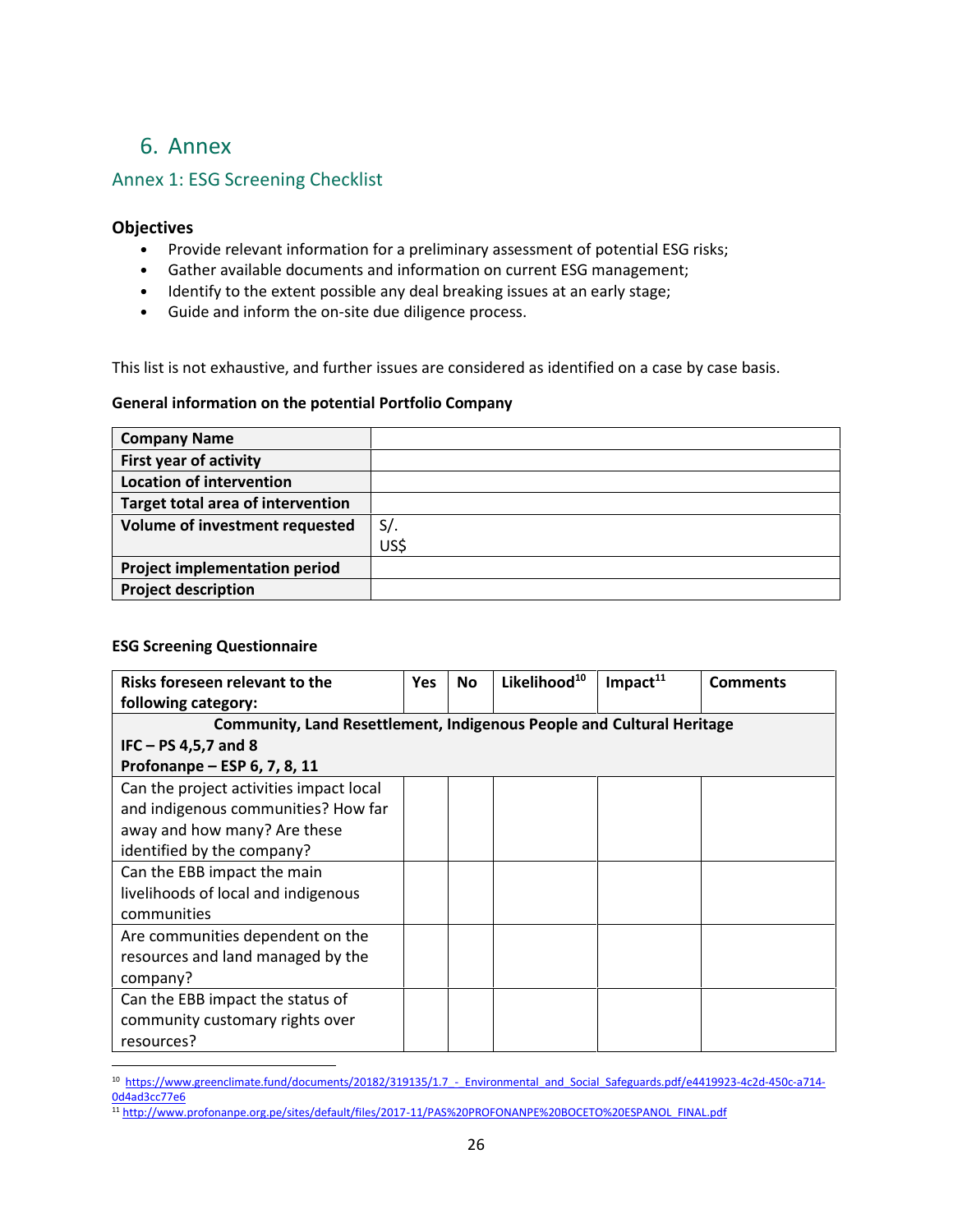| Does the company have an existing         |  |                          |  |
|-------------------------------------------|--|--------------------------|--|
| relation with the local community?        |  |                          |  |
| Company implements a Stakeholder          |  |                          |  |
| <b>Engagement Plan?</b>                   |  |                          |  |
| Company employs participatory, fair       |  |                          |  |
| and transparent decision-making           |  |                          |  |
| processes? Evidence of FPIC from          |  |                          |  |
| indigenous peoples? How is this           |  |                          |  |
| recorded / documented?                    |  |                          |  |
| Any resettlements or (unresolvable)       |  |                          |  |
| conflicts with communities, particularly  |  |                          |  |
| in the last 5 years?                      |  |                          |  |
| Operations create noise, dust,            |  |                          |  |
| vibration, shadow, etc. to an extent      |  |                          |  |
| that could affect local communities?      |  |                          |  |
| Operations create solid, liquid or any    |  |                          |  |
| other type of waste that could affect     |  |                          |  |
| local communities?                        |  |                          |  |
| Project activities significantly increase |  |                          |  |
| transport and heavy vehicles in the       |  |                          |  |
| area? Could this affect local             |  |                          |  |
| infrastructure? Schools, hospitals,       |  |                          |  |
| relocation of bridges, etc.               |  |                          |  |
| Project activities can reduce             |  |                          |  |
| communities' access to resources?         |  |                          |  |
| Cultural sites on the project area or     |  |                          |  |
| surroundings? Are these considered in     |  |                          |  |
| the HCV process? Cultural sites could     |  |                          |  |
| be cemeteries, places of worship,         |  |                          |  |
| holy sites or trees, etc.                 |  |                          |  |
| Social impacts of company operations      |  |                          |  |
| are monitored over time?                  |  |                          |  |
| Communities have an opportunity to        |  |                          |  |
| discuss E&S performance with the          |  |                          |  |
| company?                                  |  |                          |  |
| Grievance mechanism operational and       |  |                          |  |
| policy / processes developed to handle    |  |                          |  |
| grievances?                               |  |                          |  |
| Security guards employed? Trained in      |  |                          |  |
| the Voluntary Principles on Security      |  |                          |  |
| and Human Rights?                         |  |                          |  |
|                                           |  | <b>Labour Conditions</b> |  |
| $IFC - PS2$                               |  |                          |  |
| Profonanpe - ESP 1, 11                    |  |                          |  |
| Number of workers and origin: local or    |  |                          |  |
| non-local                                 |  |                          |  |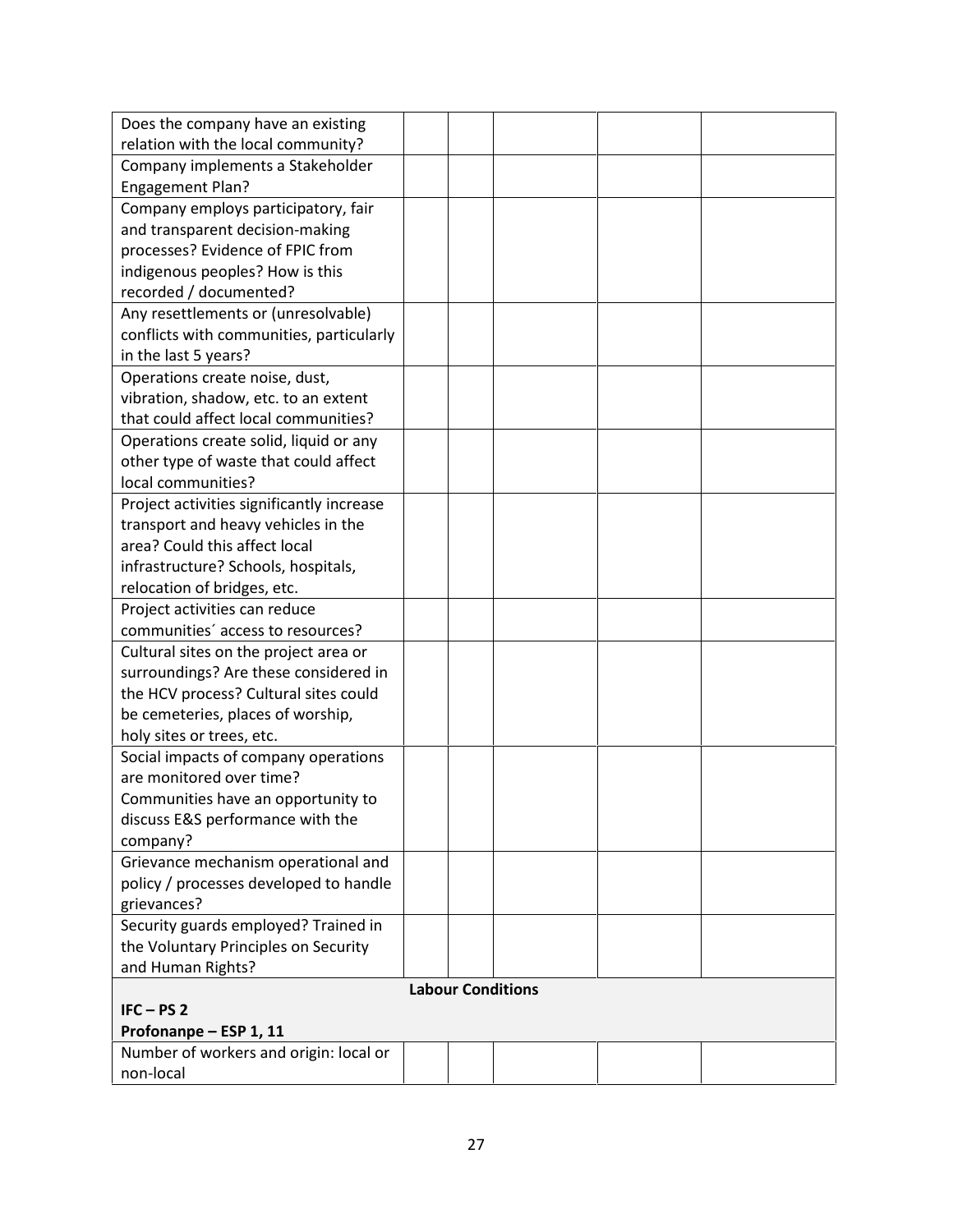| % of the workforce that is direct and      |  |                                             |  |
|--------------------------------------------|--|---------------------------------------------|--|
| contracted                                 |  |                                             |  |
| Awareness / information available          |  |                                             |  |
| regarding contractor's labour practice     |  |                                             |  |
| Is there any evidence or reasonable        |  |                                             |  |
| doubt of child labour or forced labour?    |  |                                             |  |
| Do workers live in the working place?      |  |                                             |  |
| Are operations mostly manual or            |  |                                             |  |
| mechanized? Do workers have                |  |                                             |  |
| adequate training and equipment?           |  |                                             |  |
| Did any serious accident happen in the     |  |                                             |  |
| last 5 years? Is there evidence of         |  |                                             |  |
| serious accident records?                  |  |                                             |  |
|                                            |  | <b>Resource Efficiency and Biodiversity</b> |  |
| IFC $-$ PS 3, 6                            |  |                                             |  |
| Profonanpe - ESP 3, 4, 5                   |  |                                             |  |
| Status of the company regarding main       |  |                                             |  |
| environmental requirements                 |  |                                             |  |
| Project activities can lead to forest land |  |                                             |  |
| use change or loss of forest cover?        |  |                                             |  |
| Project activities can negatively affect   |  |                                             |  |
| the biodiversity or natural habitat of     |  |                                             |  |
| the area of intervention?                  |  |                                             |  |
| Is there a land use planning process? Is   |  |                                             |  |
| there a target conservation area? Does     |  |                                             |  |
| it cover at least 5% of the area?          |  |                                             |  |
| Natural biophysical conditions and         |  |                                             |  |
| baseline conditions / studies              |  |                                             |  |
| conducted incl. status prior to activities |  |                                             |  |
| Degradation of peatlands?                  |  |                                             |  |
| Land with conservation / protected         |  |                                             |  |
| areas status (IUCN PA categories) in       |  |                                             |  |
| the vicinity (distance)?                   |  |                                             |  |
| HCVA assessment completed?                 |  |                                             |  |
| If no: Likelihood and size of HCVs in the  |  |                                             |  |
| management units or the vicinity           |  |                                             |  |
| Information on flora and fauna,            |  |                                             |  |
| particularly endangered species            |  |                                             |  |
| Critical habitat within management         |  |                                             |  |
| unit identified?                           |  |                                             |  |
| Other conditions that pose significant     |  |                                             |  |
| environmental risk (natural or other       |  |                                             |  |
| conditions)                                |  |                                             |  |
| Soil / erosion                             |  |                                             |  |
| Pests and diseases                         |  |                                             |  |
| Water                                      |  |                                             |  |
| Other                                      |  |                                             |  |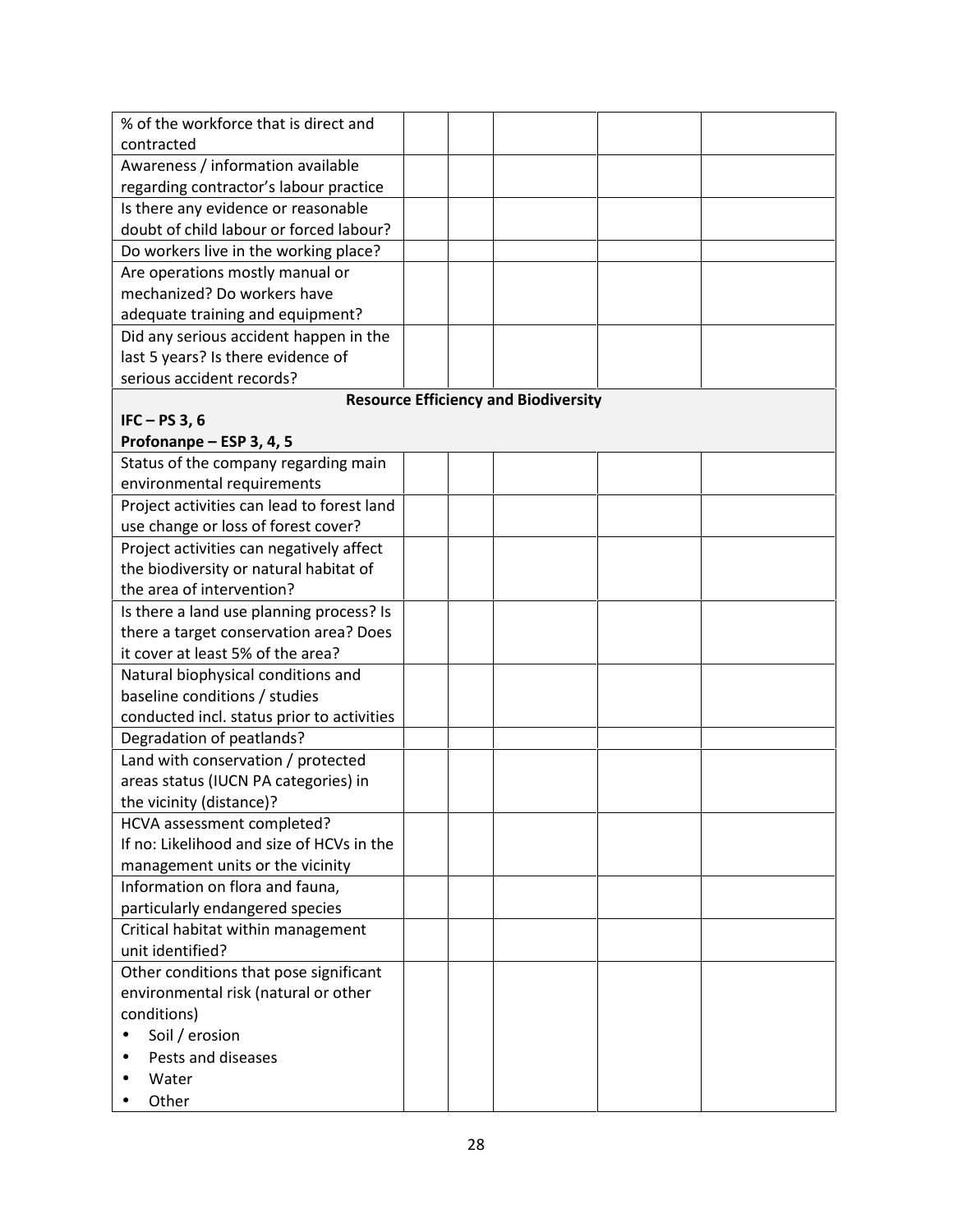| <b>Land tenure</b>                  |  |  |                                    |  |
|-------------------------------------|--|--|------------------------------------|--|
| $IFC - PS 5$                        |  |  |                                    |  |
| <b>Profonanpe - ESP 8</b>           |  |  |                                    |  |
| Land use strategy foreseen by the   |  |  |                                    |  |
| company: Purchase / lease land from |  |  |                                    |  |
| communities / large private owners  |  |  |                                    |  |
| Land concentrated in one property / |  |  |                                    |  |
| distributed among more properties   |  |  |                                    |  |
| Share of the target production area |  |  |                                    |  |
| already secured                     |  |  |                                    |  |
| Tenure status of the area currently |  |  |                                    |  |
| controlled by the company           |  |  |                                    |  |
| Any easements on the land? By whom? |  |  |                                    |  |
| Information on conflicts over land  |  |  |                                    |  |
| tenure in current and target areas  |  |  |                                    |  |
| Company follows UN FAO VGGT if      |  |  |                                    |  |
| applicable?                         |  |  |                                    |  |
|                                     |  |  | <b>Organization and Governance</b> |  |
| $IFC - PS1$                         |  |  |                                    |  |
| Profonanpe - ESP 1                  |  |  |                                    |  |
| Senior management                   |  |  |                                    |  |
| aware of main ESG issues?           |  |  |                                    |  |
| <b>Company ESG Policy</b>           |  |  |                                    |  |
| endorsed by senior                  |  |  |                                    |  |
| management?                         |  |  |                                    |  |
| Is there a responsible for ESG?     |  |  |                                    |  |
| Are personnel assigned              |  |  |                                    |  |
| specific responsibility for         |  |  |                                    |  |
| different ESG aspects? Health       |  |  |                                    |  |
| and safety, community               |  |  |                                    |  |
| relations, etc.                     |  |  |                                    |  |
| Are these staff suitably            |  |  |                                    |  |
| qualified to manage E&S             |  |  |                                    |  |
| risks?                              |  |  |                                    |  |
| ESMS developed?                     |  |  |                                    |  |
| Company has conducted an            |  |  |                                    |  |
| ESIA? Is this publicly              |  |  |                                    |  |
| available? (if applicable)          |  |  |                                    |  |
| Company commits to the              |  |  |                                    |  |
| Facility's ESG requirements?        |  |  |                                    |  |
| Company operations exclude          |  |  |                                    |  |
| all activities on the Facility's    |  |  |                                    |  |
| <b>Exclusion List?</b>              |  |  |                                    |  |
| Company complies with local         |  |  |                                    |  |
| and national laws and               |  |  |                                    |  |
| regulations?                        |  |  |                                    |  |
| Company adheres to                  |  |  |                                    |  |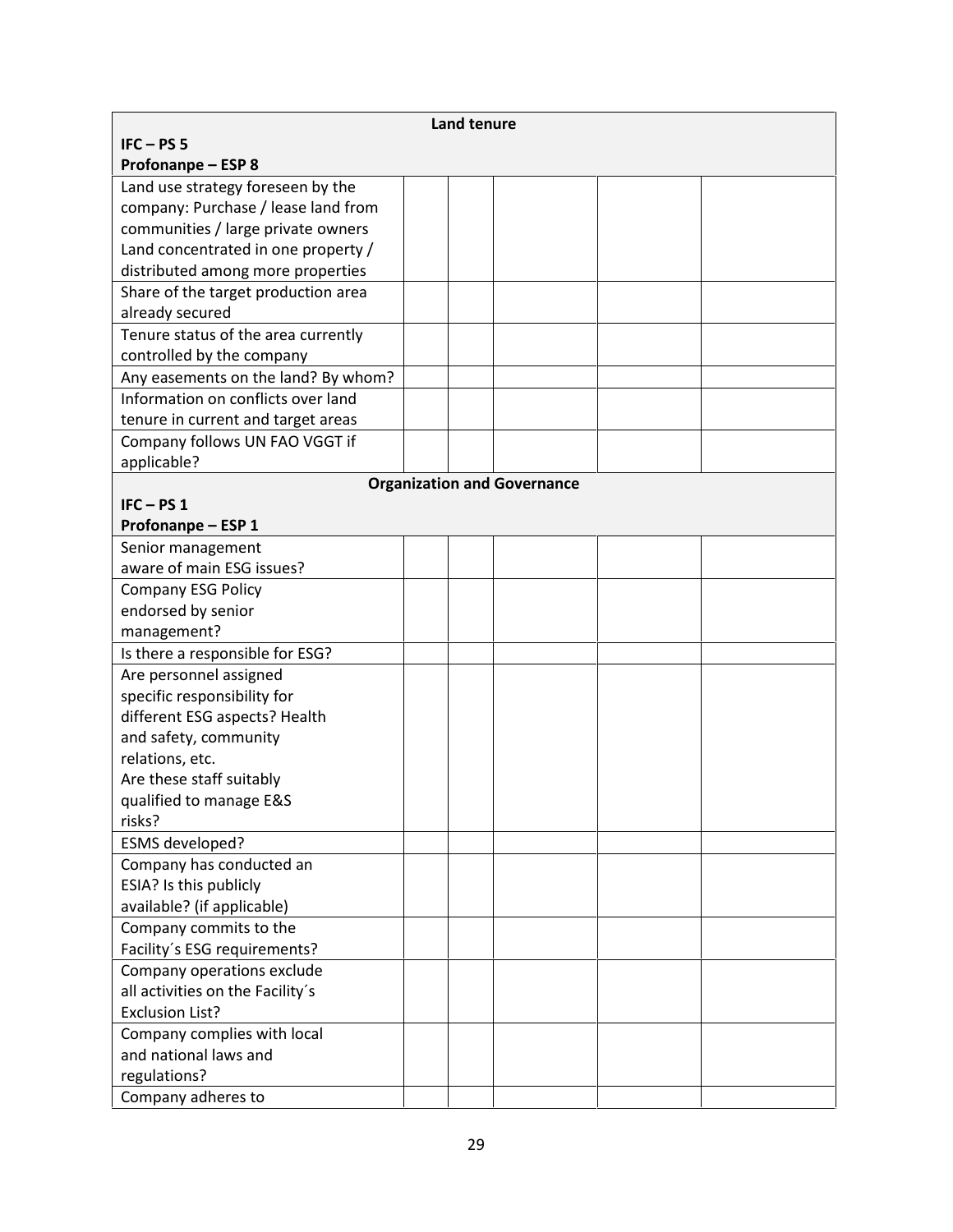|  | ınt<br>- - -<br>.  .<br>$\mathbf{u}$<br>בוושו<br>____<br>. |  |  |  |  |  |
|--|------------------------------------------------------------|--|--|--|--|--|
|--|------------------------------------------------------------|--|--|--|--|--|

| Risk Category Assigned (A / B / C)    |                                                                |
|---------------------------------------|----------------------------------------------------------------|
| Brief Justification (max. 300 words): | Refer to the following risks:                                  |
|                                       | • Region with no precedents of this type of project            |
|                                       | • Unclear tenure rights and/or evidence of conflicts           |
|                                       | regarding land tenure                                          |
|                                       | • Local or indigenous communities in or surrounding the        |
|                                       | managed area                                                   |
|                                       | . Natural environment close to the project area is HCV,        |
|                                       | critical habitat, protected area                               |
|                                       | • Endangered or endemic species in the area                    |
|                                       | • Other significant environmental risk due to local conditions |
|                                       | (soil, water, waste, pesticide)                                |
|                                       | . High share of sub-contracted personnel                       |
|                                       | . High historical accident / incident rate up to date or one   |
|                                       | major accident / incident                                      |
|                                       | • Weak institutional framework and law enforcements            |
|                                       | regarding labor and environment                                |

# **Documents received / information used for the E&S Screening**

Projects marked with \* are compulsory

| <b>Document</b>                              | y/n | <b>Specifications</b> |
|----------------------------------------------|-----|-----------------------|
| Land titles / leasing contracts*             |     |                       |
| Business Plan*                               |     |                       |
| Feasibility Studies*                         |     |                       |
| E&S Policy / ESMS*                           |     |                       |
| Forest Management Plan (if applicable)       |     |                       |
| Policy / Action Plan                         |     |                       |
| Human Resource Policy*                       |     |                       |
| Health and Safety Plan / Procedures          |     |                       |
| <b>E&amp;S Monitoring Procedures*</b>        |     |                       |
| List of workers and specifications*          |     |                       |
| Registry of accidents*                       |     |                       |
| Fire prevention plan / other emergency plans |     |                       |
| EIA / ESIA / ESMP / Action Plan*             |     |                       |
| Stakeholder Engagement Plan*                 |     |                       |
| Grievance Mechanism*                         |     |                       |
| Environmental Permits*                       |     |                       |
| E&S Monitoring & Review Plan*                |     |                       |
| Company / Project website                    |     |                       |
| Press & media / articles                     |     |                       |
| Satellite pictures                           |     |                       |

# **Approval**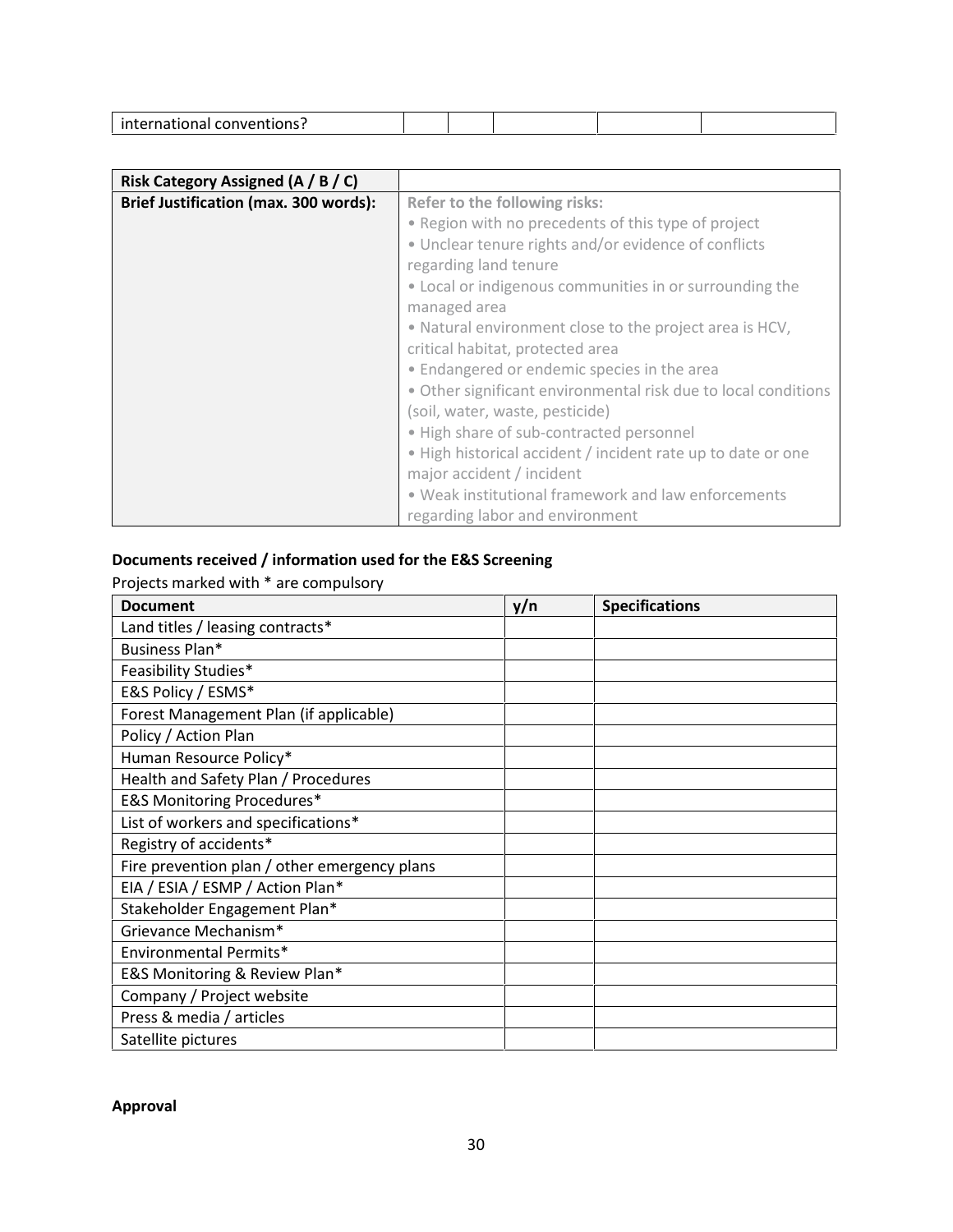| <b>Deal Manager:</b>            | Name:      |
|---------------------------------|------------|
| Project Implementation Unit     | Title:     |
|                                 | Signature: |
| Date of assessment:             |            |
| Person in charge of approval:   | Name:      |
| <b>Facility Management Unit</b> | Title:     |
|                                 | Signature: |
| Date of approval:               |            |

#### **Key definitions and methodology to establish the significance of the risk of a project**

E&S Screening provides a preliminary assessment of the importance / significance of environmental and social risks and impacts based on two criteria: (1) the probability of occurrence of risks and impacts (expected, highly probable, moderately probable, little probable and improbable); and (2) the severity of such risks and impacts if they occur (critical, severe, moderate, minor, insignificant). The significance value will be derived from the combination of the two criteria.

Screening allows assigning the category of environmental and social risk of a project / subproject or activity, that is, if it is high, moderate or light risk. The GCF risk categories are as follows:

| Categoría                                                                                       | <b>Descripción</b>                                                                                                                                                                                                               |  |  |  |  |  |  |
|-------------------------------------------------------------------------------------------------|----------------------------------------------------------------------------------------------------------------------------------------------------------------------------------------------------------------------------------|--|--|--|--|--|--|
| А                                                                                               | with<br>potential<br>significant adverse<br><b>Business</b><br>activities<br>environmental or social risks and/or impacts that are diverse,<br>irreversible, or unprecedented.                                                   |  |  |  |  |  |  |
| B                                                                                               | Business activities with potential limited adverse environmental<br>or social risks and/or impacts that are few in number, generally<br>site-specific, largely reversible, and readily addressed through<br>mitigation measures. |  |  |  |  |  |  |
| Business activities with minimal or no adverse environmental or<br>social risks and/or impacts. |                                                                                                                                                                                                                                  |  |  |  |  |  |  |

#### **Probability of risk occurrence**

| <b>Classification</b> | Probability         |  |  |  |  |  |
|-----------------------|---------------------|--|--|--|--|--|
|                       | Expected            |  |  |  |  |  |
|                       | Highly probable     |  |  |  |  |  |
|                       | Moderately probable |  |  |  |  |  |
|                       | Unlikely            |  |  |  |  |  |
|                       | Improbable          |  |  |  |  |  |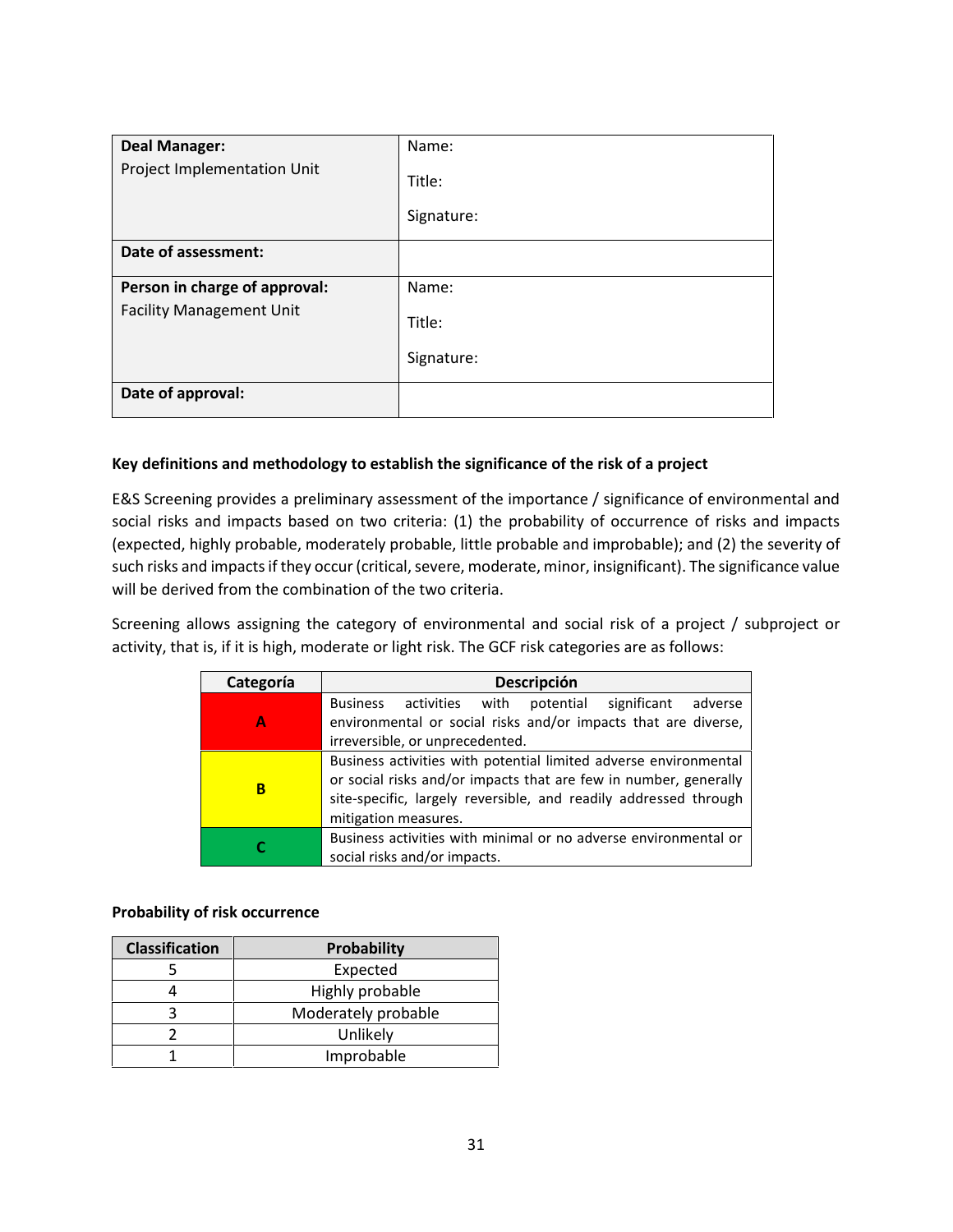# **Severity of risk**

| <b>Severity</b> | <b>Classification</b> | <b>Description</b>                                                                                                                                                                                                                                                                                                                                                                                                                                                                                                                                                                                               |
|-----------------|-----------------------|------------------------------------------------------------------------------------------------------------------------------------------------------------------------------------------------------------------------------------------------------------------------------------------------------------------------------------------------------------------------------------------------------------------------------------------------------------------------------------------------------------------------------------------------------------------------------------------------------------------|
| Critical        | 5                     | Significant adverse impacts on communities and / or the environment.<br>Adverse impacts over large areas (e.g. large geographic area, often<br>outside the project scope, affecting a significant number of people, with<br>transboundary impacts, cumulative impacts) and often long-term and<br>irreversible; affecting areas of high sensitivity value and biodiversity<br>conservation; adverse impacts on the rights, lands, resources and<br>territories of indigenous peoples; they involve significant displacement or<br>resettlement (more than 200 people); and can lead to major social<br>conflicts |
| Severe          | 4                     | Adverse impacts on people and / or the environment of medium to<br>large magnitude. Less spatial and temporal extension than the critical<br>level risks and impacts. Risks and impacts are considered predictable,<br>mostly temporary and reversible.                                                                                                                                                                                                                                                                                                                                                          |
| Moderate        | 3                     | Risks and impacts considered moderate to low magnitude. Impacts are<br>limited in scale (site-specific) and duration (temporal), they can be<br>avoided, managed and / or mitigated with relatively simple and<br>generally accepted measures.                                                                                                                                                                                                                                                                                                                                                                   |
| Minor           | $\overline{2}$        | Minimal risks and impacts in terms of magnitude (for example, small<br>affected area, small-scale activities, very low number of people affected)<br>and duration (short, for example, only during the construction phase),<br>and risks and impacts can easily avoided, managed and mitigated.                                                                                                                                                                                                                                                                                                                  |
| Insignificant   | 1                     | Negligible or no risks and impacts on communities, individuals and / or<br>the environment.                                                                                                                                                                                                                                                                                                                                                                                                                                                                                                                      |

# **Value of the significance or importance of the risk**

| <b>Severity</b>           | Probability of risk occurrence (1-5) |                           |                           |                           |              |  |  |  |  |  |
|---------------------------|--------------------------------------|---------------------------|---------------------------|---------------------------|--------------|--|--|--|--|--|
| of Impact<br>$(1-5)$      | $\mathbf{1}$                         | $\overline{2}$            | 3                         | 4                         | 5            |  |  |  |  |  |
| 5                         | $\mathsf{A}$                         | $\boldsymbol{\mathsf{A}}$ | $\boldsymbol{\mathsf{A}}$ | $\boldsymbol{\mathsf{A}}$ | $\mathsf{A}$ |  |  |  |  |  |
| 4                         | $\overline{B}$                       | $\overline{B}$            | B                         | $\mathsf{A}$              | $\mathsf{A}$ |  |  |  |  |  |
| $\ensuremath{\mathsf{3}}$ | C                                    | C                         | B                         | $\overline{B}$            | B            |  |  |  |  |  |
| $\overline{2}$            | $\mathsf{C}$                         | $\mathsf{C}$              | $\mathsf{C}$              | $\mathsf C$               | B            |  |  |  |  |  |
| $\overline{1}$            | C                                    | C                         | C                         | $\mathsf{C}$              | $\mathsf{C}$ |  |  |  |  |  |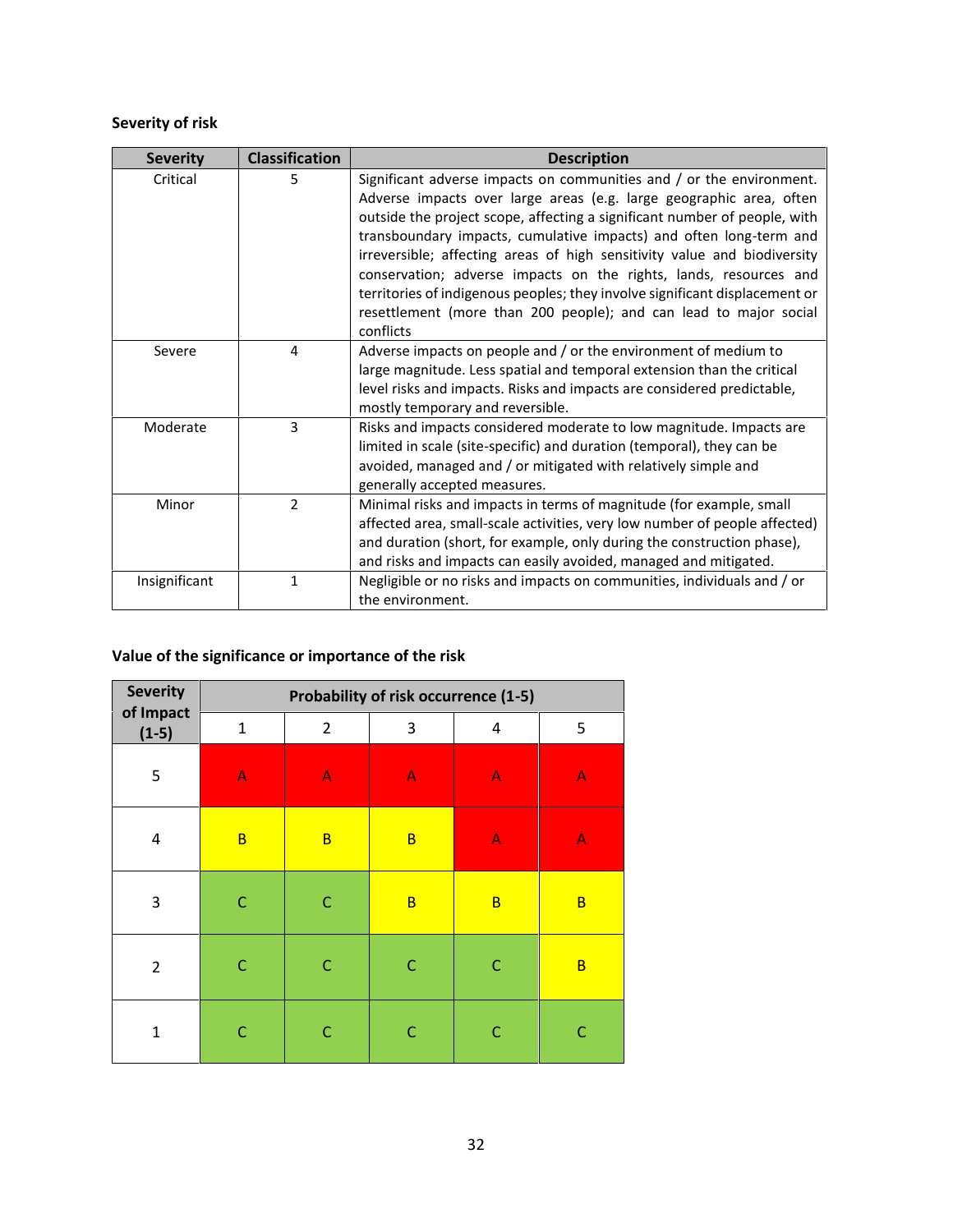# Annex 2: Environmental and Social Due Diligence Report

## 1. Introduction

- Short description of ESG process: dates and visits, experts involved
- List of reviewed documents (attachment)
- List of interview persons (attachment)
- Mention any limitations to the DD process
	- Relevant standards that were assessed or are applicable

| Standards / requirements           | Applicable | <b>Assessed</b> |
|------------------------------------|------------|-----------------|
| <b>IFC Performance standards</b>   |            |                 |
| <b>Exclusion list</b>              |            |                 |
| <b>ILO Fundamental Conventions</b> |            |                 |
| <b>FAO VGGT</b>                    |            |                 |
| Other                              |            |                 |

## 2. Risk categorization

- Short information on the ESG risk profile of the project at hand when considering project type, size and location.
- Project categorization according to IFC guidelines: A, B, or C with short justification.

#### **Risk category**

 $\Box$  Category A: Potential significant adverse environmental or social risks and/or impacts that are diverse, irreversible, or unprecedented

□ Category B: Potential limited adverse environmental or social risks and/or impacts that are few in number, generally site-specific, largely reversible, and readily addressed through mitigation measures □ Category C: Minimal or no adverse environmental or social risks and/or impacts

#### **Justification / Main risks identified**

Brief justification of risk categorization and risks identified

3. Compliance with applicable local and international laws

| Legislation | <b>Issuing</b><br>authority | Approval | <b>Issuing date</b> | <b>Expiring date</b> | <b>Comments</b> |
|-------------|-----------------------------|----------|---------------------|----------------------|-----------------|
|             |                             |          |                     |                      |                 |
|             |                             |          |                     |                      |                 |
|             |                             |          |                     |                      |                 |
|             |                             |          |                     |                      |                 |
|             |                             |          |                     |                      |                 |

## 4. Compliance with environmental and social requirements

Assessment of environmental and social risks following the structure of the IFC Performance Standards, and compliance to additional ES requirements of the Facility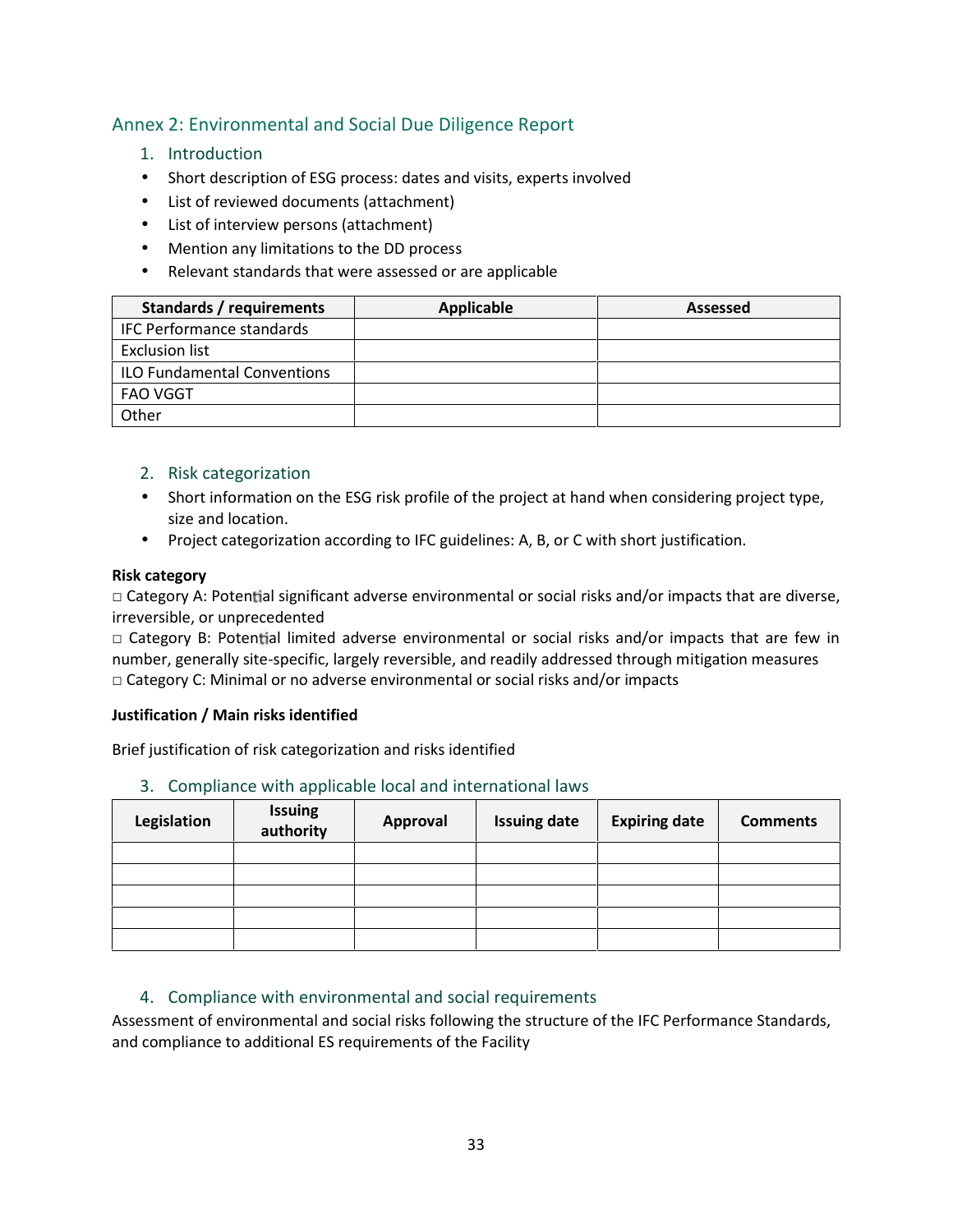#### *4.1 PS1: Assessment and Management of Environmental and Social Risks and Impacts*

| <b>Main aspects</b>            | Assessment |        |        | <b>Comments</b> |
|--------------------------------|------------|--------|--------|-----------------|
|                                | weak       | medium | strong |                 |
| <b>ES Policy</b>               |            |        |        |                 |
| Identification of ES risks and |            |        |        |                 |
| impacts                        |            |        |        |                 |
| Management program /           |            |        |        |                 |
| <b>ESMS</b>                    |            |        |        |                 |
| Organizational capacity and    |            |        |        |                 |
| competencies                   |            |        |        |                 |
| <b>Emergency preparedness</b>  |            |        |        |                 |
| and response                   |            |        |        |                 |
| <b>Monitoring System</b>       |            |        |        |                 |
| Stakeholders engagement        |            |        |        |                 |
| <b>External communication</b>  |            |        |        |                 |
| Main aspects                   |            |        |        |                 |
| Grievances mechanism for       |            |        |        |                 |
| affected communities           |            |        |        |                 |
| Reporting and disclosure       |            |        |        |                 |

#### **ESMS**

- Describe which mechanisms are already in place and which are in process to be implemented.
- Documentation available: ES Policy, ES risk and impact assessment, management programs and monitoring system.
- Endorsement by senior management and communication to staff.

## **Organizational capacity to implement the ESMS**

• Senior and staff roles and responsibilities, with emphasis on the thematic areas of coordination, environmental management, health and safety and community relations.

#### **Stakeholder engagement**

• Describe the procedures for identification of and engagement with affected communities and indigenous peoples.

#### **External communication and grievance mechanisms**

- Describe the system in place to communicate with relevant stakeholders, particularly with affected communities and indigenous peoples.
- Describe and assess grievance mechanisms in place.

#### **Reporting and disclosure**

• Describe the reporting system, frequency and kind of information reported.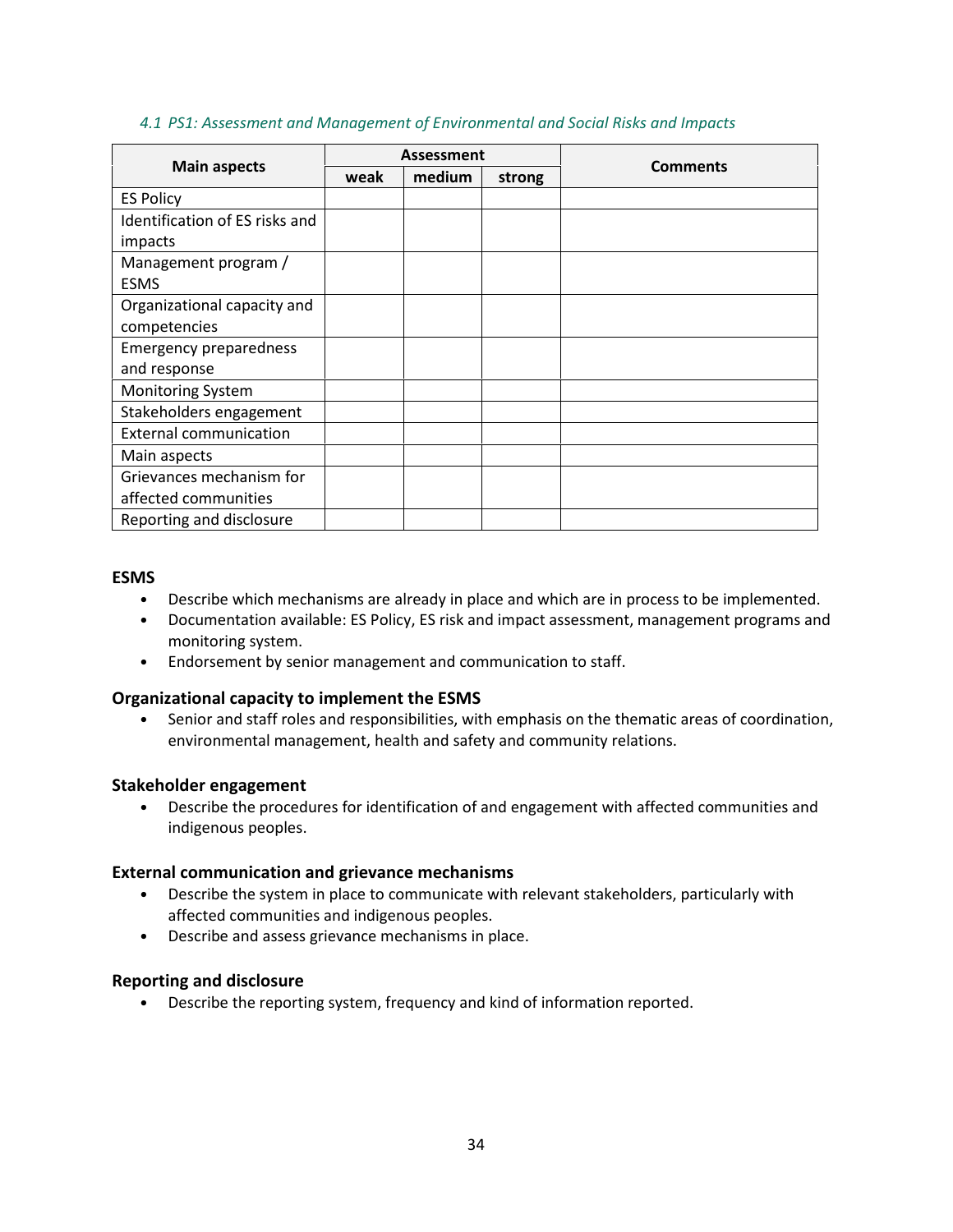#### *4.2 PS2: Labour and Working Conditions*

|                             | <b>Assessment</b> |        |        | <b>Comments</b> |
|-----------------------------|-------------------|--------|--------|-----------------|
| <b>Main aspects</b>         | weak              | medium | strong |                 |
| Human Resources Policies    |                   |        |        |                 |
| Working conditions and      |                   |        |        |                 |
| terms of employment         |                   |        |        |                 |
| Labour grievances           |                   |        |        |                 |
| mechanism                   |                   |        |        |                 |
| Child labour                |                   |        |        |                 |
| Forced labour               |                   |        |        |                 |
| Occupational health and     |                   |        |        |                 |
| safety                      |                   |        |        |                 |
| Management of contractors   |                   |        |        |                 |
| Control over primary supply |                   |        |        |                 |
| chains                      |                   |        |        |                 |

#### **Human resources policies and working relations**

- Do workers have legal contracts and benefits according to the law: social security, minimum age, working hours, collective bargain?
- In case the law is silent about this, does the company prevent collective bargain or hire workers under the age of 18 in exploitative forms?
- In case of contracted personnel, is there a reasonable control over these aspects? Are environmental and social aspects introduced into the contract with service providers?
- Are equal opportunities granted to women and minorities?
- Do working conditions comply with the ILO Fundamental Conventions?

## **Occupational health and safety**

- Characteristics of working conditions: harvest operations, use heavy machinery, use and management of pesticides.
- Which necessary precautions are in place: trainings, EPI, signalisation, emergency plans? Which are not considered?
- Is there a health and safety plan in place?
- What kind of accidents and incidents have been registered and given due follow up?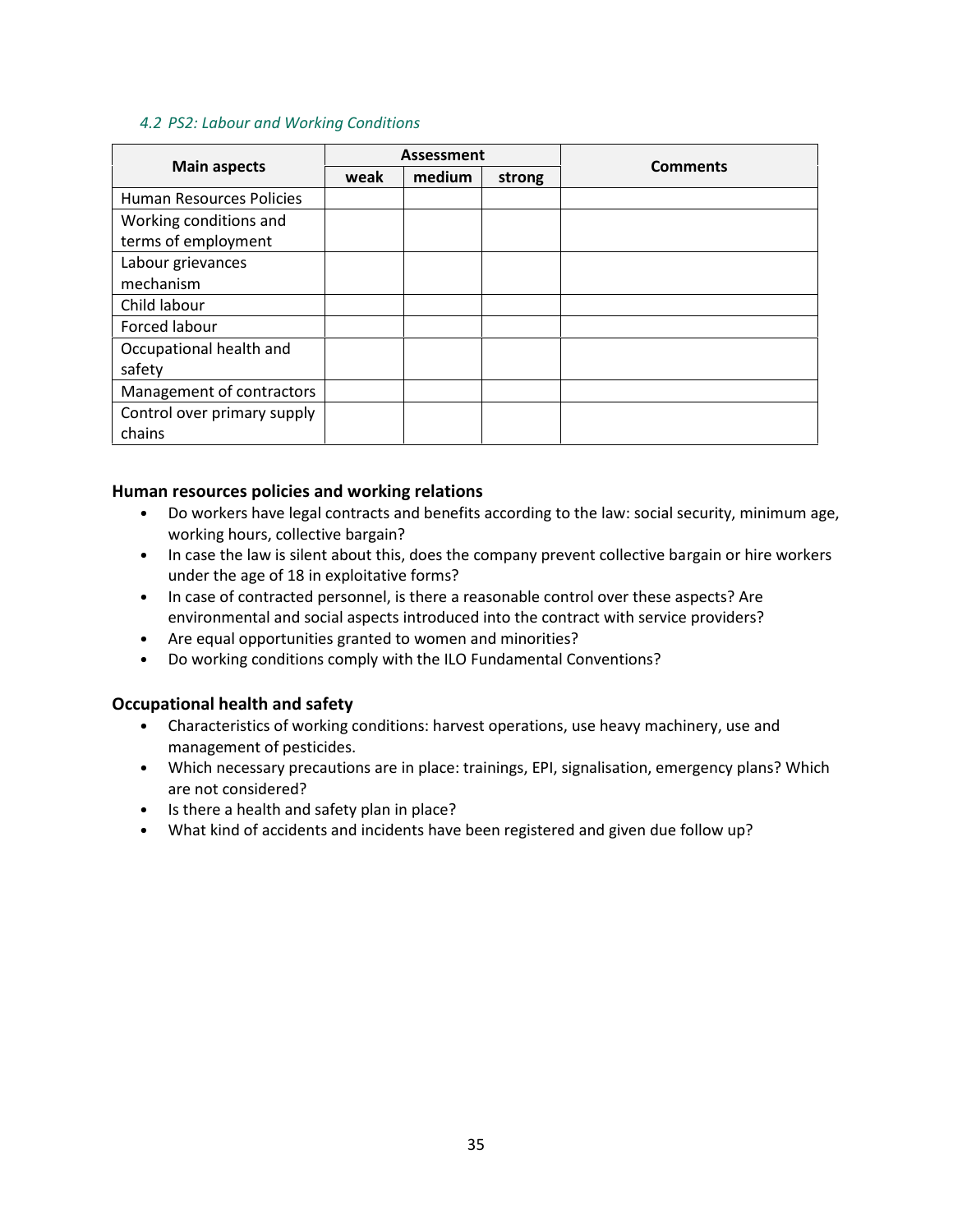#### *4.3 PS3: Resources Efficiency and Pollution Prevention*

|                      | Assessment |        |        |                 |
|----------------------|------------|--------|--------|-----------------|
| <b>Main aspects</b>  | weak       | medium | strong | <b>Comments</b> |
| Resources efficiency |            |        |        |                 |
| Pollution prevention |            |        |        |                 |
| Pesticide use and    |            |        |        |                 |
| management           |            |        |        |                 |

#### **Environmental impacts**

- Which potential impacts have been identified and included in the ESMS? Have any potential impacts not been considered?
- Is there an appropriate management system in place for waste, water and emissions?

#### **Use of chemicals**

- Is there a plan for the safe use of chemicals, including application, storage and disposition?
- Are any pesticides and chemicals being used that are subject to international ban?

#### *4.4 PS4: Community Health, Safety and Security*

|                               | <b>Assessment</b> |        |        | <b>Comments</b> |
|-------------------------------|-------------------|--------|--------|-----------------|
| <b>Main aspects</b>           | weak              | medium | strong |                 |
| Community health and          |                   |        |        |                 |
| safety general                |                   |        |        |                 |
| requirements:                 |                   |        |        |                 |
| Dust / air                    |                   |        |        |                 |
| <b>Noise</b>                  |                   |        |        |                 |
| Vibration                     |                   |        |        |                 |
| Shadow / visual               |                   |        |        |                 |
| impacts                       |                   |        |        |                 |
| Infrastructure and            |                   |        |        |                 |
| equipment design and          |                   |        |        |                 |
| safety                        |                   |        |        |                 |
| Traffic and transportation    |                   |        |        |                 |
| Ecosystem services /          |                   |        |        |                 |
| natural resources issues      |                   |        |        |                 |
| Exposure to hazardous         |                   |        |        |                 |
| materials                     |                   |        |        |                 |
| Exposure to disease           |                   |        |        |                 |
| <b>Emergency preparedness</b> |                   |        |        |                 |
| and response                  |                   |        |        |                 |
| Site security and security    |                   |        |        |                 |
| personnel                     |                   |        |        |                 |

## **Community health and safety**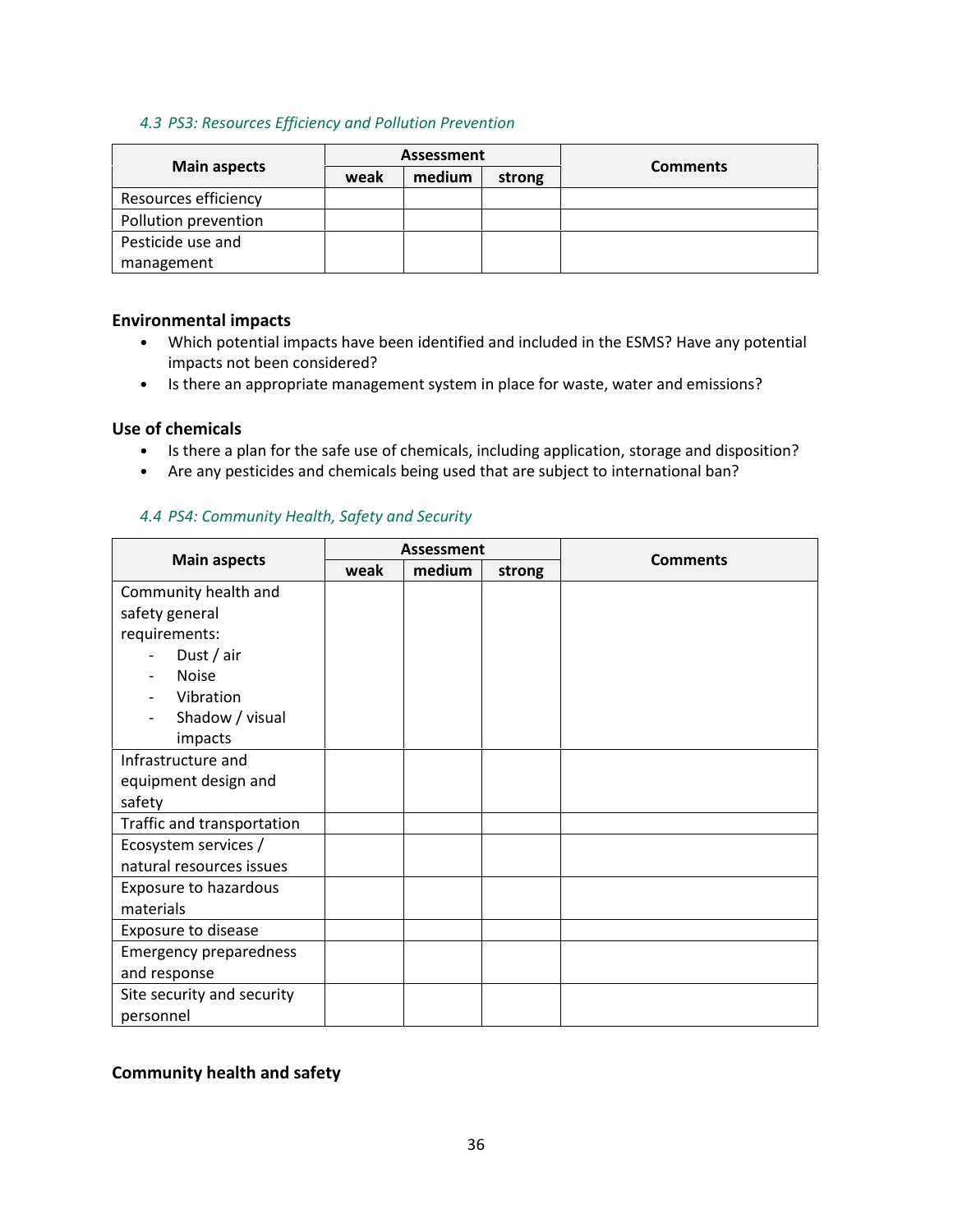- Which main health and safety aspects have been identified (noise, dust, accidents, hazardous materials, water pollution) that could affect communities? Are any aspects not been considered?
- Are adequate mitigation measures in place and included in the ESMS?
- Are adequate grievance mechanisms in place?

#### **Security personnel**

- In case the company hired security personnel, are safeguards in place to minimize potential risk towards people outside the project area?
- Are they trained in the Voluntary Principles on Security and Human Rights?

|                           | <b>Assessment</b> |        |        |                 |
|---------------------------|-------------------|--------|--------|-----------------|
| <b>Main aspects</b>       | weak              | medium | strong | <b>Comments</b> |
| Project design            |                   |        |        |                 |
| Compensation and benefits |                   |        |        |                 |
| for displaced communities |                   |        |        |                 |
| Community engagement      |                   |        |        |                 |
| Grievance mechanism       |                   |        |        |                 |
| Resettlement / livelihood |                   |        |        |                 |
| restoration planning and  |                   |        |        |                 |
| implementation            |                   |        |        |                 |
| Physical displacement     |                   |        |        |                 |
| Economic displacement     |                   |        |        |                 |
| Private sector            |                   |        |        |                 |
| responsibilities under    |                   |        |        |                 |
| government-managed        |                   |        |        |                 |
| resettlement              |                   |        |        |                 |

## *4.5 PS5: Land Acquisition and Involuntary Resettlement*

## **Conflicts over land tenure and displacement**

- Are there any conflicts over land tenure?
- Is the project designed to avoid or minimize physical and/or economic displacement?
- If displacement is unavoidable, are resettlement or livelihood restoration plans in place? Is the process participative and does the company offer appropriate compensation?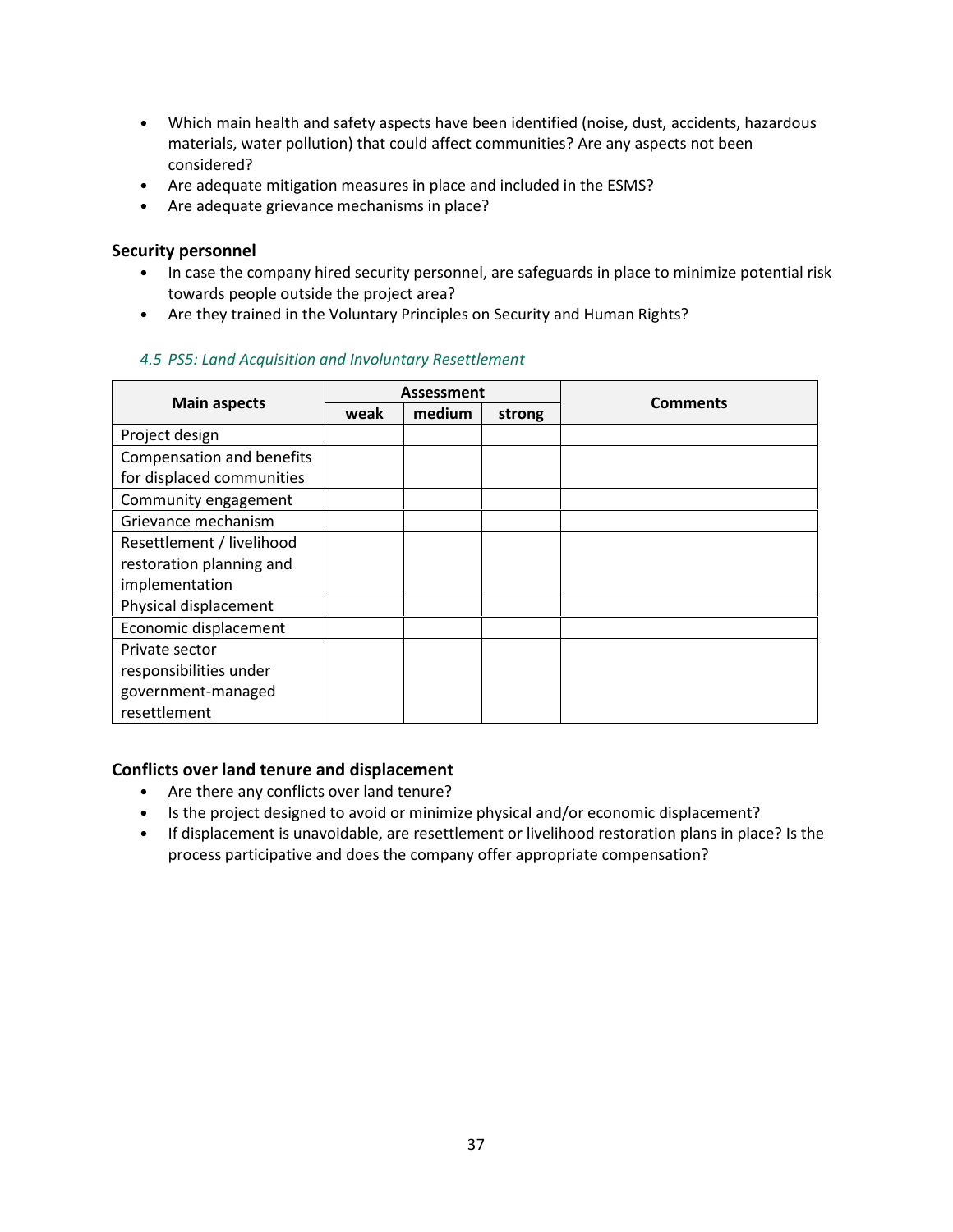| 4.6 Biodiversity Conservation and Sustainable Management of Living Natural Resources |
|--------------------------------------------------------------------------------------|
|                                                                                      |

|                             | Assessment |        |        | <b>Comments</b> |
|-----------------------------|------------|--------|--------|-----------------|
| <b>Main aspects</b>         | weak       | medium | strong |                 |
| Habitat                     |            |        |        |                 |
| Natural habitat             |            |        |        |                 |
| Critical habitat            |            |        |        |                 |
| Legally protected           |            |        |        |                 |
| area                        |            |        |        |                 |
| Invasive alien              |            |        |        |                 |
| species                     |            |        |        |                 |
| Land use design and         |            |        |        |                 |
| planning respecting         |            |        |        |                 |
| biodiversity                |            |        |        |                 |
| Identification of risks and |            |        |        |                 |
| impacts on biodiversity     |            |        |        |                 |
| Application of the          |            |        |        |                 |
| mitigation hierarchy        |            |        |        |                 |

#### **Land use plan, conversion of natural forests and HCV assessment**

- Describe land use of the project.
- Project is located on:
	- o Modified habitat: XX ha
	- o Natural habitat: XX ha
	- o Critical habitat: XX ha
	- o Legally protected area: XX ha
- Is there evidence that the project caused conversion of natural forests or foreseen project activities involving conversion of natural forests?
- Is there a target conservation area?
- Have HCV areas been identified in the project area? Has the assessment been approved by local stakeholders? Are there mitigation measures in place and are these monitored?

## **Risk assessment and mitigation hierarchy**

- Are these risks included in the ESMS according to the scope and scale of the project and the biological value of the area in which it is located?
- Are mitigation measures in place according to the mitigation hierarchy principle, particularly regarding impacts on biodiversity and ecosystem services, especially focusing on habitat loss, degradation and fragmentation and invasive species?
- Are differing values attached to biodiversity and ecosystem services by affected communities taken into account?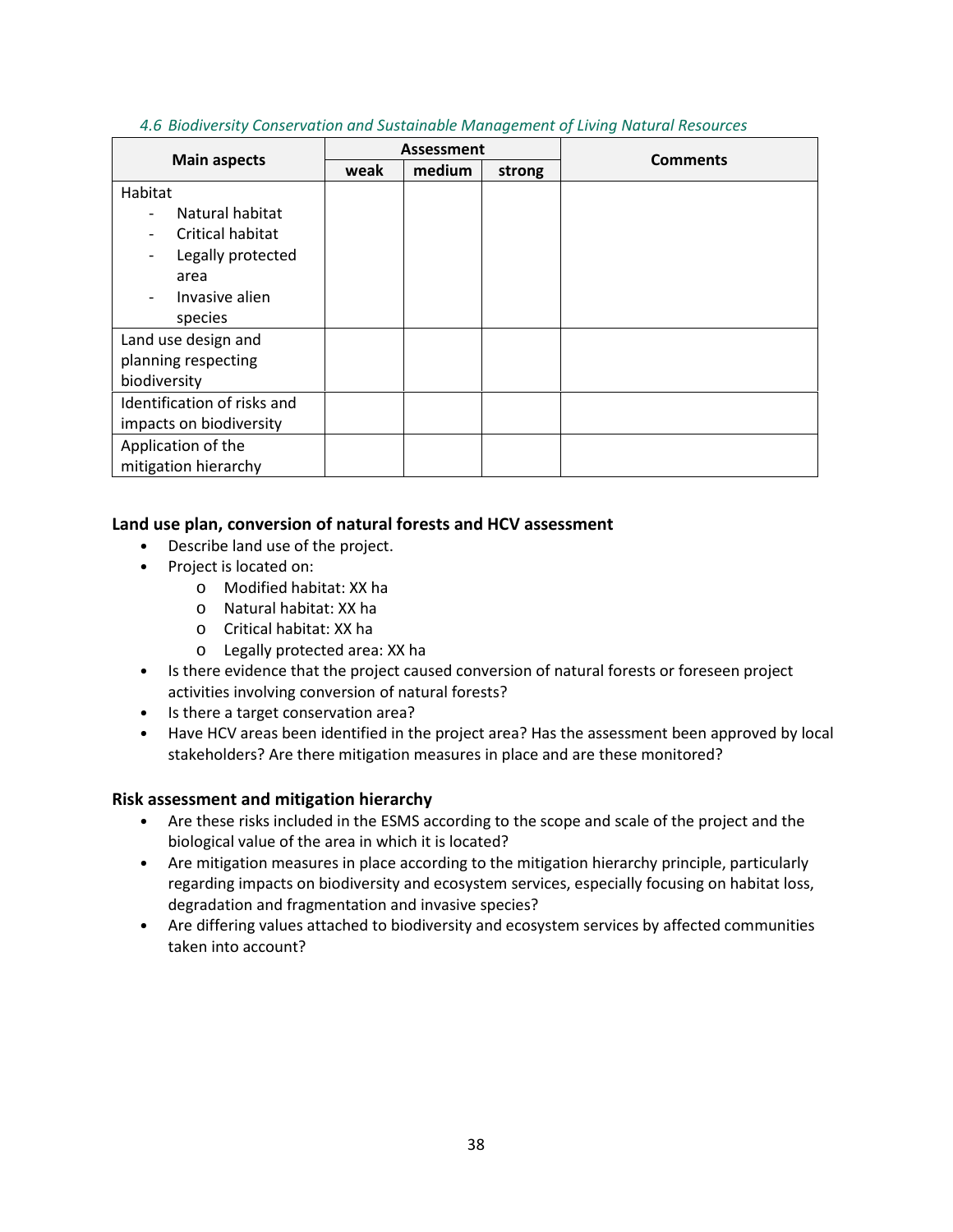#### *4.7 PS7: Indigenous People*

|                              | <b>Assessment</b> |        |        | <b>Comments</b> |  |
|------------------------------|-------------------|--------|--------|-----------------|--|
| <b>Main aspects</b>          | weak              | medium | strong |                 |  |
| Avoidance of adverse         |                   |        |        |                 |  |
| impacts                      |                   |        |        |                 |  |
| Risks and impact             |                   |        |        |                 |  |
| assessment                   |                   |        |        |                 |  |
| Impact on                    |                   |        |        |                 |  |
| traditional or               |                   |        |        |                 |  |
| customary lands              |                   |        |        |                 |  |
| <b>Relocation from</b>       |                   |        |        |                 |  |
| traditional or               |                   |        |        |                 |  |
| customary lands              |                   |        |        |                 |  |
| Design and implementation    |                   |        |        |                 |  |
| of mitigation measures       |                   |        |        |                 |  |
| Principles of Free Prior and |                   |        |        |                 |  |
| <b>Informed Consent</b>      |                   |        |        |                 |  |
| Compensation and benefits    |                   |        |        |                 |  |
| sharing mechanisms           |                   |        |        |                 |  |

#### **Indigenous peoples**

- How were indigenous peoples included in the risk assessment analysis?
- What traditional and customary rights were identified in the process? Were cultural sites considered in the assessment?
- Are the principles of FPIC met?
- Are appropriate mitigation measures in place? Are they compensated?

#### *4.8 PS8: Cultural Heritage*

|                              | <b>Assessment</b> |        |        |                 |  |
|------------------------------|-------------------|--------|--------|-----------------|--|
| <b>Main aspects</b>          | weak              | medium | strong | <b>Comments</b> |  |
| Project design to avoid      |                   |        |        |                 |  |
| impacts on cultural heritage |                   |        |        |                 |  |
| Consultation and             |                   |        |        |                 |  |
| community access             |                   |        |        |                 |  |
| Appropriate mitigation       |                   |        |        |                 |  |
| measures in place if         |                   |        |        |                 |  |
| applicable                   |                   |        |        |                 |  |

## **Cultural heritage identification**

- Which cultural heritage sites did the company identify?
- Are chance find procedures in place, when applicable? Is this aspect considered in the ESMS?
- Are appropriate mitigation measures related to cultural heritage in place?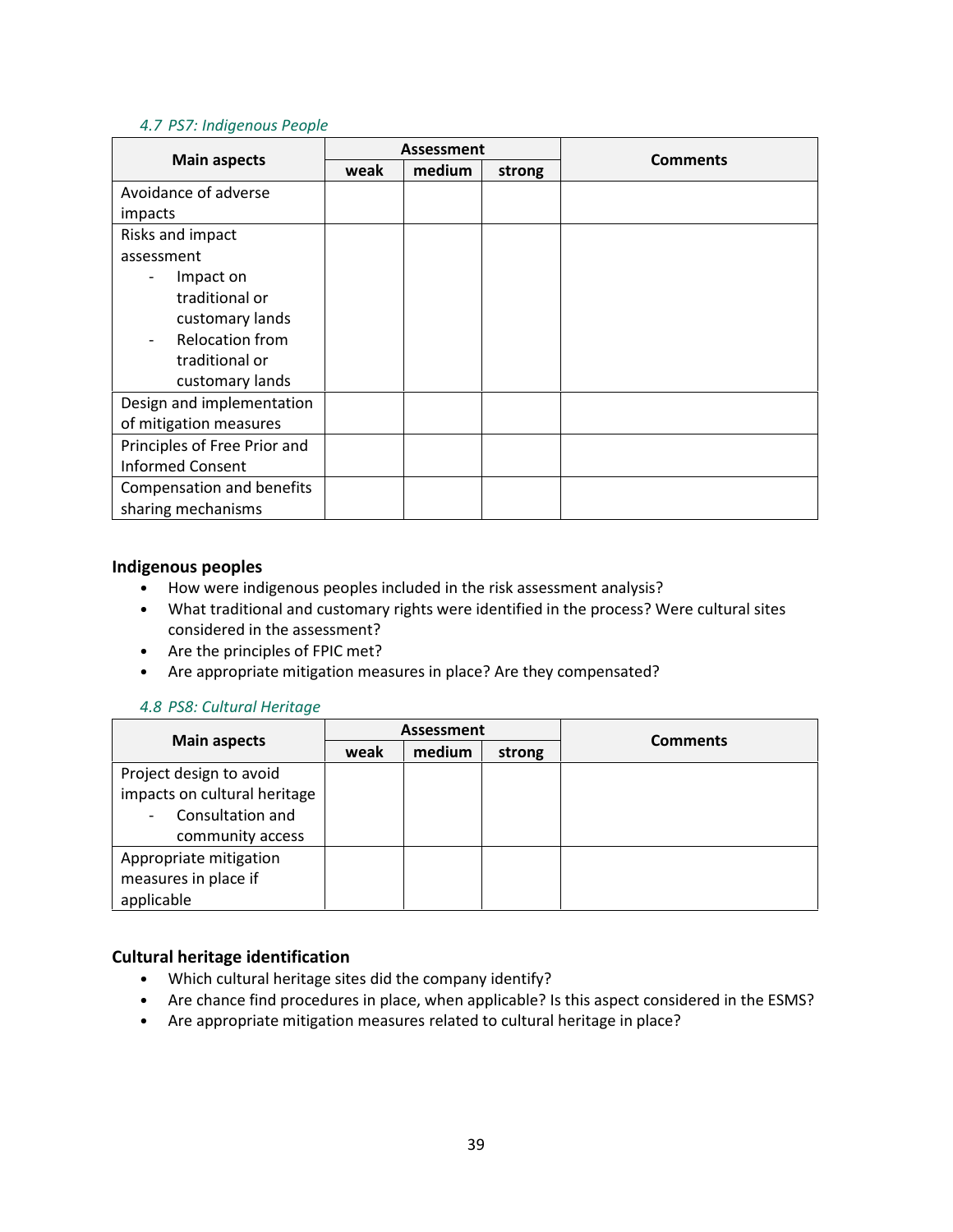#### Summary of main findings and gap analysis

Summarize the most important and relevant aspects of the assessment, combining main risks with an assessment of the management set in place to respond to these risks. Then describe main gaps and the current capacity and willingness of the company to address them.

| <b>Main risks identified</b> | Management<br>capacities in place | <b>Gaps and weaknesses</b> | <b>Capacity to address</b><br>gaps and weaknesses |
|------------------------------|-----------------------------------|----------------------------|---------------------------------------------------|
|                              |                                   |                            |                                                   |
|                              |                                   |                            |                                                   |
|                              |                                   |                            |                                                   |

#### **Vote and suggested ESAP measures**

- Statement of decision if this project can be supported from an environmental and social point of view. In case deficiencies have been detected, decision can be linked to actions to be taken.
- Define necessary actions to be taken by the company to address risks and gaps identified. To the extent possible, these should include clear timelines, responsibilities, completion indicators and to the extent possible, estimated costs.

#### **Approval**

| <b>ESG Specialist:</b>          | Name:      |
|---------------------------------|------------|
| Project Implementation Unit     | Title:     |
|                                 | Signature: |
| Date of assessment:             |            |
| Person in charge of approval:   | Name:      |
| <b>Facility Management Unit</b> | Title:     |
|                                 | Signature: |
| Date of approval:               |            |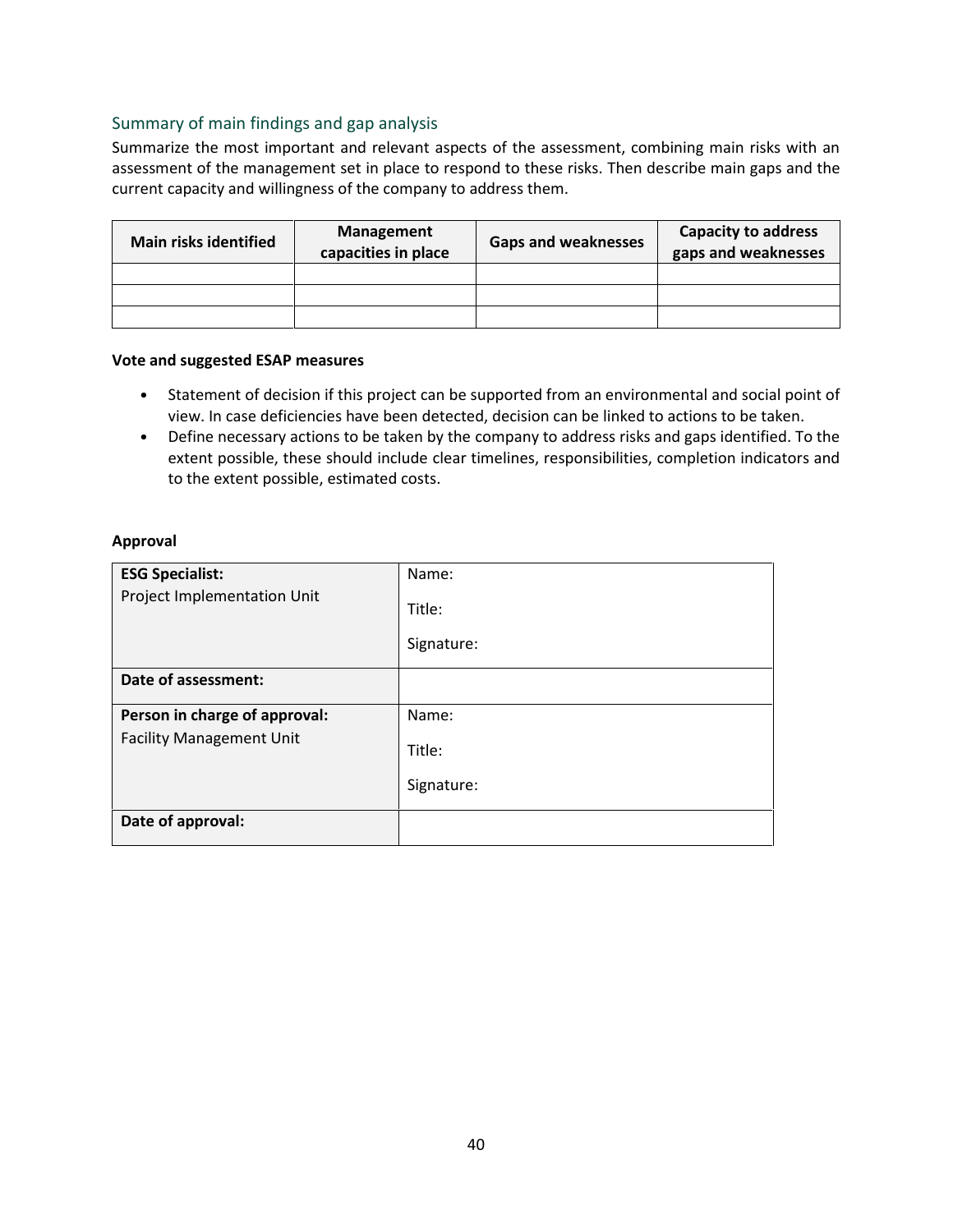# Annex 3: Outline of Environmental and Social Action Plan

| Item<br>No. | Task / Corrective Action | <b>Purpose of Action</b> | <b>Source of Requirement</b> | Responsibility | Deliverable and<br>Measure(s) of<br>progress/success | Timeframe |
|-------------|--------------------------|--------------------------|------------------------------|----------------|------------------------------------------------------|-----------|
|             |                          |                          |                              |                |                                                      |           |
|             |                          |                          |                              |                |                                                      |           |
|             |                          |                          |                              |                |                                                      |           |
|             |                          |                          |                              |                |                                                      |           |
|             |                          |                          |                              |                |                                                      |           |

## **Approval**

| <b>ESG Specialist:</b>          | Name:      |
|---------------------------------|------------|
| Project Implementation Unit     | Title:     |
|                                 | Signature: |
| Date of assessment:             |            |
| Person in charge of approval:   | Name:      |
| <b>Facility Management Unit</b> | Title:     |
|                                 | Signature: |
| Date of approval:               |            |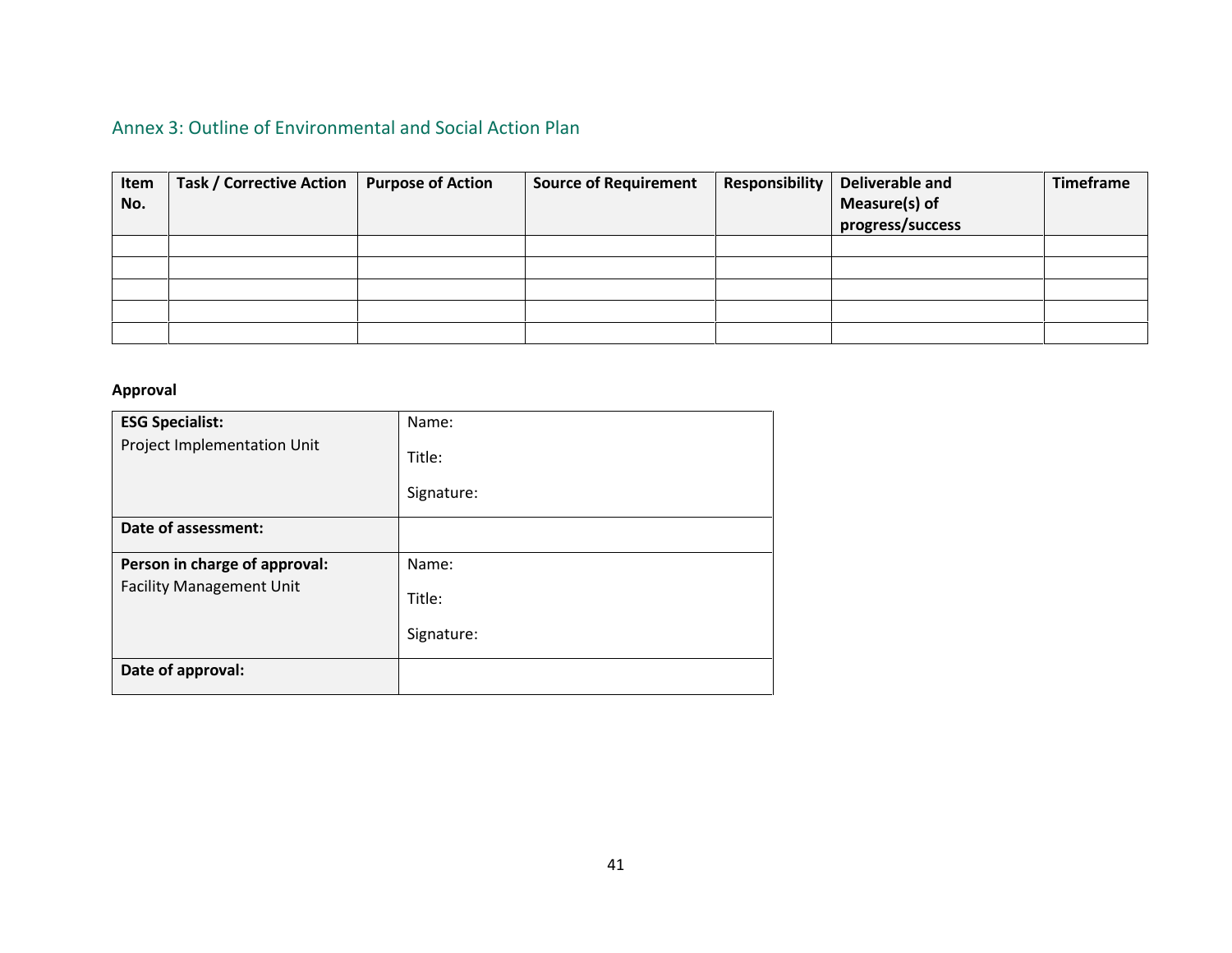## Annex 4: Exclusion List

The Facility will not invest in companies which benefit from and/or which business revenue derives from:

- 1. Production or activities involving harmful or exploitative forms of forced labour<sup>12</sup>/ harmful child labour $^{13}$ ;
- 2. Production or trade in any product or activity deemed illegal under Peru laws or regulations or international conventions and agreements;
- 3. Any business relating to pornography or prostitution;
- 4. Production or trade in wildlife or wildlife products regulated under the Convention on International Trade in Endangered Species or Wild Fauna and Flora (CITES);
- 5. Production or use of or trade in hazardous materials such as radioactive materials, unbounded asbestos fibres and products containing  $PCB^{14}$ ;
- 6. Cross-border trade in waste and waste products unless compliant to the Basel Convention and the underlying regulations;
- 7. Unsustainable fishing methods (i.e. drift net fishing in the marine environment using nets in excess of 2.5 km in length and blast fishing);
- 8. Production, use of or trade in pharmaceuticals, pesticides / herbicides, chemicals, ozone depleting substances and other hazardous substances subject to international phase-outs or bans;
- 9. Destruction of Critical Habitats<sup>15</sup>;
- 10. Tobacco, if it forms a substantial part of a project's primary financed business activities;
- 11. Live animals for scientific and experimental purposes, including the breeding of these animals;
- 12. Ammunition and weapons, military / police equipment or infrastructure;
- 13. Gambling, casinos and equivalent enterprises;
- 14. Commercial concessions over, and logging on tropical natural forest; conversion of natural forest to a plantation;

<sup>&</sup>lt;sup>12</sup> "Forced labour" means all work or service, not voluntarily performed, that is extracted from an individual under threat of force or penalty.

<sup>&</sup>lt;sup>13</sup> "Harmful child labour" means the employment of children that is economically exploitive, or is likely to be hazardous to, or to interfere with, the child's education, or to be harmful to the child's health, or physical, mental, moral or social development. In addition, any labour that is performed by a person which has not yet reached the age of 15 is considered to be harmful, unless the local legislation specifies compulsory school attendance or the minimum age for working to be higher; in such cases, the higher age will be applied for defining harmful child labour. <sup>14</sup> PCBs: Polychlorinated biphenyls, a group of highly toxic chemicals. PCBs are likely to be found in oil-filled electrical

transformers, capacitors and switchgear dating from 1950-1985 <sup>15</sup> "Critical Habitat" is a subset of both natural and modified habitat that deserves particular attention. Critical Habitat includes areas with high biodiversity value that meet the criteria of the World Conservation Union ("IUCN")

classification, including habitat required for the survival of critically endangered or endangered species as defined by the IUCN Red List of Threatened Species or as defined in any national legislation; areas having special significance for endemic or restricted-range species; sites that are critical for the survival of migratory species; areas supporting globally significant concentrations or numbers of individuals of congregatory species; areas with unique assemblages of species or which are affiliated with key evolutionary processes or provide key ecosystem services; and areas having biodiversity of significant social, economic or cultural importance to local communities. Primary forest or forests of high conservation value shall be considered Critical Habitats.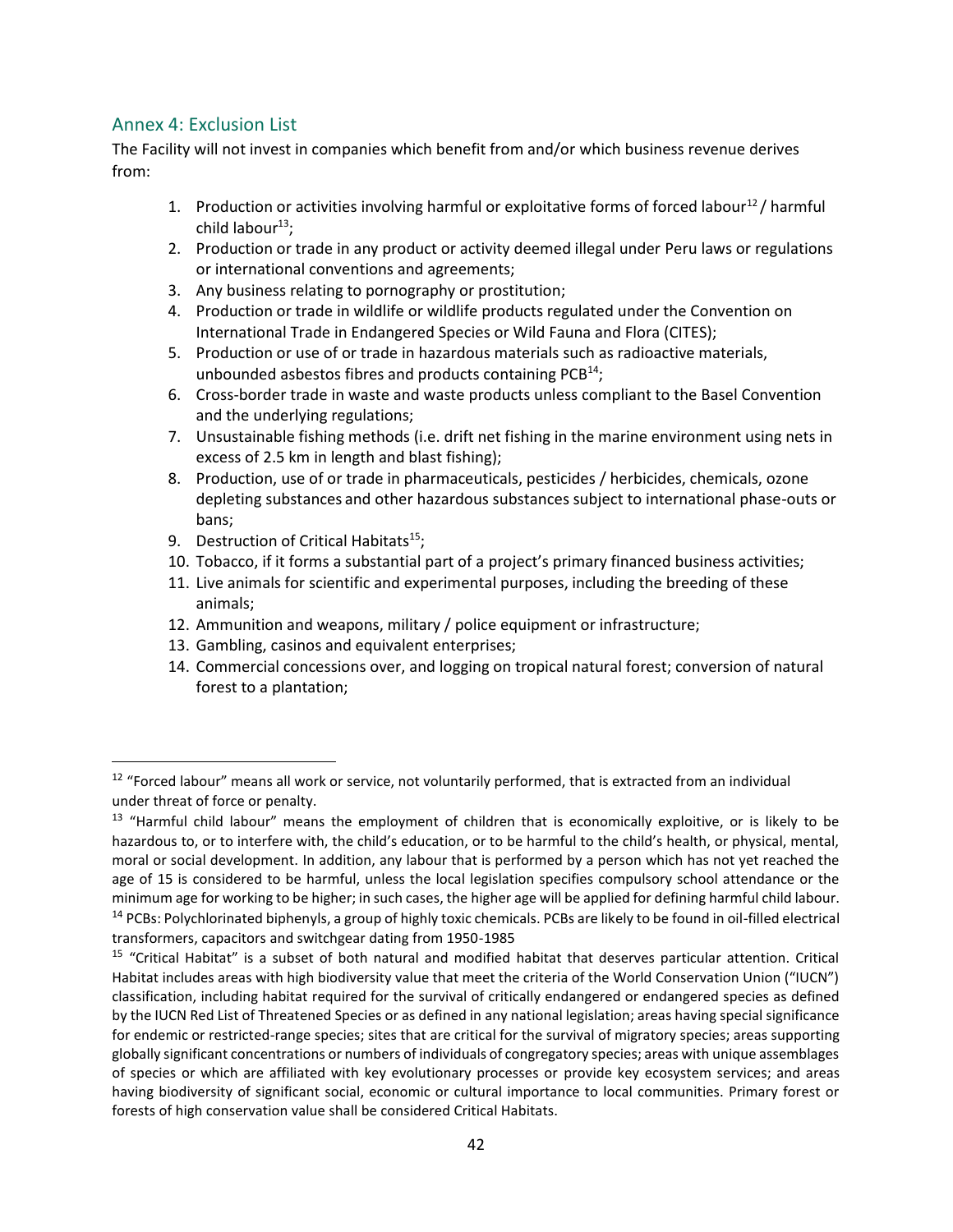- 15. Purchase of logging equipment for use in tropical natural forests or high nature value forest in all regions; and activities that lead to clear cutting and / or degradation of tropical natural forests or high nature value forest;
- 16. New palm oil plantations.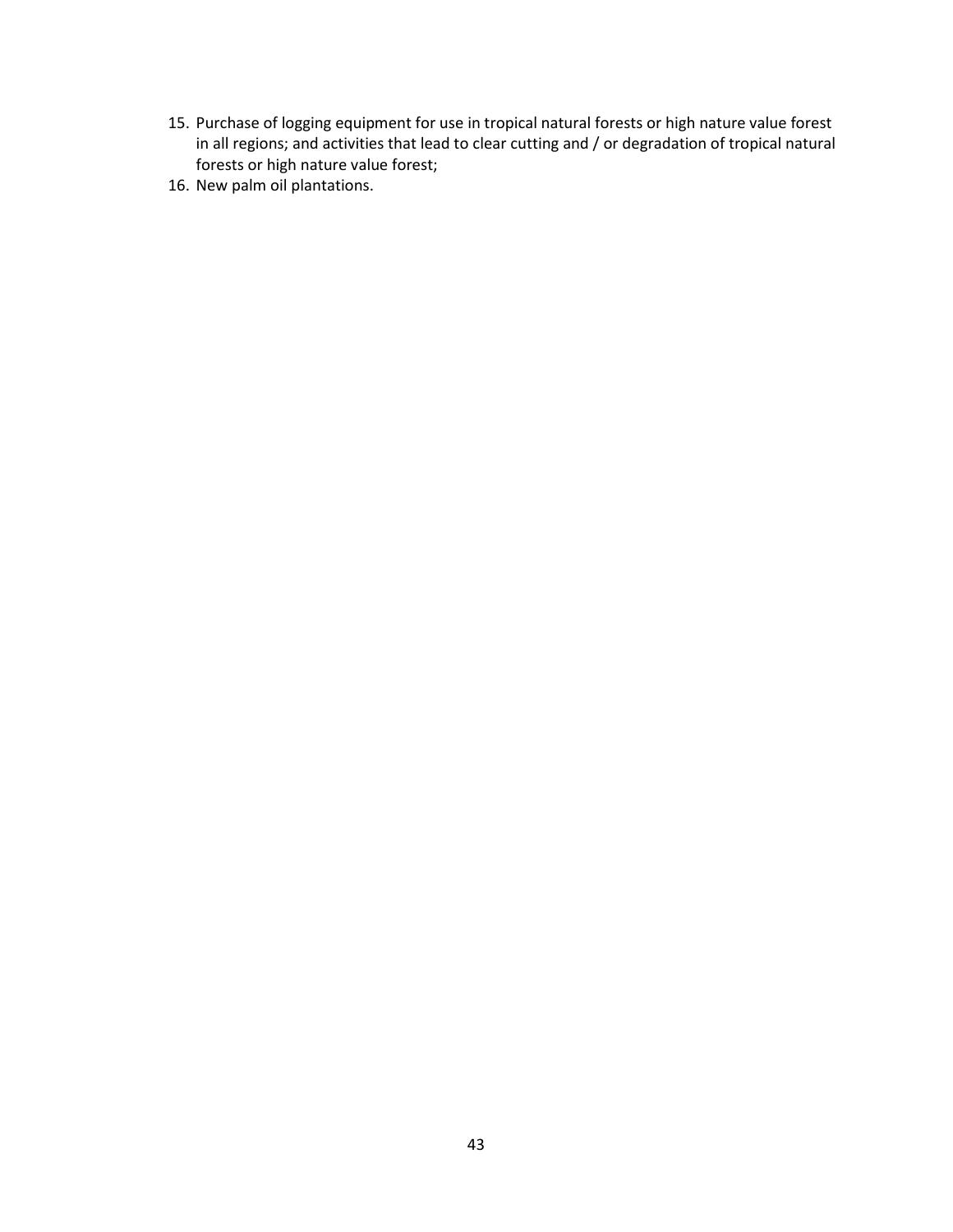## Annex 5: Outline of Environmental and Social Management Plan

An environmental and social management plan (ESMP) consists of the mitigation, monitoring and institutional measures and the actions to be taken during implementation and operation to eliminate adverse environmental and social impacts or reduce them to acceptable levels. The ESMP may be part of a broader plan must address the following aspects:

(a) **Mitigation.** Identifies feasible and effective measures that when implemented may reduce potentially significant adverse environmental and social impacts to acceptable levels. Specifically, the ESMP: (i) identifies and summarizes all anticipated adverse and positive environmental and social impacts (including those involving indigenous people or involuntary resettlement); (ii) describes in detail the mitigation measures for each, including the type of impact to which it relates and the conditions under which it is required (e.g. continuously or in the event of contingencies), together with designs, equipment descriptions, and operating procedures, as appropriate; (iii) estimates any potential environmental and social impacts of these measures; and (iv) provides linkage with any other mitigation plans (e.g. for involuntary resettlement, Indigenous Peoples, or cultural property) required for the project.

(b) **Monitoring.** Includes details of the environmental and social monitoring during project implementation. Provides information on the expected environmental and social outcomes, risks and impacts of the project and how the effectiveness of the mitigation measures are assessed. Such information enables the evaluation of the success of mitigation and allows corrective action to be taken when needed.

(c) **Capacity development and training.** If necessary, the ESMP recommends the establishment or further development of responsible units or institutions and the training of personnel to allow implementation of ESIA and ESMP recommendations. Specifically, the ESMP provides a specific description of institutional arrangements for activities designed to build the capacity of the implementing institutions.

(d) **Implementation arrangements.** Describes how the ESMP will be implemented including the roles and responsibilities related to the measures identified in the ESMP.

(e) **Implementation schedule and cost estimates.** The ESMP provides an implementation schedule for measures that must be carried out as part of the project and the capital and recurrent cost estimates and sources of funds for implementing and monitoring the ESMP.

(f) **Stakeholder engagement plan.** The ESMP will include plan for engaging the communities and stakeholders throughout the life of the project. This will also include strategies and mechanism for external communication, information disclosure and reporting to the communities.

(g) **Grievance redress mechanism.** The ESMP will also describe the project level grievance redress mechanism, its processes for receiving and resolving grievances, and reporting to the communities and stakeholders.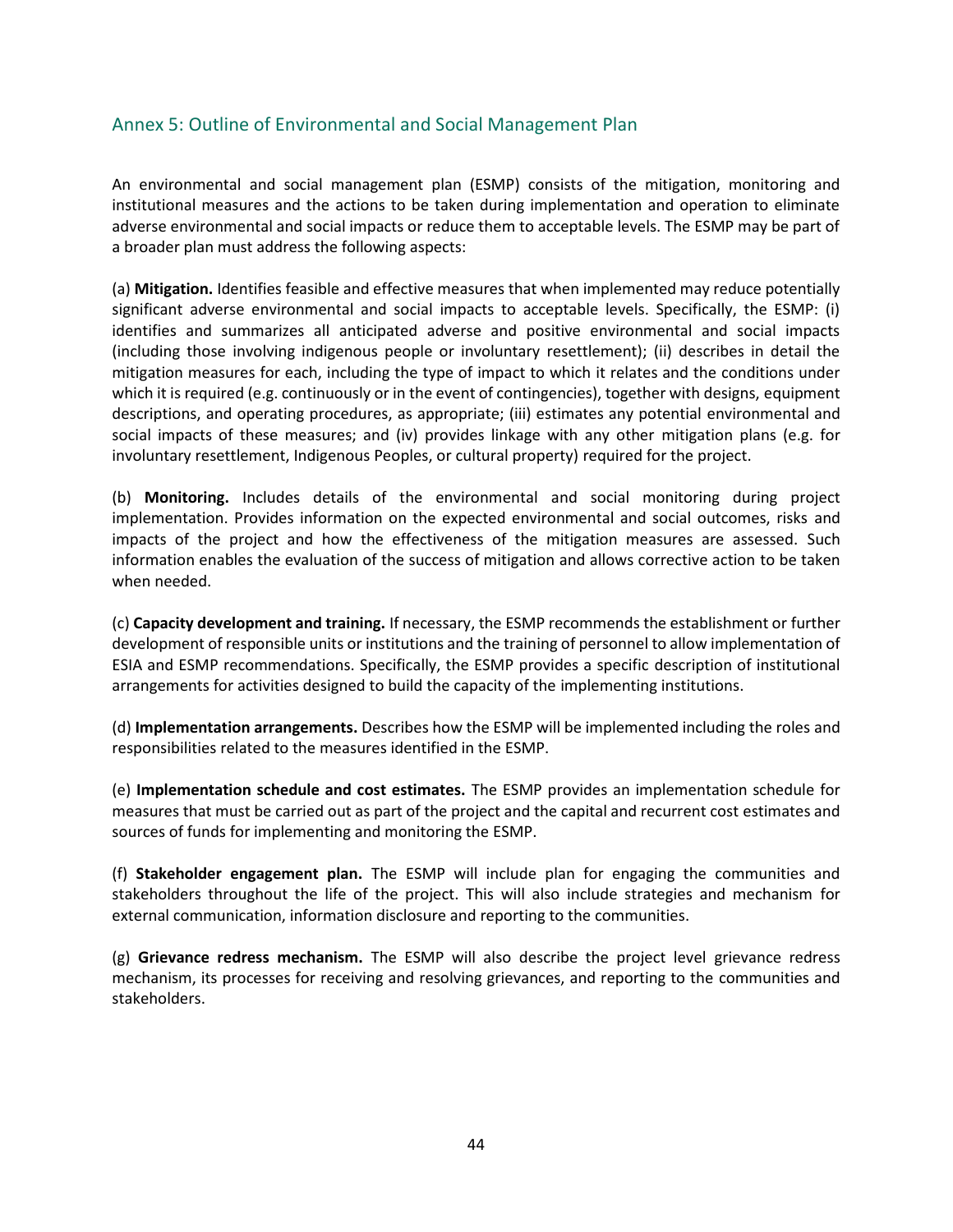# Annex 6: Risks and mitigation measures

| <b>Risk</b>                                                                                                                                                                                                                                                                                                                                                                                                                                                                                                                    | <b>Mitigation Measure(s)</b>                                                                                                                                                                                                                                                                                                                                                                                                                                                                                                                                                                                                                                                                                                                                                                                                                                                                                                                                  | Category                        | Probability | Impact |
|--------------------------------------------------------------------------------------------------------------------------------------------------------------------------------------------------------------------------------------------------------------------------------------------------------------------------------------------------------------------------------------------------------------------------------------------------------------------------------------------------------------------------------|---------------------------------------------------------------------------------------------------------------------------------------------------------------------------------------------------------------------------------------------------------------------------------------------------------------------------------------------------------------------------------------------------------------------------------------------------------------------------------------------------------------------------------------------------------------------------------------------------------------------------------------------------------------------------------------------------------------------------------------------------------------------------------------------------------------------------------------------------------------------------------------------------------------------------------------------------------------|---------------------------------|-------------|--------|
| <b>Risk factor 1</b><br>forest-based investments, inadequate<br>In In<br>planning and implementation of silvicultural<br>and agroforestry measures, as well as the<br>occurrence of pests and disease, can result in<br>poor growth and quality of timber and non-<br>timber products. The occurrence of such events<br>may lead to the underperformance of<br>investments in forest-based projects with<br>negative impact on the debt repayment<br>capacity of the project and its ability to attract<br>external investors. | The EBBF's investment screening process shall<br>prioritize projects adopting international best<br>practices for silvicultural and agroforestry<br>practices. Selected projects shall have the<br>capacity to implement best practices from the<br>planning phase, with proper selection of species<br>for the given site conditions, definition of<br>operations for selected species and production<br>targets, and acquisition of high-quality planting<br>materials; and continues throughout the<br>production cycle through timely implementation<br>of silvicultural and agroforestry operations,<br>conducted by skilled staff. Proper project<br>selection aimed at identifying companies with<br>adequate planning and implementation capacity<br>will minimize deviations from the plan of<br>plantation performance and will reduce the<br>vulnerability of plantations against any pests and<br>disease. In addition, eligible expenses of EBBF | Technical<br>and<br>operational | Medium      | Medium |
|                                                                                                                                                                                                                                                                                                                                                                                                                                                                                                                                | grants shall include pest and disease management<br>programs, including preventive measures such as<br>diversification. Finally,<br>plantation<br>species<br>investments will be strictly monitored by the FMU<br>to identify deviations from the original plan and<br>develop mitigation measures.                                                                                                                                                                                                                                                                                                                                                                                                                                                                                                                                                                                                                                                           |                                 |             |        |
| <b>Risk factor 2</b>                                                                                                                                                                                                                                                                                                                                                                                                                                                                                                           | Management<br>practices<br>species<br>such<br>as<br>diversification and good-quality management                                                                                                                                                                                                                                                                                                                                                                                                                                                                                                                                                                                                                                                                                                                                                                                                                                                               | Technical<br>and<br>operational | Low         | Medium |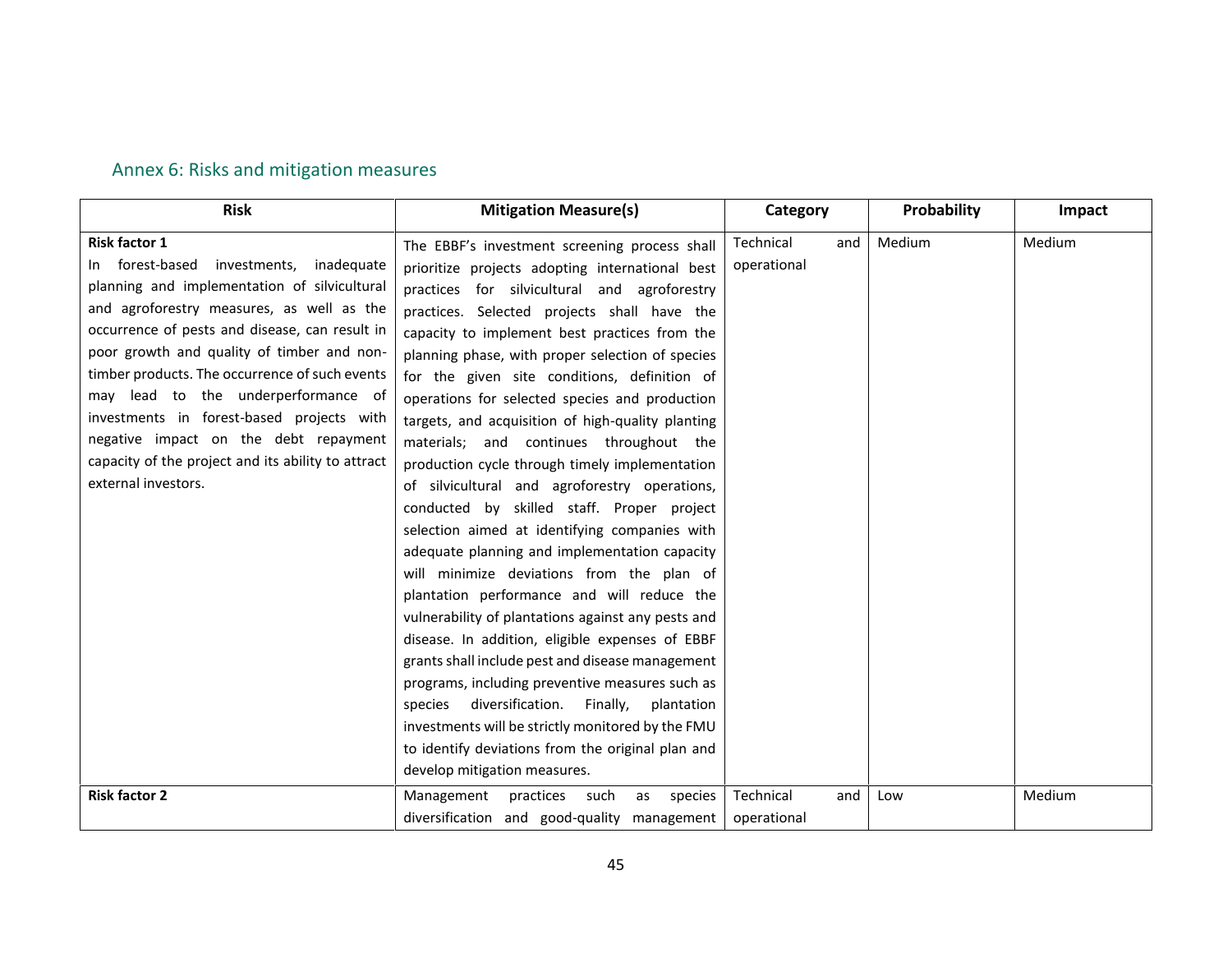| External natural shocks such as calamities,    | practices cab reduce the vulnerability of forest-   |  |  |
|------------------------------------------------|-----------------------------------------------------|--|--|
| floods, storms and wildfires can have negative | based projects against extreme climate events       |  |  |
| impacts on the performance of forest-based     | that might occur in Peru, thus reducing any         |  |  |
| businesses and thereby on the financial        | negative impacts on their performance. Fire         |  |  |
| performance of the EBBF's investments. Such    | events need special consideration in plantation     |  |  |
| events can weaken investee projects making     | investments. Forest fires can cause the loss of     |  |  |
| them more vulnerable against future events     | significant planted areas and in some cases, they   |  |  |
| and result in irreversible financial losses.   | are the result of social conflicts and agricultural |  |  |
|                                                | practices in surrounding areas, since fire a        |  |  |
|                                                | common practice used to prepare agricultural and    |  |  |
|                                                | pasture land. Investee projects will require to     |  |  |
|                                                | implement proper fire management strategies,        |  |  |
|                                                | focusing on preventive measures and contingency     |  |  |
|                                                | plans. Fire prevention measures shall be            |  |  |
|                                                | integrated in the investee project's technical      |  |  |
|                                                | operations, by ensuring an adequate level of        |  |  |
|                                                | diversification and avoiding large areas of         |  |  |
|                                                | homogenous vegetation, as well as conducting        |  |  |
|                                                | maintenance operations in a timely manner. The      |  |  |
|                                                | risk of fire events will be managed as well through |  |  |
|                                                | proactive social strategies, targeting cooperation  |  |  |
|                                                | and aligning interests with local communities,      |  |  |
|                                                | through employment generation, enhancement          |  |  |
|                                                | of livelihoods and promotion of out-grower          |  |  |
|                                                | schemes, as well as fire awareness campaigns.       |  |  |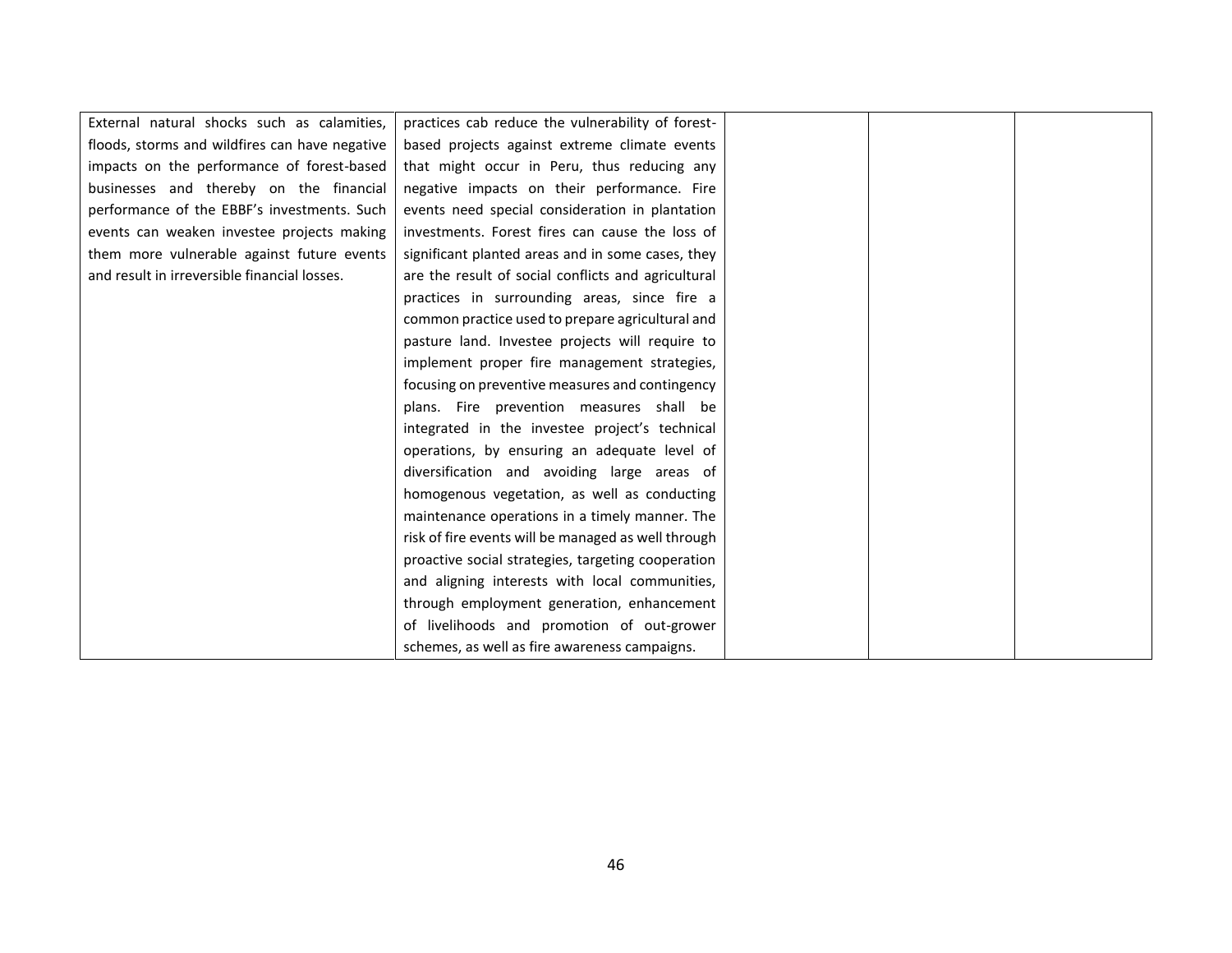| <b>Risk factor 3</b>                             | Global trends indicate a reverse trajectory with a    | Technical<br>and | Low | Medium |
|--------------------------------------------------|-------------------------------------------------------|------------------|-----|--------|
| Sudden changes in the demand for the services    | growing demand for EBBs' products and services.       | operational      |     |        |
| and products of eco bio businesses, namely a     | Population growth and economic development,           |                  |     |        |
| decrease in volumes and product prices, can      | together with increasing visibility of forest-based   |                  |     |        |
| compromise the financial performance of EBBF     | products, suggest that favorable market               |                  |     |        |
| investments.                                     | conditions will persist. The EBBF will prioritize     |                  |     |        |
|                                                  | investment in EBBs with products and services in      |                  |     |        |
|                                                  | growing demand from both domestic and                 |                  |     |        |
|                                                  | international markets. EBBF will seek an adequate     |                  |     |        |
|                                                  | level of diversification in its portfolio in terms of |                  |     |        |
|                                                  | products, services, geographies, export markets       |                  |     |        |
|                                                  | and target customers.                                 |                  |     |        |
| <b>Risk factor 4</b>                             | Political risks can, to an extent, be mitigated by    | Other            | Low | Medium |
| Expropriation                                    | making sure that the projects are implemented in      |                  |     |        |
| Expropriation or other such political risk event | a transparent manner and making sure that the         |                  |     |        |
| is considered extremely unlikely                 | local stakeholders (from grassroots level to local    |                  |     |        |
| Corruption                                       | and national government level) are appropriately      |                  |     |        |
| PROFONANPE will implement an absolute zero       | informed and heard of throughout the                  |                  |     |        |
| tolerance to corruption.                         | implementation process. In addition, the              |                  |     |        |
|                                                  | mitigation measures include local participation       |                  |     |        |
| Legal risks                                      | schemes, integration of neighboring communities       |                  |     |        |
| Inadequacy of local regulatory environment       | as well as good cooperation with the local            |                  |     |        |
|                                                  | administration. PROFONANPE has a complete and         |                  |     |        |
|                                                  | extensive understanding of Peru's regulatory          |                  |     |        |
|                                                  | environment. Regardless of level of regulation,       |                  |     |        |
|                                                  | PROFONANPE's projects will be implemented             |                  |     |        |
|                                                  | following the highest industry standards,             |                  |     |        |
|                                                  | including those related to environmental and          |                  |     |        |
|                                                  | social aspects of the projects.                       |                  |     |        |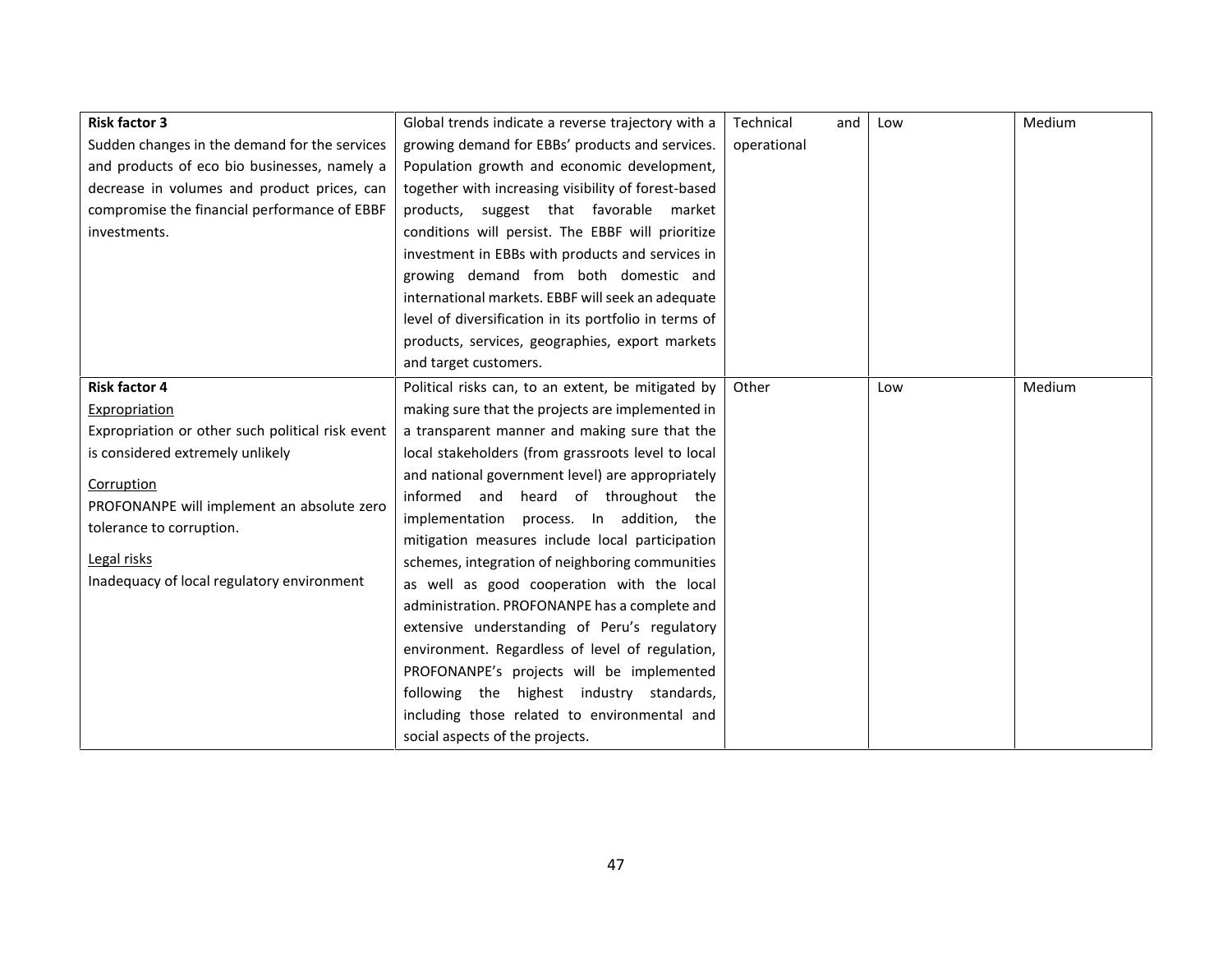| <b>Risk factor 5</b>                             | MINAM and PROFONANPE have a long track              | Governance       | Low    | Medium |
|--------------------------------------------------|-----------------------------------------------------|------------------|--------|--------|
| Insufficient co-ordination and/or co-operation   | record of working closely to deliver complex        |                  |        |        |
| between Executive Entities (MINAM and            | project and projects. The project Administration    |                  |        |        |
| PROFONANPE)<br>resulting<br>project<br>in        | Council (PAC) will consist of representatives from  |                  |        |        |
| implementation delays.                           | effective<br>both<br>organizations to ensure        |                  |        |        |
|                                                  | coordination, communication and management.         |                  |        |        |
|                                                  | The PAC will also be responsible to identify and    |                  |        |        |
|                                                  | monitor project-level risks and suggest corrective  |                  |        |        |
|                                                  | actions.                                            |                  |        |        |
| <b>Risk factor 6</b>                             | The project's development objective is framed in    | Technical<br>and | Medium | Low    |
| Political shifts could reduce the national       | Peru's long-term planning and strategy document     | operational      |        |        |
| government's interest in channeling resources    | which shelters the project from changes in the      |                  |        |        |
| to eco bio businesses and potentially change     | national political landscape. The Ministry of       |                  |        |        |
| incentives to promote carbon intensive           | Environment, which is the Executing Entity under    |                  |        |        |
| investments. From the project 's perspective,    | the proposed project, is the main decision          |                  |        |        |
| this could imply a reduction in cooperation and  | making body responsible for the development         |                  |        |        |
| protracted bureaucratic processes that might     | and implementation of REDD+ measures.               |                  |        |        |
| delay the implementation of REDD+ measures.      |                                                     |                  |        |        |
|                                                  |                                                     |                  |        |        |
| <b>Risk factor 7</b>                             | Establish REDD+ policies as part of specific rules, | Governance       | Low    | Low    |
| Shifting political priorities and changes in the | regulations and or plans that are formally          |                  |        |        |
| government administration could hinder           | approved by competent authorities, with clear       |                  |        |        |
| REDD+ policy that is both directly related to    | mandates for future administrations. Also, plan     |                  |        |        |
| slowing down deforestation in the country and    | for schemes that ensure the financial self-         |                  |        |        |
| indirectly related to deforestation as enabling  | sustainability of these measures.                   |                  |        |        |
| conditions for the bio eco businesses facility   |                                                     |                  |        |        |
| (Component 2).                                   |                                                     |                  |        |        |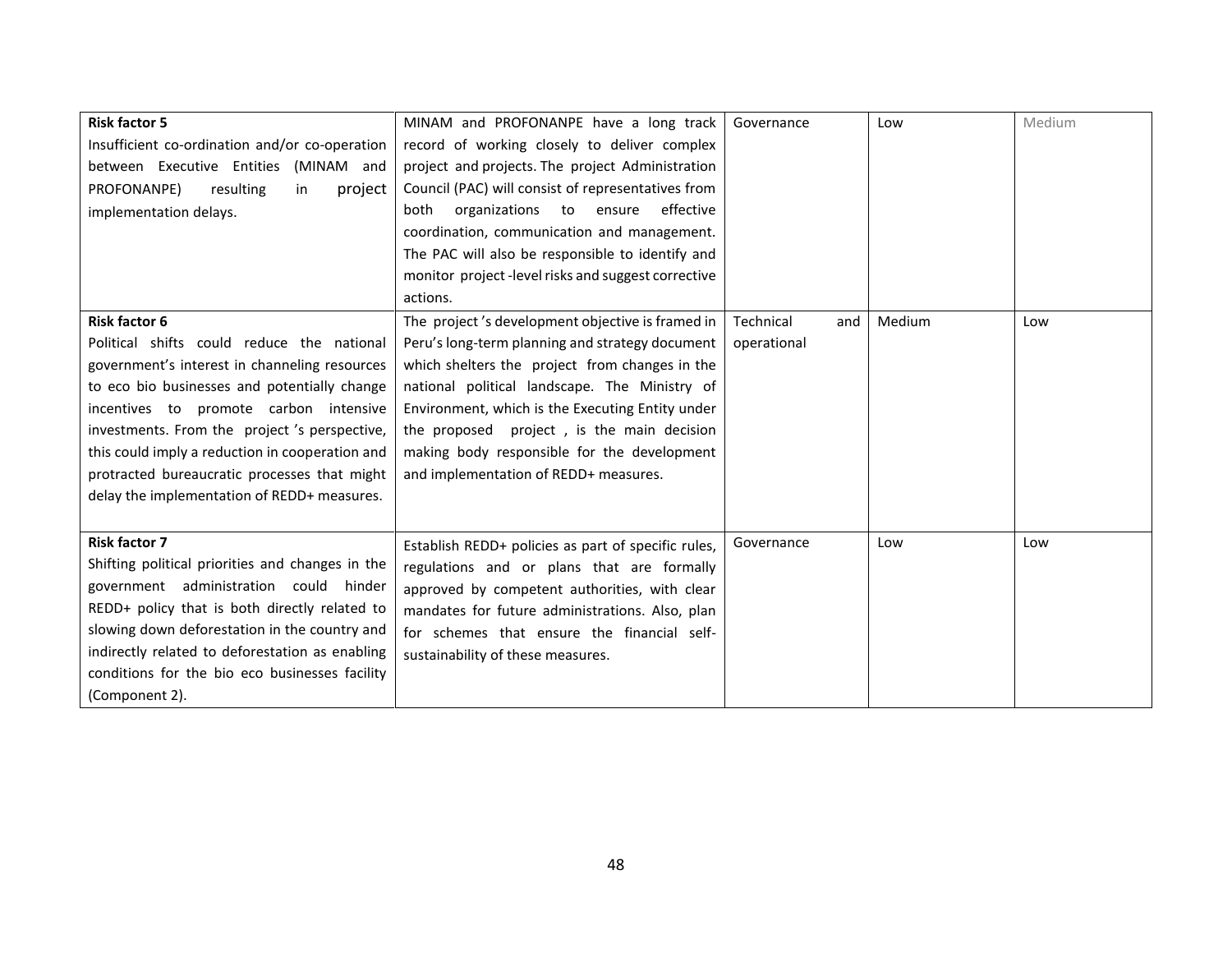| <b>Risk factor 8</b><br>COVID-19<br>significant<br>pandemic<br>caused<br>disruptions in the implementation of projects<br>across the country. The Government of Peru<br>mandated a country-wide lockdown from<br>March to July. As the country is slowly<br>reopening its economy, uncertainties remain<br>with regards to a possible second wave of cases.<br>Should the number of cases continue to climb<br>during the project implementation period, this<br>might cause delays and disruptions to the<br>launch and implementation of the project's | PROFONANPE and MINAM are fully equipped to<br>work remotely. Awareness raising and capacity<br>building activities can be conducted via webinars<br>and online training modules.                                                                                                                                                | Technical<br>operational | and<br>Low | Medium |
|----------------------------------------------------------------------------------------------------------------------------------------------------------------------------------------------------------------------------------------------------------------------------------------------------------------------------------------------------------------------------------------------------------------------------------------------------------------------------------------------------------------------------------------------------------|---------------------------------------------------------------------------------------------------------------------------------------------------------------------------------------------------------------------------------------------------------------------------------------------------------------------------------|--------------------------|------------|--------|
| activities.<br><b>Risk factor 9</b><br>Concentration of power and representation<br>functions in decision-making bodies by men,<br>which discourages the participation of women<br>and the identification of their needs.                                                                                                                                                                                                                                                                                                                                | The leadership of women in the EBBs should be<br>promoted, through quotas for the eligibility of<br>enterprises led by women, and through the<br>presence and active representation of women in<br>the spaces for dialogue and coordination that are<br>established with local actors during the<br>implementation of the EBBF. | Social                   | Medium     | Medium |
| <b>Risk factor 10</b><br>Difficulties for women to enter the labor market<br>in adequate and equal conditions, which will<br>generate an unequal use of the benefits of the<br>project.                                                                                                                                                                                                                                                                                                                                                                  | Training programs for women that respond to<br>their particular needs, as well as their availability<br>of schedules, learning modes, considering the<br>need for interpreters and / or translators, for<br>which pertinent methodologies<br>must be<br>developed according to each case.                                       | Social                   | High       | Medium |
| Risk factor 11<br>Possibility of neglecting cases of violence<br>against women, which can generate difficulties<br>in relations with local actors.                                                                                                                                                                                                                                                                                                                                                                                                       | Implement a system to address complaints,<br>claims, suggestions and complaints from a gender<br>perspective.                                                                                                                                                                                                                   | Social                   | Medium     | Medium |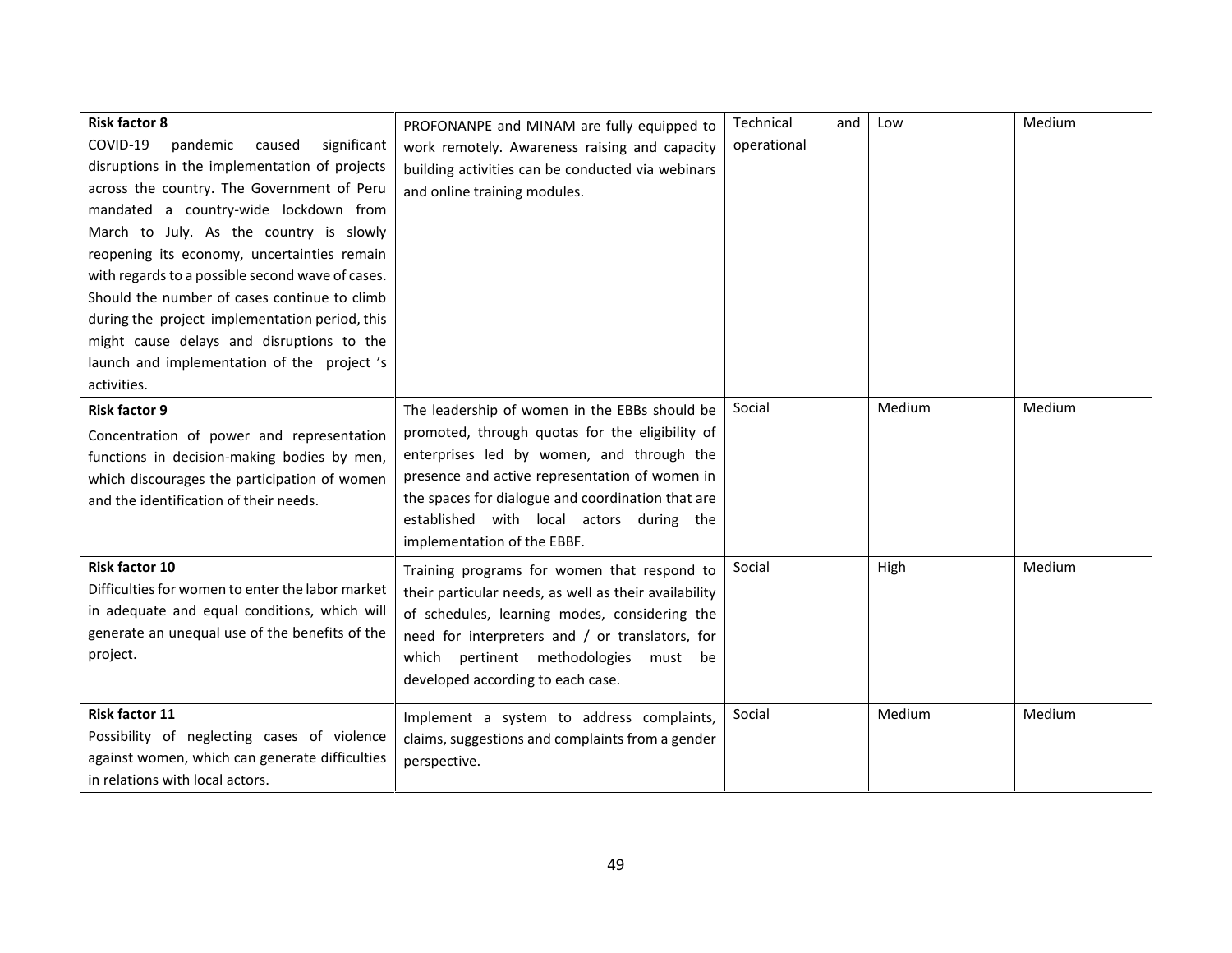| <b>Risk factor 12</b><br>Scarce information on the situation of women<br>in the forestry sector and in eco and bio<br>businesses, which hinders decision-making and<br>the design of differentiated actions.     | Carry out a specific evaluation of the situation and<br>main needs of women associated with the local<br>project, understanding the gaps they have in<br>access to resources, the activities they carry out<br>and the limitations they face. | Social | High | Medium |
|------------------------------------------------------------------------------------------------------------------------------------------------------------------------------------------------------------------|-----------------------------------------------------------------------------------------------------------------------------------------------------------------------------------------------------------------------------------------------|--------|------|--------|
| <b>Risk factor 13</b><br>Changes in the internal dynamics of indigenous<br>institutions (associated with the exercise of<br>power) are caused by economic income and the<br>information provided by the project. | Permanent process of disclosure of information<br>about the project, especially in relation to the<br>progress of the EBBFs                                                                                                                   | Social | Low  | High   |
| Risk factor 14<br>Loss of ancestral traditions in the production<br>process due to the incorporation of new<br>technologies.                                                                                     | Ensure the preservation of ancestral practices in<br>the production process.                                                                                                                                                                  | Social | Low  | High   |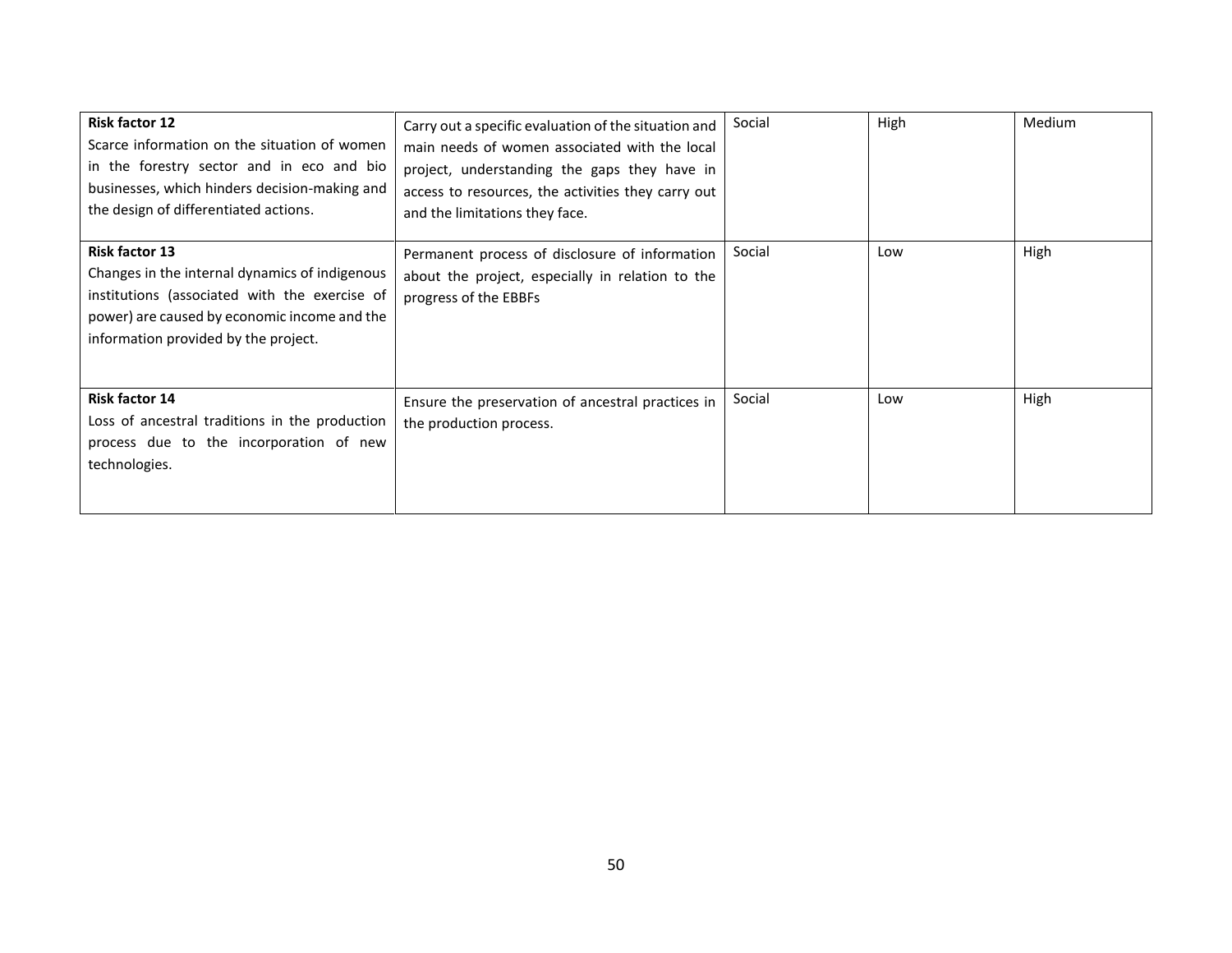# Annex 7: Profonanpe´s ESPs, IFC Performance standards and other international financial institutions

| <b>PROFONANPE's PAS</b>                                                                                                           | <b>IFC/GCF Performance</b><br>Standards <sup>16</sup>                                                                                       | <b>IDB Operational Policies</b><br>$(2016 - 2017)$                                                                                                                              | <b>WB Environmental and Social</b><br><b>Standards</b><br>(2018)                                                                         | <b>Environmental and Social</b><br><b>Policies FA</b>                                                                                                                          | <b>IDB Operational</b><br><b>Policies</b> |  |  |
|-----------------------------------------------------------------------------------------------------------------------------------|---------------------------------------------------------------------------------------------------------------------------------------------|---------------------------------------------------------------------------------------------------------------------------------------------------------------------------------|------------------------------------------------------------------------------------------------------------------------------------------|--------------------------------------------------------------------------------------------------------------------------------------------------------------------------------|-------------------------------------------|--|--|
| PAS 1. Evaluation and<br>management<br>of<br>environmental<br>and<br>social impacts and risks<br>of programs and / or<br>projects | Performance Standard 1:<br>Evaluation<br>and<br>management<br>0f<br>environmental and social<br>impacts and risks of<br>programs / projects | OP/BP 4.01<br>Environmental<br>evaluation                                                                                                                                       | Environmental<br>and<br>Social<br>Standard 1: Assessment and<br>Management<br>of<br><b>Environmental and Social Risks</b><br>and Impacts | Evaluation of compliance<br>with the 15 principles of the<br>through<br>Fund<br>the<br>Environmental and<br>Social<br>Management System of the<br><b>Implementation Entity</b> | 703.<br>Policy<br>Environment             |  |  |
| PAS 2. Compliance with<br>the Law                                                                                                 |                                                                                                                                             | OP/BP<br>4.01<br>Environmental<br>Assessment OP/BP 4.04<br>Natural Habitats OP/BP<br>4.36 Forests OP/BP 4.10<br>Indigenous<br>Peoples<br>OP/BP 4.12 Involuntary<br>Resettlement |                                                                                                                                          | Compliance with the Law                                                                                                                                                        |                                           |  |  |

<sup>16</sup> GCF IPP: https://www.greenclimate.fund/sites/default/files/document/gcf-policy-pol-tica-de-pueblos-ind-genas.pdf

IFC PS7: https://www.ifc.org/wps/wcm/connect/topics\_ext\_content/ifc\_external\_corporate\_site/sustainability-at-ifc/policies-standards/performance standards/ps7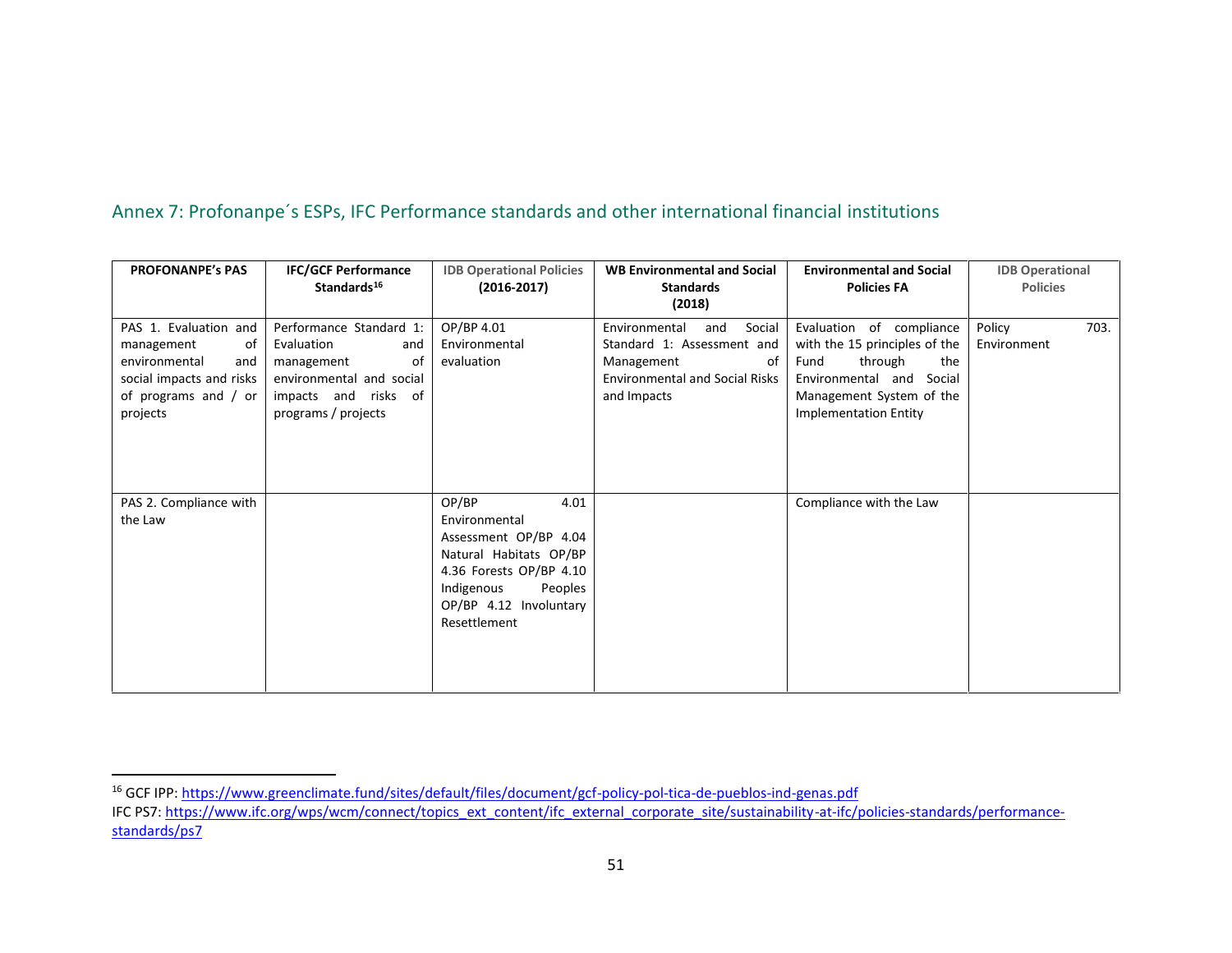| <b>PROFONANPE's PAS</b>                                         | <b>IFC/GCF Performance</b><br>Standards <sup>16</sup>                                                                                  | <b>IDB Operational Policies</b><br>$(2016 - 2017)$               | <b>WB Environmental and Social</b><br><b>Standards</b><br>(2018)                                                                                                     | <b>Environmental and Social</b><br><b>Policies FA</b>                                                                                       | <b>IDB</b> Operational<br><b>Policies</b>                 |
|-----------------------------------------------------------------|----------------------------------------------------------------------------------------------------------------------------------------|------------------------------------------------------------------|----------------------------------------------------------------------------------------------------------------------------------------------------------------------|---------------------------------------------------------------------------------------------------------------------------------------------|-----------------------------------------------------------|
| PAS 3. Conservation of<br>biological diversity                  | Performance Standard 6:<br>Conservation<br>οf<br>Biodiversity<br>and<br>Sustainable Management<br>of<br>Living<br>Natural<br>Resources | OP/BP<br>4.04<br>Natural<br>OP/BP<br>Habitats<br>4.36<br>Forests | and<br>Social<br>Environmental<br>Standard<br>6:<br>Biodiversity<br>Conservation and Sustainable<br>Management of Living Natural<br>Resources                        | of<br>Protection<br>natural<br>habitats<br>Conservation of biological<br>diversity<br>Land<br>Soil<br>and<br>Conservation<br>Climate change |                                                           |
| PAS 4. Climate change                                           | Performance Standard 3:<br>Resource Efficiency and<br><b>Pollution Prevention</b>                                                      | OP/BP 4.36 Forests                                               | Environmental<br>and<br>Social<br>Standard<br>Resource<br>3:<br>Pollution<br>Efficiency<br>and<br>Prevention and managment.                                          | Climate change                                                                                                                              |                                                           |
| 5.<br>Pollution<br><b>PAS</b><br>prevention                     | Performance Standard 3:<br>Resource Efficiency and<br><b>Pollution Prevention</b>                                                      |                                                                  | Social<br>Environmental<br>and<br>Standard<br>Resource<br>3:<br>Pollution<br>Efficiency<br>and<br>Prevention and managment                                           | Pollution prevention and<br>resource efficiency<br>Land and soil conservation                                                               |                                                           |
| Stakeholder<br>6.<br>PAS<br>involvement<br>and<br>participation |                                                                                                                                        |                                                                  | Social<br>Environmental<br>and<br>Standard 10:<br>Stakeholder<br>Engagement and Information<br>Disclosure                                                            | Access<br>and<br>equity<br>marginalized<br>and<br>vulnerable groups<br>Involuntary resettlement                                             |                                                           |
| 7.<br>PAS<br>Gender<br>Approach                                 |                                                                                                                                        | OP/BP 4.20 Gender and<br>Development                             |                                                                                                                                                                      | Gender<br>Equity<br>and<br><b>Empowerment of Women</b>                                                                                      | 761.<br>Gender<br>Policy<br>equality<br>in<br>development |
| PAS 8. Indigenous or<br>native peoples                          | Performance Standard 7:<br><b>Indigenous Peoples</b>                                                                                   | OP/BP 4.10 Indigenous<br>Peoples                                 | Social<br>Environmental<br>and<br>Indigenous<br>Standard<br>7:<br>Peoples/Sub-Saharan African<br>Historically<br>Underserved<br><b>Traditional Local Communities</b> | Access and equity<br>Indigenous peoples                                                                                                     | Policy 765. Indigenous<br>peoples                         |
| PAS 9. Cultural<br>and<br>natural heritage                      | Performance Standard 8:<br>Cultural Heritage                                                                                           |                                                                  | Environmental<br>and<br>Social<br>Standard 8: Cultural Heritage                                                                                                      | <b>Cultural Heritage</b>                                                                                                                    |                                                           |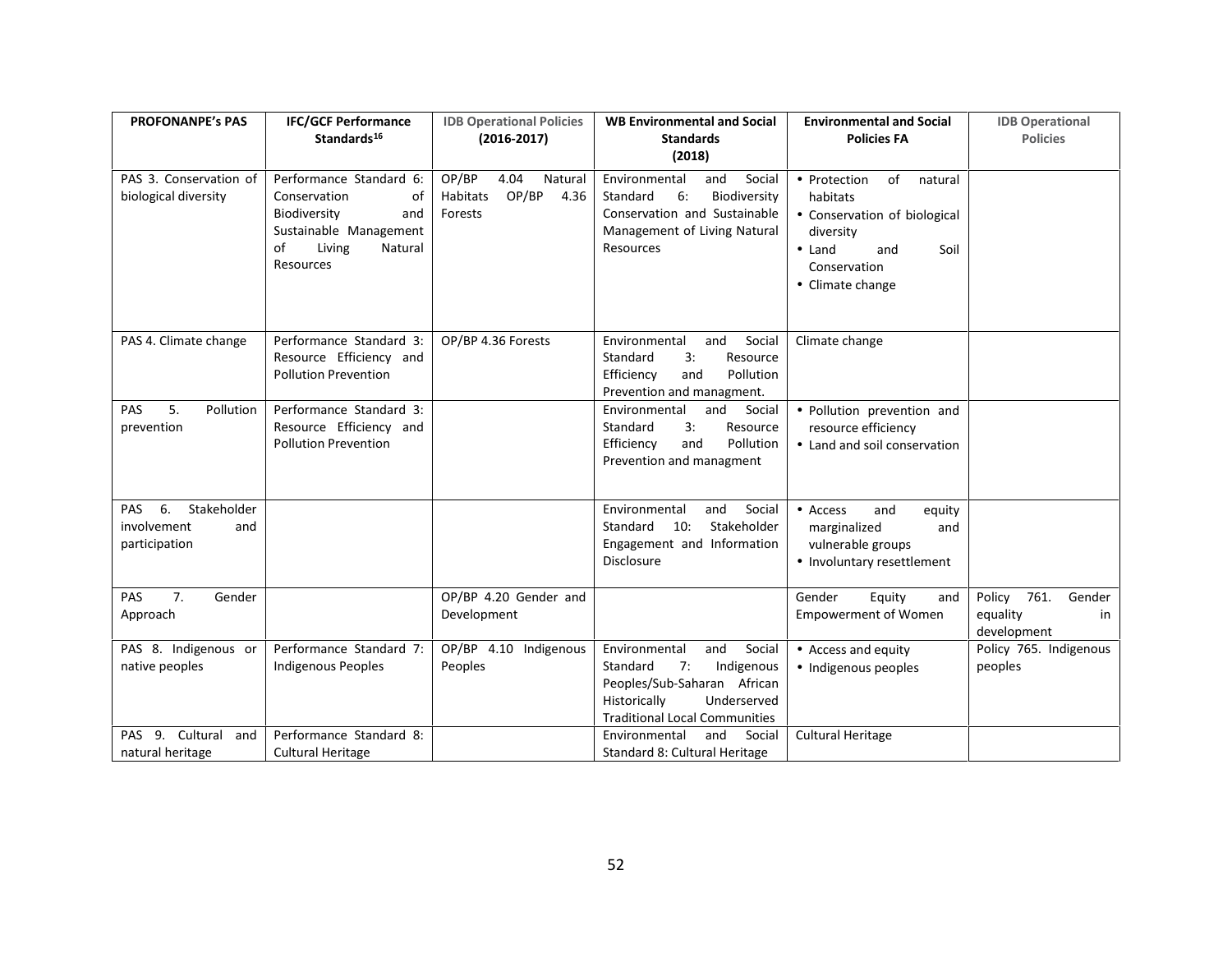| <b>PROFONANPE's PAS</b>                                                 | <b>IFC/GCF Performance</b><br>Standards <sup>16</sup>                                                                        | <b>IDB Operational Policies</b><br>$(2016 - 2017)$ | <b>WB Environmental and Social</b><br><b>Standards</b><br>(2018)                                                                                             | <b>Environmental and Social</b><br><b>Policies FA</b>  | <b>IDB</b> Operational<br><b>Policies</b> |
|-------------------------------------------------------------------------|------------------------------------------------------------------------------------------------------------------------------|----------------------------------------------------|--------------------------------------------------------------------------------------------------------------------------------------------------------------|--------------------------------------------------------|-------------------------------------------|
| PAS 10. Restriction of<br>access and/or use of<br>natural resources and | Performance Standard 5:<br>Acquisition<br>Land<br>and<br><b>Involuntary Resettlement</b>                                     | OP/BP 4.12                                         | Social<br>Environmental<br>and<br>Standard 5: Land Acquisition,<br>Restrictions on Land Use and<br><b>Involuntary Resettlement</b>                           | Involuntary resettlement<br>Land and soil conservation | Policy 710. Involuntary<br>Resettlement   |
| Occupational<br>PAS 11.<br>safety                                       | Performance Standard 2:<br>Working<br>Work<br>and<br>Conditions<br>Performance<br>Standard 4: Community<br>Health and Safety |                                                    | Social<br>Environmental<br>and<br>Standard 2: Labor and Working<br>Conditions. Environmental and<br>Social Standard 4: Community<br><b>Health and Safety</b> | Public health<br>Fundamental labor rights              |                                           |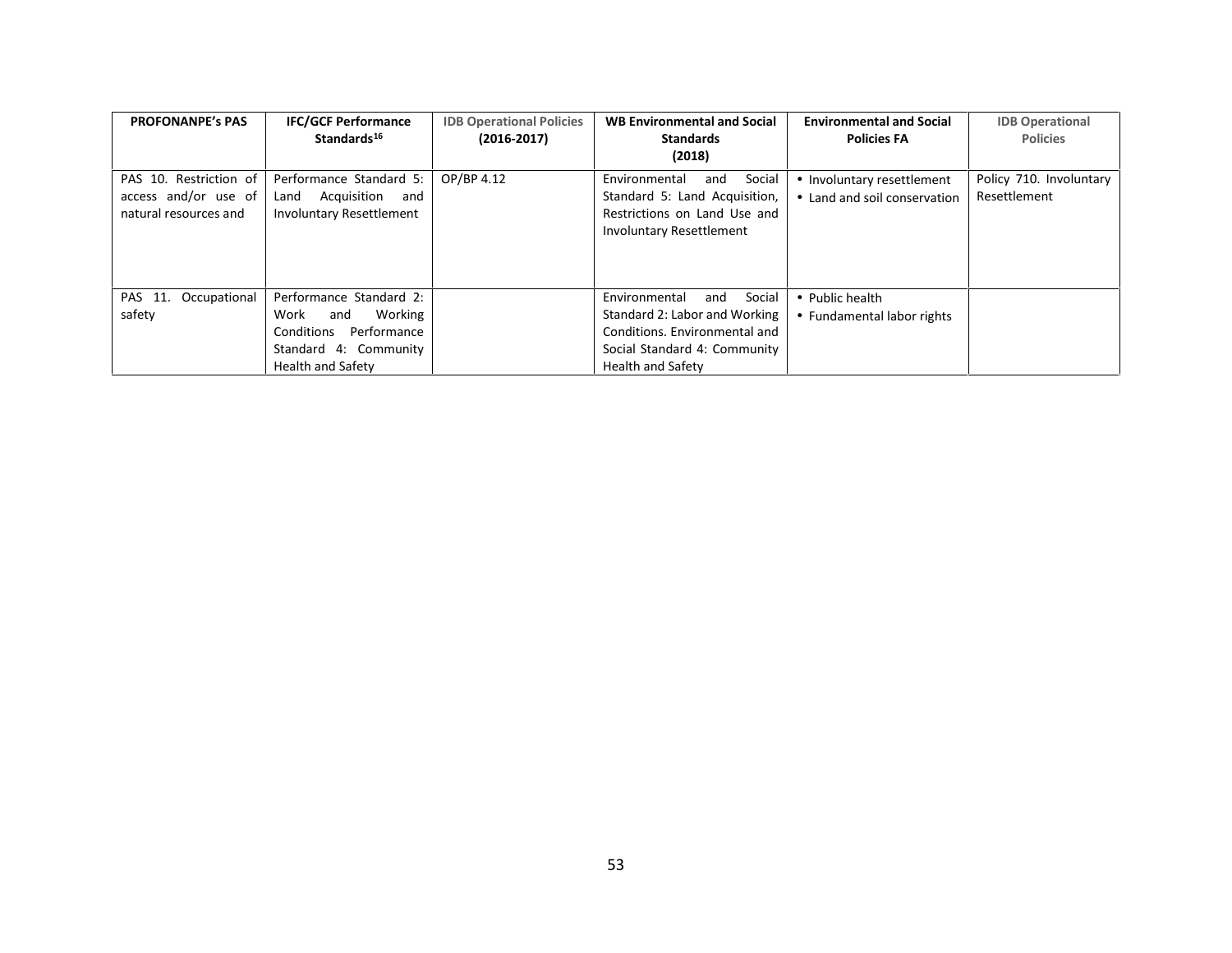# Annex 8: Environmental and Social Management System Outline **<sup>17</sup>** for Portfolio **Companies**

- I. Introduction
- II. Objectives and principles: An environmental and social policy that sets out the objectives, scope, principles
- III. Scope and roles: Responsibilities and general requirements to effectively manage environmental and social risks and impacts and improve outcomes. The policy presents the commitments of the GCF and articulates the principles to which the GCF will hold itself accountable.
- IV. Performance, standards and norms applicable
- V. Evaluation of environmental social risks and impacts: It is required that all potential environmental and social risks and impacts from GCF-financed activities are identified, assessed and addressed through appropriately scaled management. It is necessary to collect and present information about gender gaps and the presence of indigenous people.
- VI. Mitigation measurement: Description of the mitigation measures that avoid, and where avoidance is not possible, minimize and mitigate residual impacts.
- VII. Supervision, monitoring and reporting. It must include indicators to evaluate the compliance of mitigation measurements.
- VIII. Annex

*Company stakeholder engagement plan:* Stakeholder engagement that delivers the meaningful and active participation of GCF stakeholders, including national designated authorities and focal points and civil society organizations. Such participation requires that activities are implemented in a manner that recognizes and considers the views of the various stakeholders, including vulnerable groups and individuals (including women, children and people with disabilities, and people marginalized by virtue of their sexual orientation and gender identity), indigenous peoples, and other marginalized groups of people and individuals that are affected or potentially affected by GCF-financed activities. This engagement supports the independent Redress Mechanism (IRM) of the GCF and the grievance mechanisms of accredited entities that function as a forum for people affected or potentially affected by GCF-financed activities to seek redress.

<sup>17</sup> GREEN CLIMATE FUND (2017). *Environmental and social management system*. Available in: https://www.greenclimate.fund/sites/default/files/document/gcf-2017-inf02.pdf.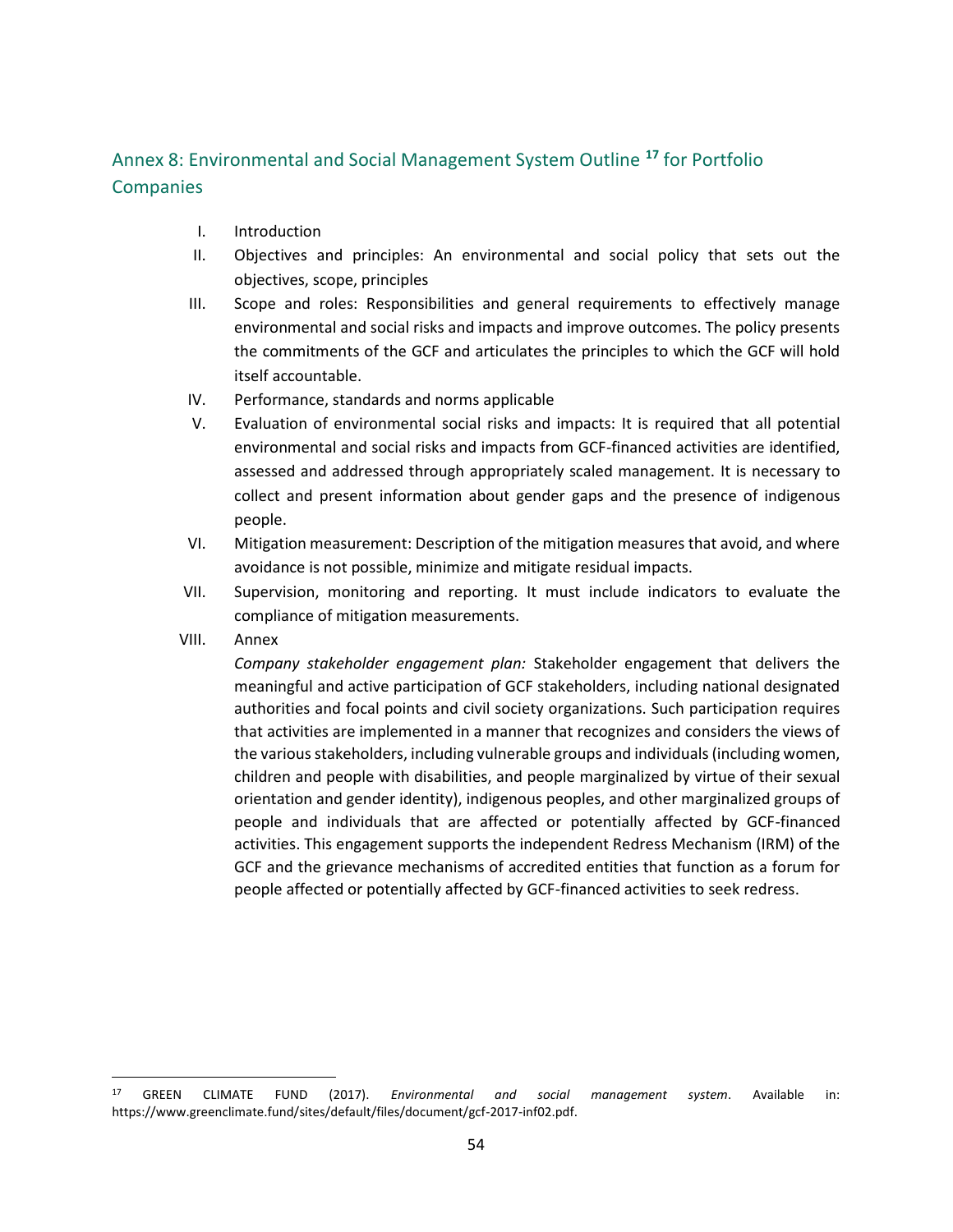# Annex 9: Indigenous Peoples Planning Framework (IPPF)

#### **OBJECTIVES AND PRINCIPLES**

#### **General purpose**

Prevent and mitigate or minimize negative impacts and risks that arise as a consequence of the implementation of the project in an area with the presence of indigenous peoples, appropriately and equitably compensating for such impacts when avoiding them is not possible.<sup>18</sup>

#### **Specific objectives**

- Provide a framework that allows the timely identification of indigenous peoples located within the scope of the project, as well as possible impacts on their rights.
- Establish the guidelines to guarantee the free and informed consent of the indigenous peoples located in the project's sphere of influence.
- Ensure the permanent participation of indigenous peoples located in the project's sphere of influence, through accessible and pertinent mechanisms.

#### **Principles**

The principles that govern this Framework are those of the application of free and informed consent, respect for the rights of indigenous peoples to their territories and resources, and voluntary isolation, as well as the recognition of their human and collective rights, the recognition of their traditional knowledge and subsistence systems, and of their self-government systems.

#### **STRATEGIC GUIDELINES**

In the case of the departments that are within the scope of the project, it was found that there is mainly an Andean indigenous population, especially in the regions of Puno (51.2%) and Cusco (42.8%), while the Amazonian indigenous population is fundamentally in Loreto (50.7%) and Amazonas (34.3%).

| <b>Department</b> | <b>Andean indigenous</b> | %     | <b>Amazonian</b>      | %     |  |
|-------------------|--------------------------|-------|-----------------------|-------|--|
|                   | population               |       | indigenous population |       |  |
| <b>Total</b>      | 1,673,251                | 100.0 | 102,064               | 100.0 |  |
| Amazonas          | 8,641                    | 0.5   | 34,958                | 34.3  |  |
| Cusco             | 716,013                  | 42.8  | 6,969                 | 6.8   |  |
| Loreto            | 18,632                   | 1.1   | 51,722                | 50.7  |  |
| Madre de Dios     | 38,745                   | 2.3   | 3,494                 | 3.4   |  |
| Puno              | 857,312                  | 51.2  | 157                   | 0.2   |  |

#### **Table N° 01: Andean and Amazon indigenous population, according to EBBF scope**

<sup>&</sup>lt;sup>18</sup> At any stage of the project indigenous people may access the GCF IRM and Indigenous Specialist.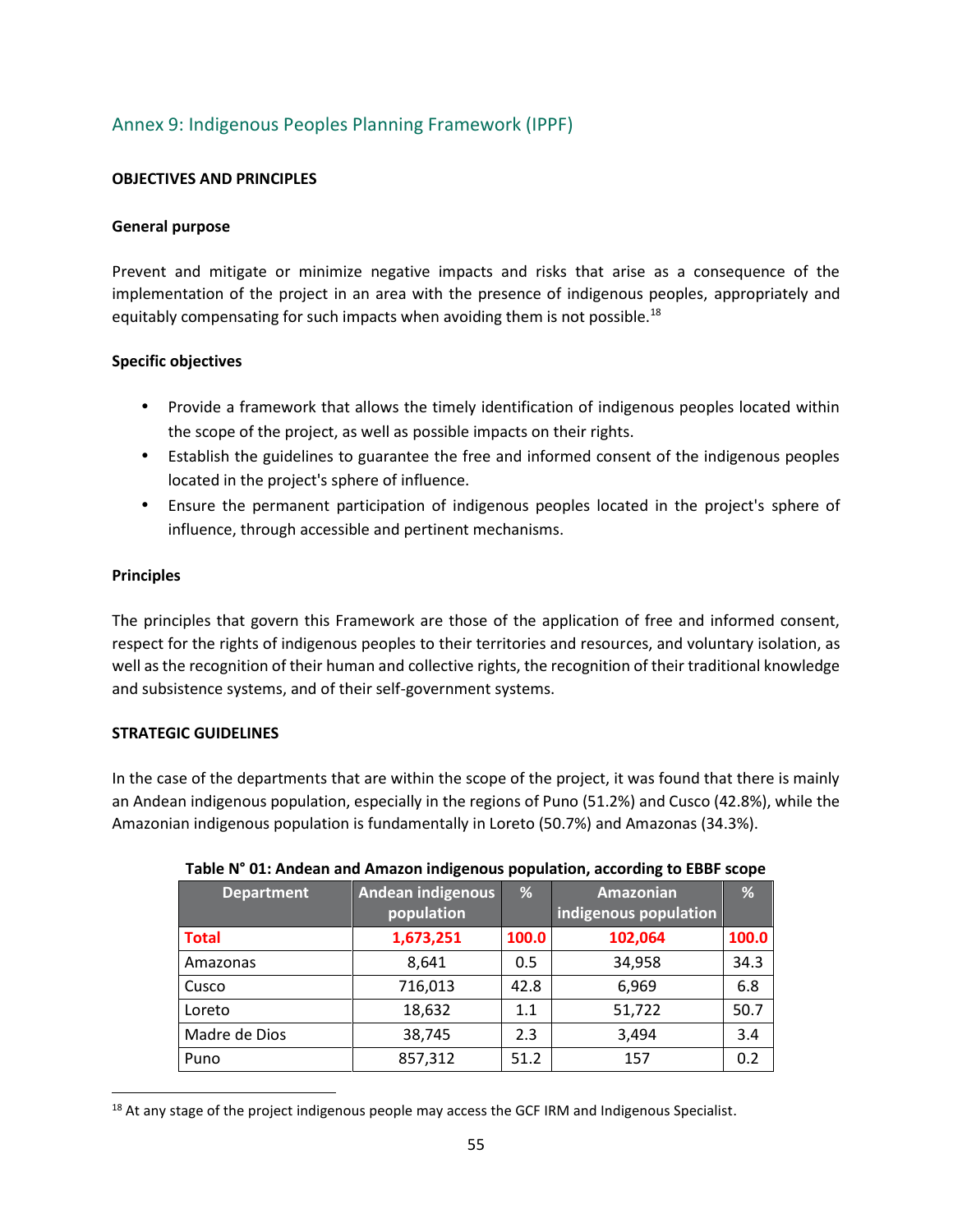| <b>Department</b> | Andean indigenous | $\%$       | Amazonian             | %   |
|-------------------|-------------------|------------|-----------------------|-----|
|                   | population        |            | indigenous population |     |
| San Martín        | 33,908            | ה ר<br>z.u | 4.764                 | 4.7 |

Source: INEI (2018). *La autoidentificación étnica: Población indígena y afroperuana. Censos Nacionales 2017*. Lima: INEI.

Since the EBBF is a Category B project, that is, the possible adverse social risks and impacts are limited and easily reversible through mitigation measures. For this reason, it is considered that the main risk is associated with the little participation that indigenous peoples from the spheres of influence could have in the project, generating possible resistance and conflicts within the local communities, making the intervention unsustainable.

In this sense, a set of strategic guidelines based on the GCF indigenous people's policy are presented, which will serve as guidelines for the companies in the portfolio to ensure the participation of local communities that are part of an indigenous or native people.

#### **Identification of actors**

During the identification of actors, a mapping should be carried out as indicated in the SEP, that is, through participatory workshops with local communities, or through interviews with key actors, such as representatives or community authorities. Within these groups, indigenous peoples will be considered those who self-identify as such, being able to complement the information with official secondary sources such as the Database of Indigenous Peoples (https://bdpi.cultura.gob.pe/), or by calling on indigenous peoples' organizations recognized as national in scope by the Peruvian State, including two women's organizations<sup>19</sup>.

The planning framework will be applied in areas where the presence of communities and / or people belonging to an indigenous or native people is identified, even when they have lost their collective attachment to different ancestral territories that are in the scope of the project due to to forced separation, conflicts, resettlements, natural disasters, dispossession, or the incorporation of said territories into urban areas. Nor is the legal possession or titling of the territories a condition, or being part of an economically or socially vulnerable group, although this situation does allow the design of different mitigation strategies, according to each case.

#### **Divulgation**

Once the indigenous communities that may be affected by the project have been identified, whether they be positive or negative impacts, the project will be disseminated among these groups, providing all the information on the impacts and risks identified, as well as the mitigation measures contemplated. , for

<sup>19</sup> They are (7) organizations of national representation: Asociación Interétnica de Desarrollo de la Selva Peruana - AIDESEP, Confederación Campesina del Perú - CCP, Confederación de Nacionalidades Amazónicas del Perú - CONAP, Organización Nacional de Mujeres Indígenas Andinas y Amazónicas del Perú - ONAMIAP, Unión Nacional de Comunidades Aymaras - UNCA, Federación Nacional de Mujeres Campesinas, Artesanas, Indígenas, Nativas y Asalariadas del Perú - FENMUCARINAP, Confederación Nacional Agraria - CNA.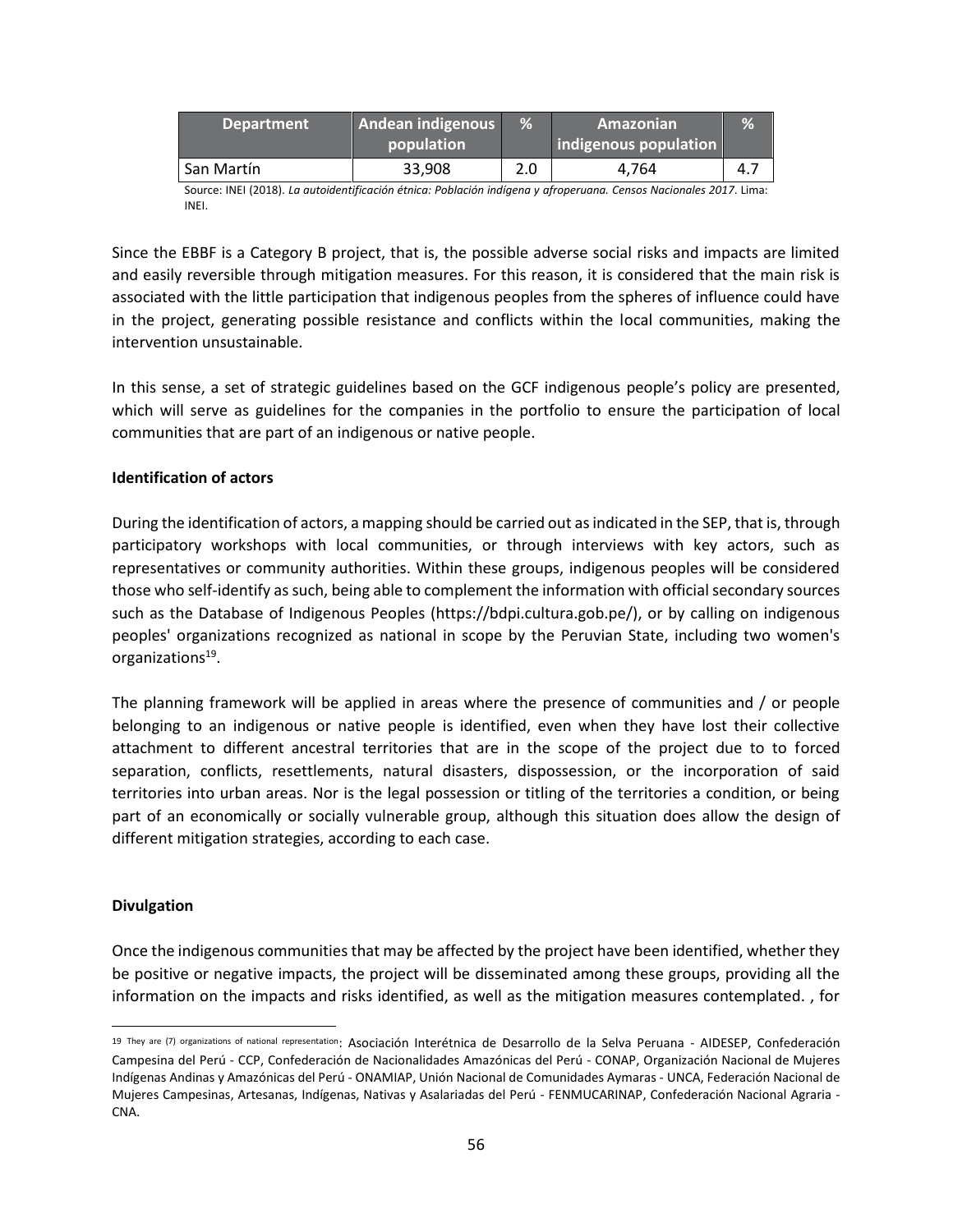which permanent dissemination activities will be carried out such as work meetings, informative talks, preparation of communication material, among other dissemination activities. These activities will be carried out no less than 30 calendar days in advance, counted from the beginning of the Due Diligence process.

In order to guarantee full understanding of the characteristics of the project and its possible impacts on the local level, when required, we will try to have interpreters in native languages during meetings or informative talks, and with translators to prepare dissemination materials. , which should take into account the local context of the communities and their predominant forms of communication.

During this stage, those responsible for the activities must record the participation events that take place, providing information disaggregated by gender, and trying to have minutes or other equivalent documents in case commitments or agreements are made between the Project Management Unit and the communal authorities.

#### **Free and informed consent**

Groups belonging to an indigenous people will be consulted about the project, seeking their free and informed consent, and allowing them to incorporate their own perspective into the project, whenever possible. The consent process must take into account the same aspects as in the consultation with the social actors of the SEP, ensuring at all times that the information provided is culturally relevant.

In cases where it is necessary to carry out this process virtually, it should be coordinated with local and communal authorities to hold virtual sessions that guarantee the presence of community representatives, for which the following will be considered:

- The connectivity resources (internet, equipment, etc.) must be provided by the project.
- Informational materials must be sent in advance.
- The people of the community who participate must do so in conditions that allow them to comply with the health protocols required by the State.
- The presence of a facilitator with experience in dealing with indigenous peoples should be sought.
- Meetings should be recorded, and attendance records and minutes with formal agreements should be kept.
- Meetings for free and informed consent should be repeated to ensure greater participation.

A fundamental aspect to carry out this stage in the best way is to provide the information about the project in an ideal way, avoiding generating expectations that cannot be satisfied, or that are not related to the purpose of the project. Similarly, by its nature, free and informed consent is not equivalent to a prior consultation process, which is carried out solely by the Peruvian State in accordance with Law No. 29785 and its regulations, when its administrative or legislative measures affect the collective rights of indigenous peoples.

## **Complaints and claims mechanism**

The mechanism for complaints, claims, suggestions and complaints will have the same characteristics as that presented in the GAP and the SEP, although in the case of a community belonging to an indigenous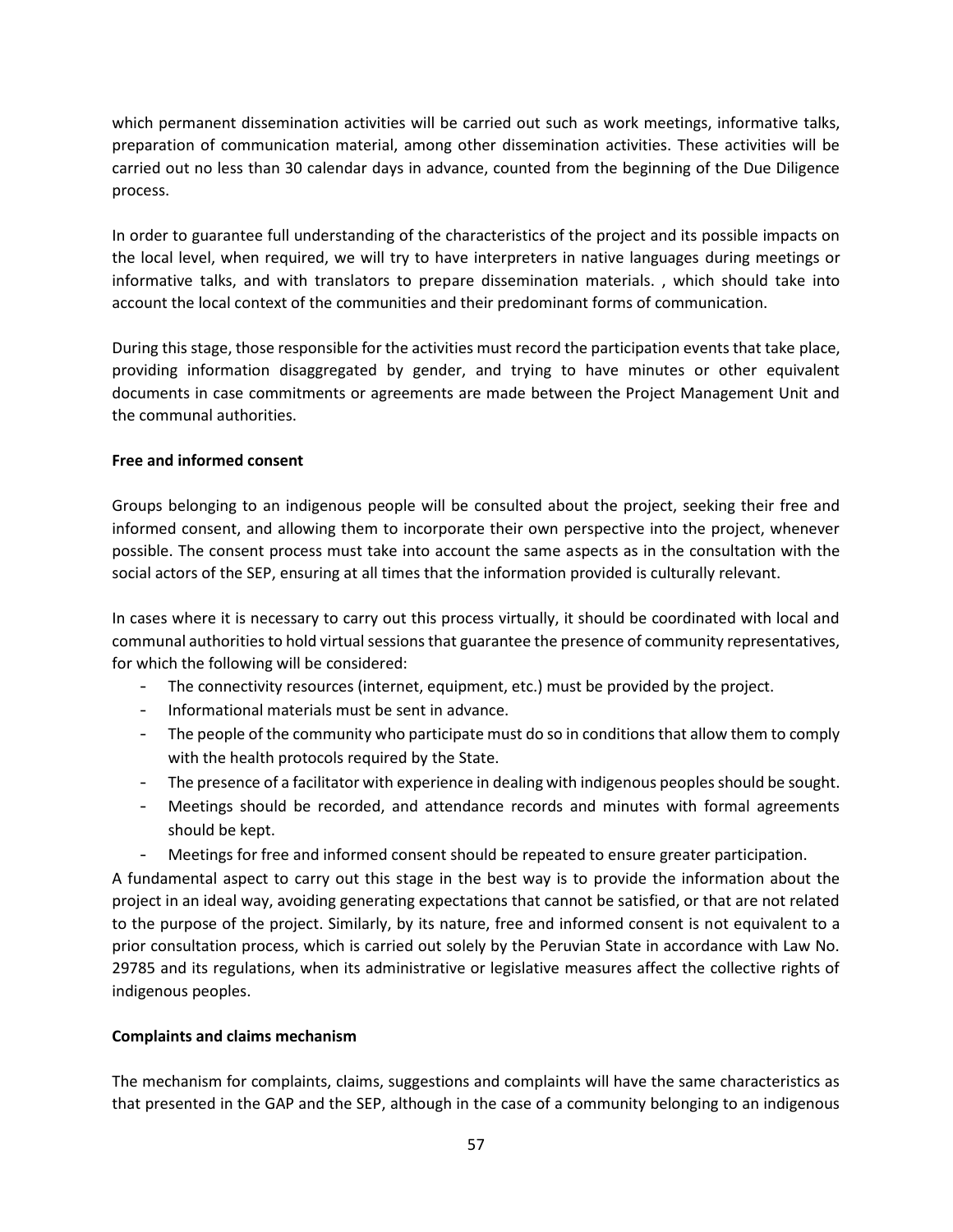people, the communal authorities will be incorporated into the process of attention. In this sense, we have the following:

#### **Step 1: Publicizing of the grievance mechanism**

The mechanism must be introduced to affected communities. Is important to take in consideration how and when will be introduced to the communities, which must be in line with the cultural characteristics and the accessibility factors.

#### **Step N° 2: Reviewing, tracking and investigating**

The mechanism is activated when the Apu, or the equivalent communal authority, receives a complaint, query, suggestion or complaint related to the implementation of the project. If possible, the Apu registers the request in his notebook or personal notebook in which he writes down the affairs of the community, taking note of the date of the person who made the complaint (names and surnames), a brief description of what said person and his signature. The grievances will need to undergo some degree of review and investigation, depending on the type of grievance, the complexity and clarity of circumstances.

#### **Step N° 3 Attention in the first instance by the communal authority**

The Apu may resolve the case directly, when it considers that it is a simple matter such as a query, information it can provide itself, or if it is the case of a suggestion to the project, it may take up to 7 calendar days to provide an answer. The Apu will communicate the query or suggestion received to the portfolio company, through the means of its preference, who in turn will record it in the format indicated by the manual or operating document of the mechanism.

In addition to the Apu, the person responsible for the eco and bio business in the field can receive queries, complaints, suggestions or reports when they are in the communities. In this case, the information will be provided to the person responsible for the portfolio company, so that they can register it and coordinate their attention with the Apu.

In the case of a complaint, claim or complaint that the Apu cannot resolve directly, proceed with step 2.

## **Step N° 4: Attention in the first instance by the portfolio company**

When it comes to requests in which the person responsible for the portfolio company is required to intervene directly, the Apu must communicate with him or her either by telephone, via high-frequency radio or travel from their community to meet with them, as long as when the complaint coincides with any of the trips made by the Apu as part of its work as a representative of the community.

Once the person in charge has become aware of the request, they have a period of 30 calendar days to resolve locally, together with the project team.

#### **Step N° 5: Attention in second instance**

In case the person does not agree with the final result, the person responsible for the portfolio company will communicate the case to the Project Management Unit, an instance that, through its Implementation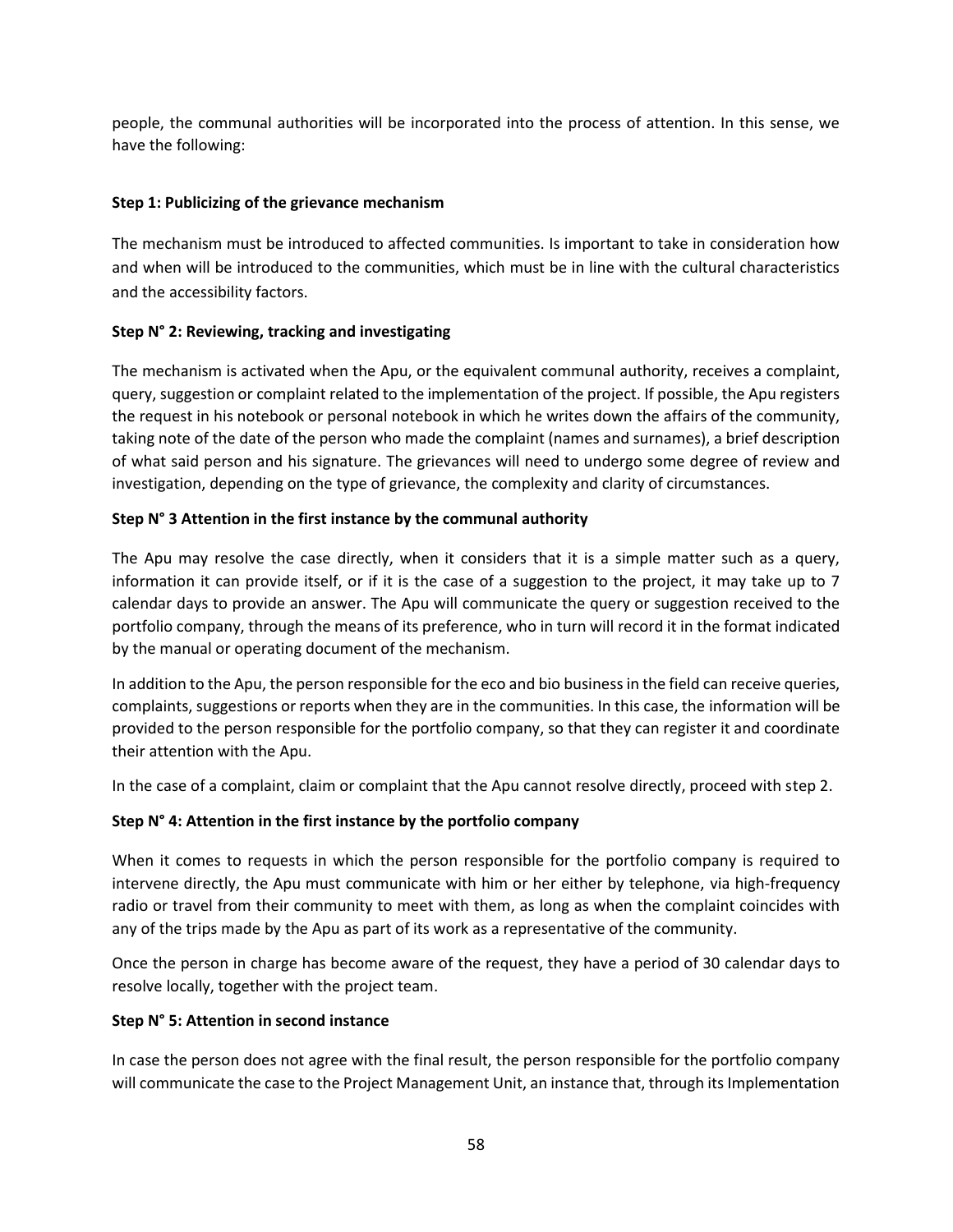Unit, must resolve in the most appropriate way the case. If necessary, the Implementation Unit will send the social and gender specialist to travel to the community.

Once in the field, the specialist must meet with the Apu and the representative of the portfolio company, to coordinate a resolution, taking concrete and satisfactory measures for the interested party. If necessary, the presence of interpreters of the native language of Apu should be considered for the meeting.

The final resolution must be made in a maximum of 10 calendar days, counted from the notification to the Management Unit, with the possibility of extending the term for 10 additional calendar days, if the presence of the social specialist in the field is required.

# Annex 10a. Social Monitoring Template

The companies in the portfolio must present to the Project Management Unit an annual report on compliance with social and gender safeguards, which must contain at least the following:

## **i. Presentation**

The reporting period and a brief description of the contents will be included

## **ii. Mitigation activities carried out**

The details of the mitigation activities carried out will be presented, according to the risks and impacts identified during the reference period. If quantitative information is presented, it must be disaggregated by gender

## **iii. Status of complaints and claims**

The cases presented through the channel of complaints, claims, suggestions and complaints will be presented, according to type of request, status of care, gender module, among other requirements and formats established in the mechanism's operating document. Also, the dissemination, awareness-raising and prevention activities carried out to promote the use of the mechanism and participation among the actors involved with the project will be reported

## **iv. Level of compliance with the indicators**

The accumulated progress will be presented for each of the indicators of the project management documents (GAP, SEP and ESMS), for each of the proposed mitigation measures. The information must be presented disaggregated by gender, as indicated in each of the social risk management matrices.

## **v. Conclusions and recommendations**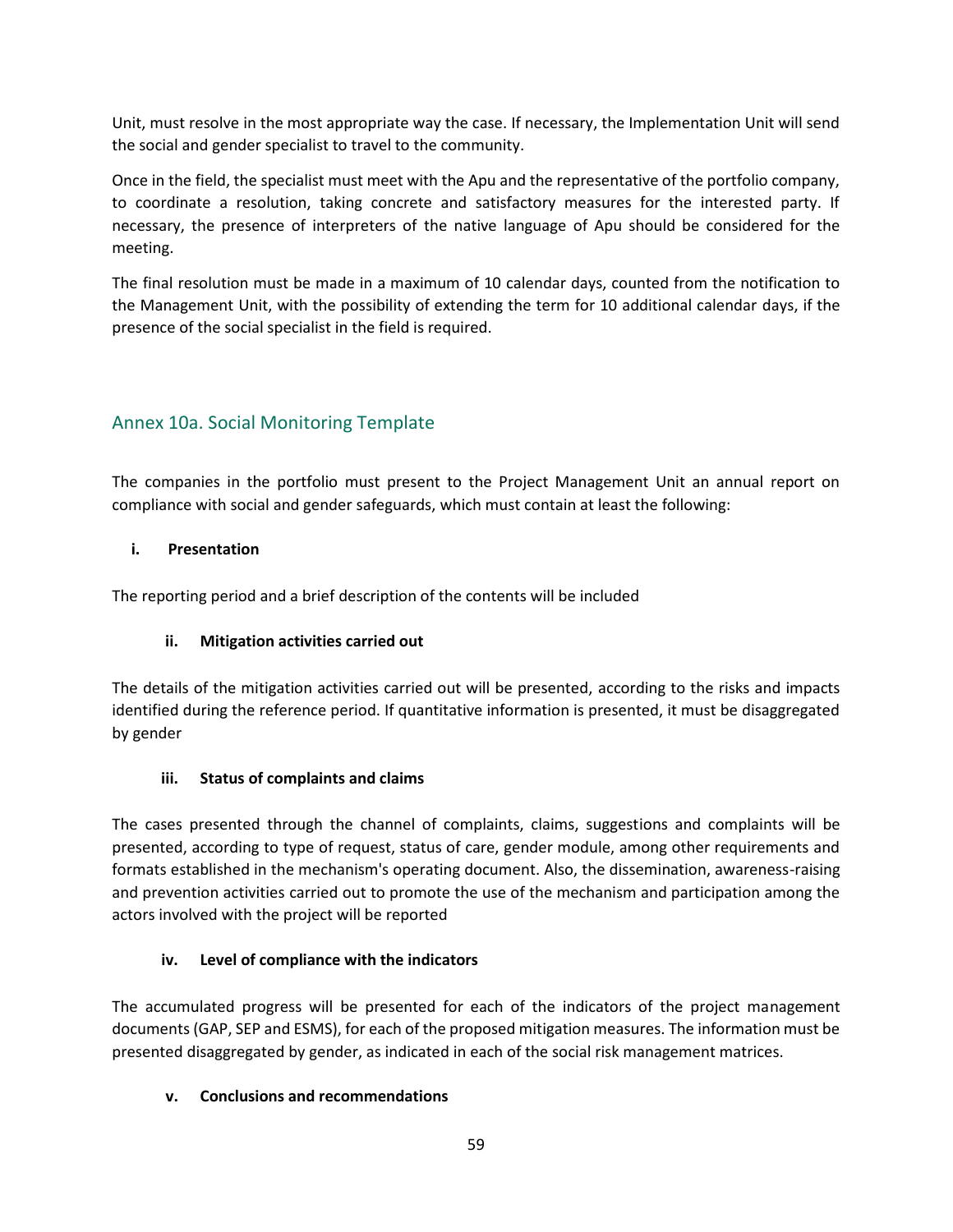The main conclusions about the activities carried out, the progress in meeting the indicators, and the main bottlenecks identified to comply with the social management goals of the project will be presented, providing recommendations for their solution

#### **vi. Annexes**

Verification means, such as minutes, event registration, formats, photographs, dissemination materials, among other requirements set forth in the project management documents and operational manuals, will be included as annexes.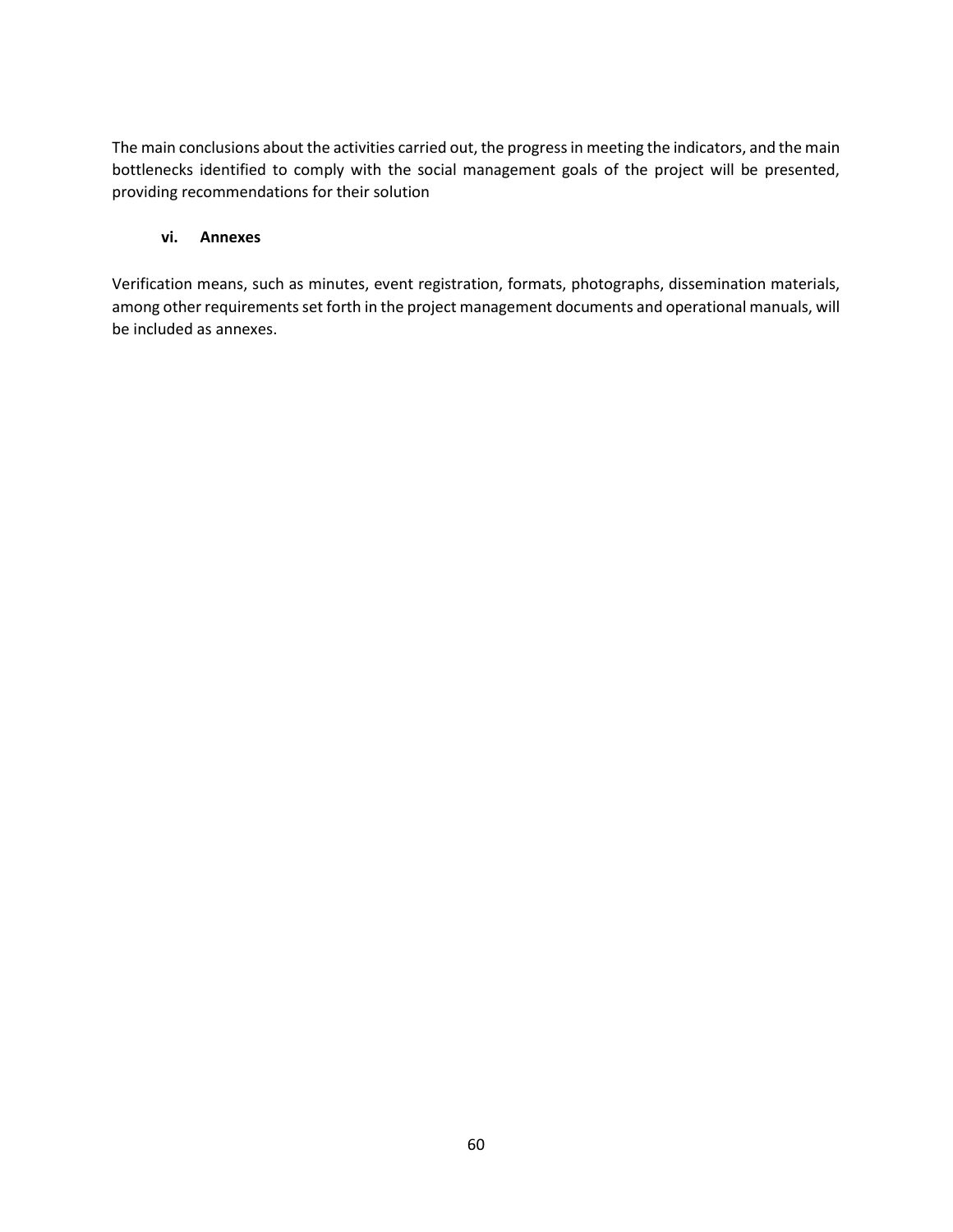# Annex 10b. Environmental Monitoring Template

The companies in the portfolio must submit to the Project Management Unit an annual report on compliance with environmental safeguards, which must contain at least the following:

**i. Presentation**

The objectives of the report, the period to which it corresponds, and the main results found are presented.

**ii. Methodology**

The methodology and models for the identification and measurement of risks and environmental impacts are presented, as well as the performance standards and norms considered according to the objectives and / or components of the program.

**iii. Results**

The following results are presented:

- a) The evaluation of compliance with the performance standards and norms applicable to the program. It is recommended to develop a checklist to facilitate the presentation of the results on this point.
- b) The characterization of the main impacts and the evaluation of the types of affectation for each environmental component for each level of project results.
- c) Identification of program activities that can potentially cause negative impacts, as well as those that positively impact ecosystems related to the program areas.
- d) The quantification of environmental risks and negative impacts, according to the proposed measurement methodology. Also, threats or external negative factors that can be identified in the project areas should be included.
- e) Mitigation measures to reduce the impact of negative environmental risks, as well as a definition of the indicators and means of verification for their follow-up and monitoring.
- f) The progress status of each of the indicators.

#### **iv. Conclusions and recommendations**

The main conclusions on the evaluation of performance standards and norms, the identification and evaluation of impacts, the quantification of negative risks and environmental impacts, and the status of the progress of the indicators of the mitigation measures are presented.

**v. Annexes**

The means of verification of the indicators and other relevant information on the results of the report are presented.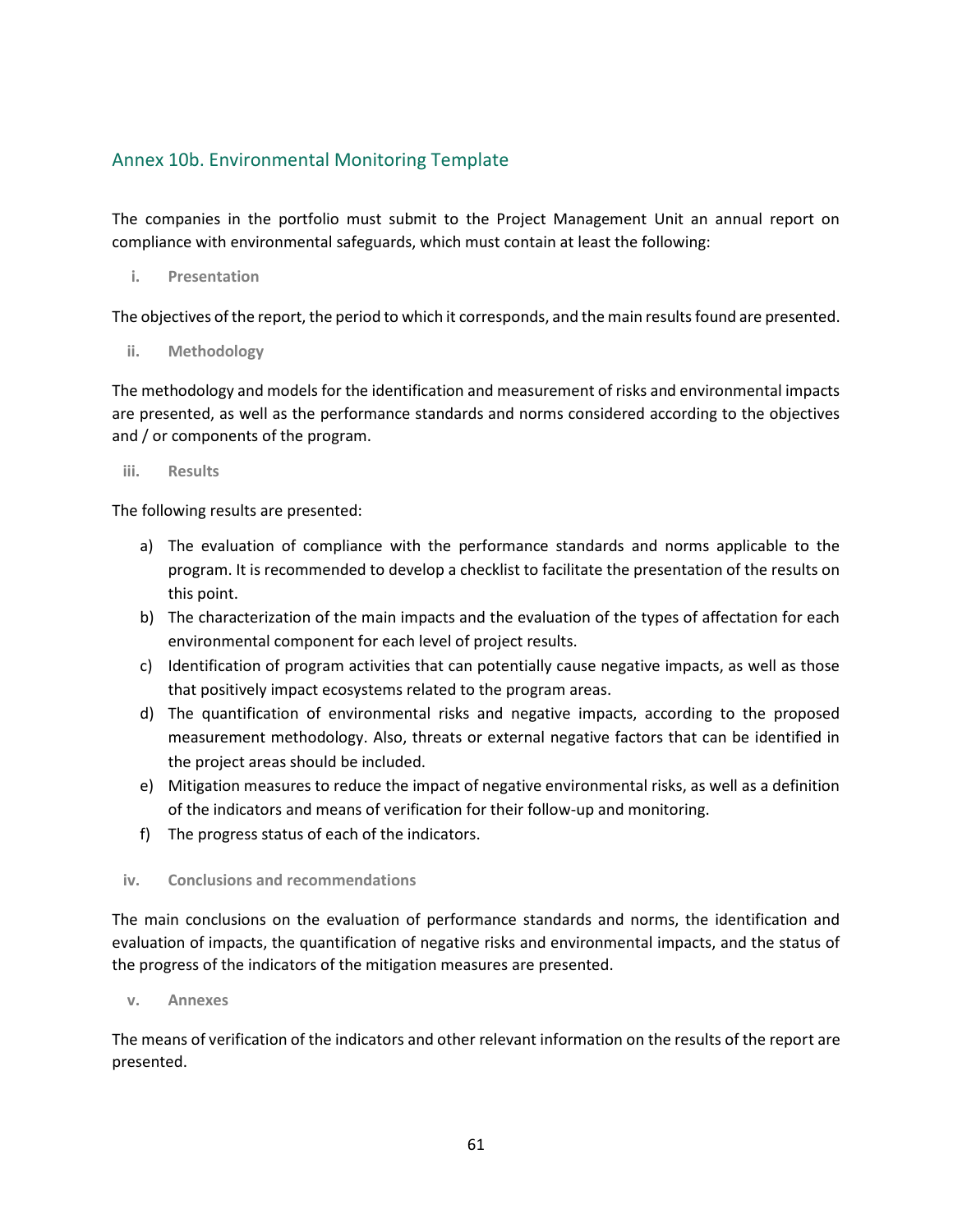# Annex 11: Programming and Budget

|                |                                                                                                                                                       | Year                       |               |         |               |              |                |                         |                |                |                |                |        |        |        |              |
|----------------|-------------------------------------------------------------------------------------------------------------------------------------------------------|----------------------------|---------------|---------|---------------|--------------|----------------|-------------------------|----------------|----------------|----------------|----------------|--------|--------|--------|--------------|
| N <sub>o</sub> | <b>Activities</b>                                                                                                                                     | <b>Target</b>              | <b>Amount</b> | Cost \$ | Total Cost \$ | $\mathbf{1}$ | $\overline{2}$ | $\overline{\mathbf{3}}$ | $\overline{4}$ | 5 <sub>1</sub> | $6\phantom{1}$ | $\overline{7}$ | 8      | 9      | 10     | <b>Total</b> |
|                | Stakeholder engagement plan implementation                                                                                                            |                            |               |         |               |              |                |                         |                |                |                |                |        |        |        |              |
| $1\vert$       | Consultations with<br>the stakeholders of<br>each EBB                                                                                                 | 40 consultation<br>process | 40            | 1,810   | 72,400        | 14,480       | 14,480         | 14,480                  | 14,480         | 14,480         |                |                |        |        |        | 72,400       |
|                | <b>ESMS implementation</b>                                                                                                                            |                            |               |         |               |              |                |                         |                |                |                |                |        |        |        |              |
| 2 <sub>1</sub> | Operational<br>Document (Guide)<br>management<br>instruments for<br>SGSA                                                                              | 1 document                 | $\mathbf{1}$  | 2,778   | 2,778         | 2,778        |                |                         |                |                |                |                |        |        |        | 2,778        |
|                | Design of a<br>3   monitoring and<br>follow-up system.                                                                                                | 1 document                 | $\mathbf{1}$  | 2,500   | 2,500         | 2,500        |                |                         |                |                |                |                |        |        |        | 2,500        |
|                | Training on a<br>gender approach<br>for specialists from<br>the<br>4 Implementation<br>Unit and other<br>management units<br>involved in the<br>EBBF. | 10 training                | 10            | 1,042   | 10,420        | 1,042        | 1042           | 1042                    | 1042           | 1042           | 1,042          | 1042           | 1042   | 1042   | 1042   | 10,420       |
|                | <b>Gender plan implementation</b>                                                                                                                     |                            |               |         |               |              |                |                         |                |                |                |                |        |        |        |              |
| 1              | Social & Gender<br>Specialist                                                                                                                         | 1 specialist               | $\mathbf{1}$  | 38,522  |               | 38,522       | 38,522         | 38,522                  | 38,522         | 38,522         | 38,522         | 38,522         | 38,522 | 38,522 | 38,522 | 358,588.2    |
| <b>TOTAL</b>   |                                                                                                                                                       |                            |               |         |               | 90,668       | 85,390         | 85,390                  | 85,390         | 85,390         | 39,630         | 39,630         | 39,630 | 39,630 | 39,630 | 473,390      |